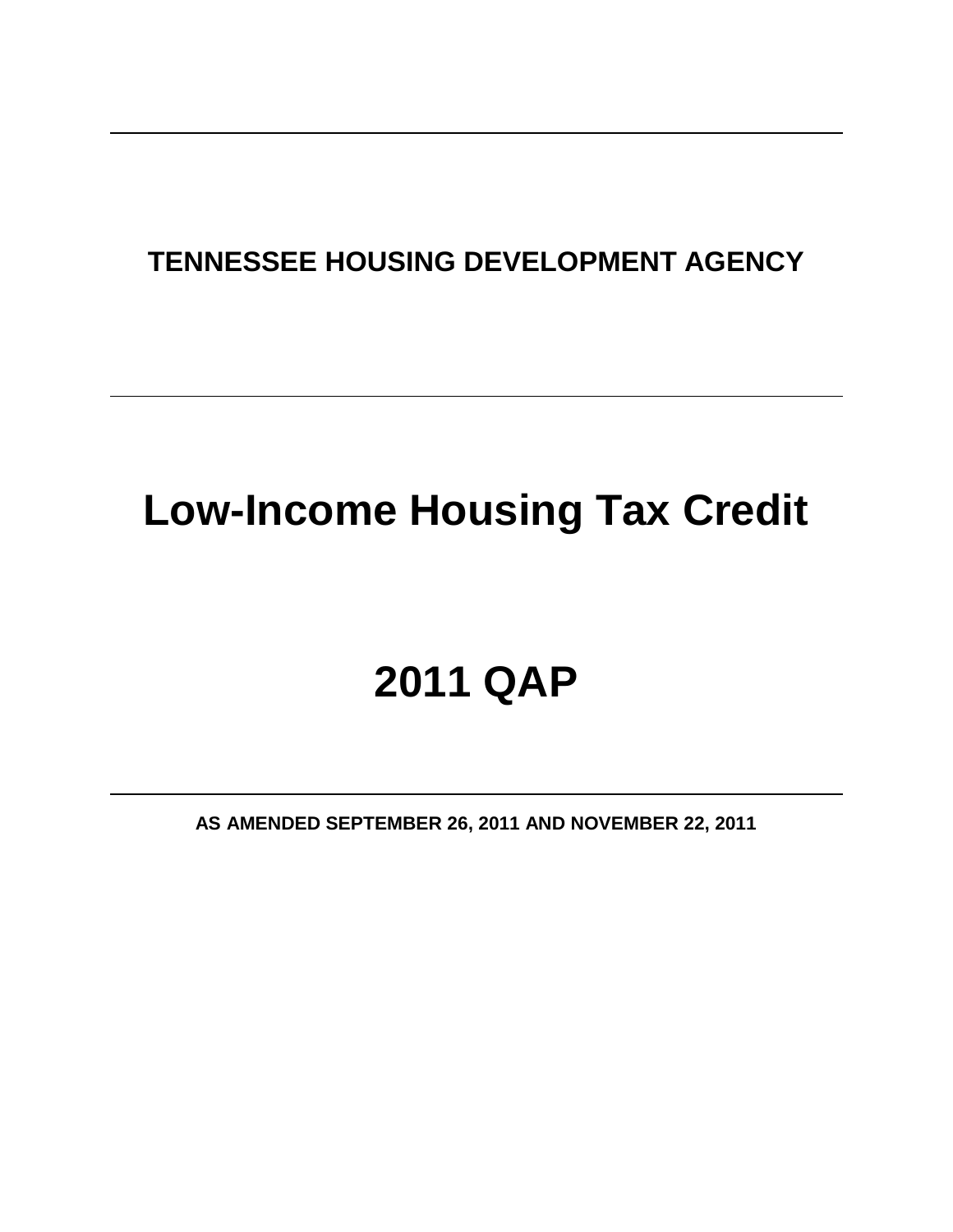**TENNESSEE HOUSING DEVELOPMENT AGENCY**

# **LOW-INCOME HOUSING TAX CREDIT QUALIFIED ALLOCATION PLAN**

# **2011**

# **Part I: Introduction**

The Tennessee Housing Development Agency ("THDA") administers the Low-Income Housing Tax Credit program in Tennessee. The Low-Income Housing Tax Credit program was created by the Tax Reform Act of 1986 under Section 42 of the Internal Revenue Code of 1986, as amended ("Section 42"), to encourage the construction and rehabilitation of rental housing for low-income individuals and families. Under Section 42(m), THDA is required to develop a Qualified Allocation Plan ("QAP") to define the process by which it will allocate an annual amount of Low-Income Housing Tax Credits ("Tax Credits") in Tennessee.

This document is the QAP required by Section 42. This QAP incorporates all requirements of Section 42 unless more stringent requirements, as permitted under Section 42, are included. A public hearing was held to solicit comments. "**Exhibits**" are documents which accompany this QAP and which provide additional information. "**Attachments**" are forms or documents which must be submitted as part of the Initial Application. Exhibits, the Initial Application Form, and Attachments are all considered part of the QAP. The QAP has been approved by the THDA Board of Directors and adopted by the Governor of Tennessee.

# **Part II: Goals and Objectives**

The goal of this QAP is to use the Tax Credits allocated to Tennessee for 2011 to the fullest extent possible to create, maintain, and preserve affordable rental housing for low-income households. Tax Credits are not intended to provide the primary or principal source of financing for a development, but are intended to provide financial incentives sufficient to fill "gaps" which would otherwise exist in developing affordable rental housing for low income households. Specific objectives of this QAP are to:

- 1. Make rental units affordable to households with as low an income as possible and for the longest time period possible;
- 2. Encourage the construction or rehabilitation of rental units in the areas of Tennessee with the greatest need for affordable housing;
- 3. Encourage development of appropriate housing units for persons with special needs, including the elderly and persons who are homeless or have disabilities;
- 4. Discourage allocation of Tax Credits to developments for which Tax Credits are not necessary to create, improve, or preserve rental housing for low-income persons;
- 5. Allocate only the minimum amount of Tax Credits necessary to make a development financially feasible and to ensure its viability as a qualified low-income development throughout the credit period;
- 6. Encourage Non-Profit entities to develop rental housing for low-income households;
- 7. Encourage energy efficient construction and rehabilitation;
- 8. Encourage fair distribution of Tax Credits among counties and developers or related parties;
- 9. Improve distribution among developments of varying sizes to ensure that developments with a smaller number of housing units receive fair consideration; and
- 10. Allocate Tax Credits fairly.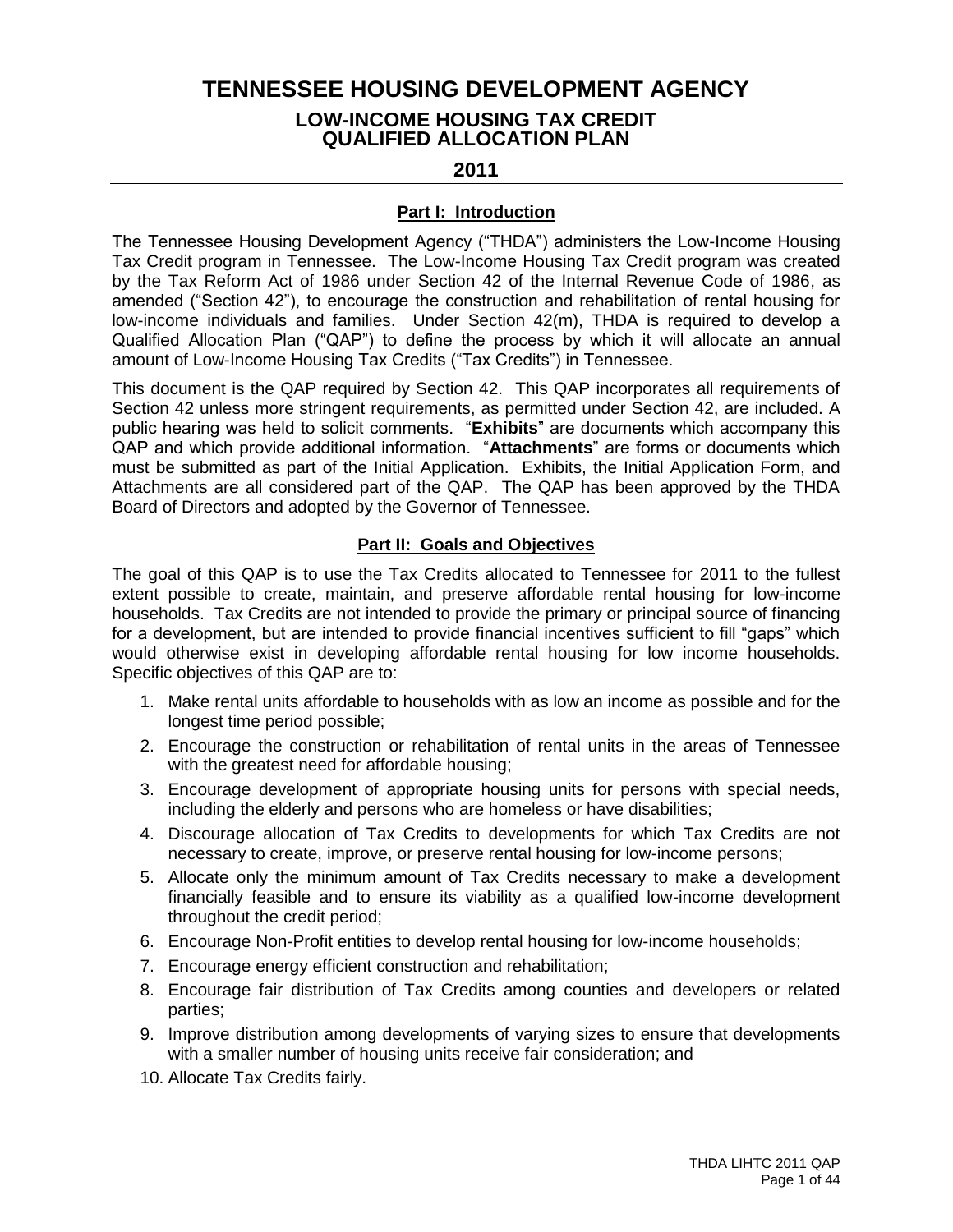# **Part III: Tax Credits Available**

# **A. Total Tax Credits**

The total amount of Tax Credits available for allocation in Tennessee for 2011 is the total of the following:

- 1. \$2.15, plus the cost of living adjustment specified in Section 42(h)(3)(H) x Tennessee's population;
- 2. Any unallocated credits from previous year;
- 3. Any returned credit from previous years; and
- 4. Any amount allocated to Tennessee by the IRS from the National Pool.

For purposes of calculating the initial Non-Profit Set-Aside and Special Housing Needs Set-Asides, the amount against which the percentages will be applied will be the sum of items 1, 2, and 3 above.

#### **B. Set-Asides**

Each development will be identified as qualifying for an allocation of Tax Credits in one or more of the "Set-Aside" categories described below, if all of the eligibility requirements specified in Part VII-A-2 are met for the relevant Set-Aside. The method by which these Set-Asides will be applied is described in Part VIII-E of this QAP.

- 1. Non-Profit Set-Aside
	- a. Qualified Non-Profits (see Part VII-A-2-a of this QAP) will be considered for an allocation of Tax Credits from the Non-Profit Set-Aside.
	- b. Ten percent (10%) of the total amount of Tax Credits available for allocation in Tennessee is reserved for qualified Non-Profit applicants as required by Section 42(h)(5).
	- c. **THDA reserves the right to make additional allocations of Tax Credits to qualified Non-Profit applicants to meet the requirements of Section 42(h)(5).**
- 2. Special Housing Needs Set-Aside
	- a. Up to ten percent (10%) of the sum of Part III-A-1, -2, and -3 will be set aside for developments serving households with special needs (see Part VII-A-2-b).

# **Part IV: Limits on Amount of Tax Credits Available**

# **A. By County**

The maximum amount of Tax Credits that may be allocated to developments in any one **urban** county shall not exceed three million three hundred thousand dollars (**\$3,300,000**). The maximum amount of Tax Credits that may be allocated to developments in any one **rural** county shall not exceed one million six hundred and fifty thousand dollars (**\$1,650,000**). **Exhibit 1** to this QAP identifies urban and rural counties.

#### **B. By Development**

The maximum amount of Tax Credits that may be allocated to a single development shall not exceed one million one hundred thousand dollars (**\$1,100,000**). THDA reserves the right, in its sole discretion, to determine whether Initial Applications received reflect a single development or multiple developments for the purpose of applying this limitation. In making this determination, THDA will consider the physical location of developments; the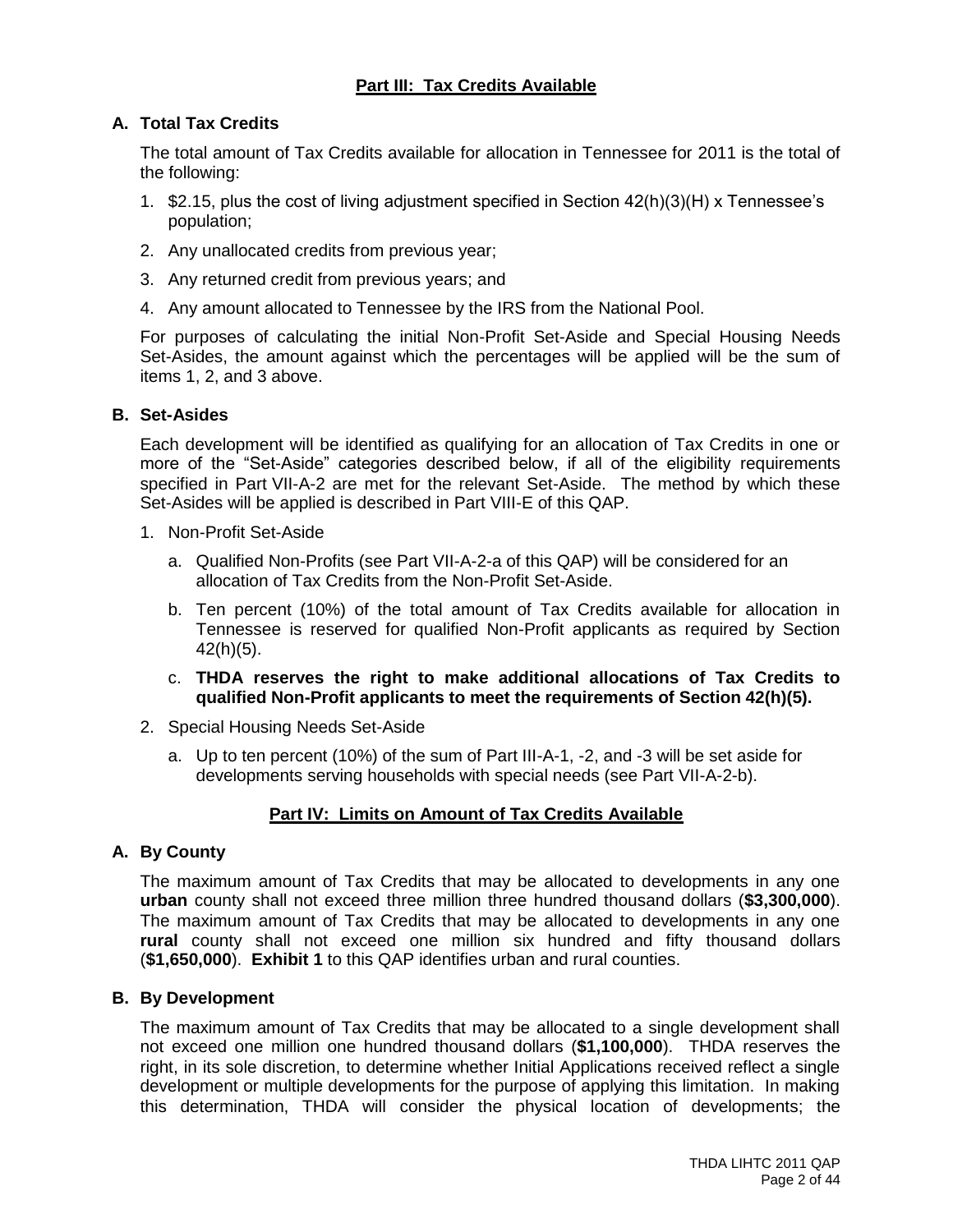relationships among owners, developers, management agents, and other development participants; the structure of financing; and any other information which might clarify whether Initial Applications reflect a single development or multiple developments.

#### **C. By Developer or Related Parties**

- 1. The maximum amount of Tax Credits that may be allocated to a single applicant, developer, owner, or related parties shall not exceed two million two hundred thousand dollars (**\$2,200,000**). THDA reserves the right, in its sole discretion, to determine whether related parties are involved for the purpose of applying this limitation.
- 2. An applicant, developer, owner, or related party may not submit more than one Initial Application or be involved in more than one development per county with respect to 2011 Tax Credits. THDA reserves the right, in its sole discretion, to determine whether related parties are involved for the purpose of applying this limitation.
- 3. The following list includes, without limitation, related parties, however, THDA reserves the right to determine, in its sole discretion, that other related parties are involved for the purpose of applying this limitation:
	- a. Any person or entity who has a right to (i) replace the developer, (ii) act as codeveloper, (iii) replace any individuals or entities who comprise a developer or codeveloper, or (iv) otherwise direct the activities of the developer will be considered a developer for purposes of applying this limit.
	- b. Any person or entity who has a right to (i) replace the general partner of the owner or applicant, (ii) act as co-general partner of the owner or applicant, (iii) replace any individuals or entities who comprise a general partner or co-general partner of the owner or applicant, or (iv) otherwise direct the activities of the general partner of the owner or applicant will be considered an owner or applicant, as the case may be, for purposes of applying this limit.
	- c. Any person or entity who has a right to (i) replace the controlling stockholder of the owner or applicant, (ii) act as controlling stockholder of owner or applicant, (iii) replace any individuals or entities who comprise a controlling stockholder of the owner or applicant, or (iv) otherwise direct the activities of the controlling stockholder of the owner or applicant will be considered an owner or applicant, as the case may be, for purposes of applying this limit.
	- d. Any person or entity who has a right to (i) replace the managing member of the owner or applicant, (ii) act as co-managing member of the owner or applicant, (iii) replace any individuals or entities who comprise a managing member or comanaging member of the owner or applicant, or (iv) otherwise direct the activities of the managing member of the owner or applicant will be considered an owner or applicant, as the case may be, for purposes of applying this limit.
	- e. Any person who is a signatory or guarantor of construction financing documents, permanent financing documents, and/or equity syndication documents.
	- f. This limit will also apply to any person or entity that is related to any person or entity specified above.

#### **D. Other Limits**

1. No more than fifty percent (50%) of the of the total amount of Tax Credits available for allocation in Tennessee will be allocated to developments located completely and wholly within a Qualified Census Tract.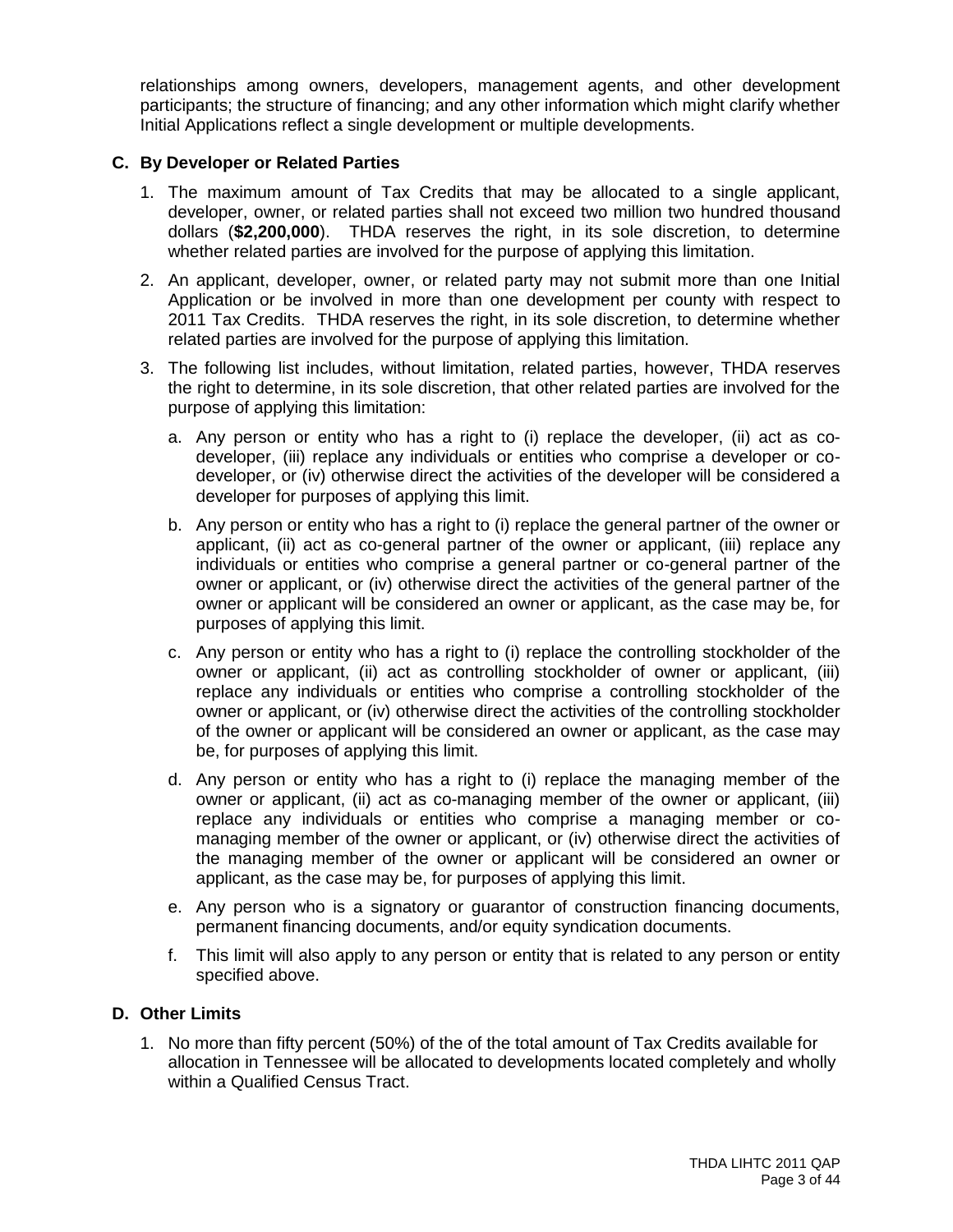2. No more than forty percent (40%) of the total amount of Tax Credits available for allocation in Tennessee will be allocated to developments involving rehabilitation.

# **E. For Financial Feasibility**

**Section 42(m)(2) requires that THDA not allocate more Tax Credits than necessary for the financial feasibility of a development and its viability as a qualified low-income housing development.** THDA reserves the right, in its sole discretion, to reject Initial Applications for Tax Credits when THDA determines that the proposed development is not financially feasible or does not need Tax Credits. THDA also reserves the right, in its sole discretion, to reserve or allocate an amount of Tax Credits less than the amount requested in an Initial Application, in a Carryover Application or in a Placed in Service Application. THDA's determination under Section 42(m)(2) shall not be construed to be a representation or warranty by THDA as to the financial feasibility, viability, or lack thereof, of any development.

Tax Credits allocated pursuant to this QAP are not intended to provide the primary or principal source of financing for a development, but are intended to provide financial incentives sufficient to fill "gaps" which would otherwise exist in developing affordable rental housing for low and very-low income households. The maximum obtainable rents supported by the market study will be expected to support reasonable operating expenses and maximum mortgage debt service prior to Tax Credits filling any financial "gaps". When rents for Tax Credit units in an Initial Application, a Carryover Application or a Placed in Service Application are below the maximum rents supported by the required market study, such rents, reflected as a percentage of maximum rents permitted under Section 42, must be maintained throughout the Compliance Period.

# **Part V: Limits On Developer and Consultant Fees, and Contractor Profit, Overhead, and General Requirements**

# **A. Limit on Developer Fees and Consultant Fees**

- 1. The combined total of developer and consultant fees (**Attachment 15: Development Costs**; #10, columns B & C) which may be included in the determination of the amount of Tax Credits for a particular development cannot exceed fifteen percent (15%) of that portion of THDA determined eligible basis attributable to acquisition (before the addition of the developer and consultant fees), and cannot exceed fifteen percent (15%) of that portion of THDA determined eligible basis attributable to new construction or to rehabilitation (before the addition of the developer and consultant fees). Construction Advisory or Construction Supervision fees listed separately from the maximum allowed Contractor Fees will be considered as a Consultant and will be included in Consultant Fees.
- 2. If the developer and contractor are related persons as defined in Section  $42(d)(2)(D)(iii)$ , then the combined total of developer fees, consultant fees, and contractor profit, contractor overhead, and general requirements, which may be included in the determination of the amount of Tax Credits for a particular development, cannot exceed fifteen percent (15%) of THDA determined eligible basis of that portion of the development attributable to acquisition (before the addition of the fees), and cannot exceed twenty-five percent (25%) of that portion of THDA determined eligible basis attributable to new construction or to rehabilitation (before the addition of the fees).
- 3. THDA will determine, in its sole discretion, whether other fees will be considered consultant or developer fees for purposes of applying this limitation.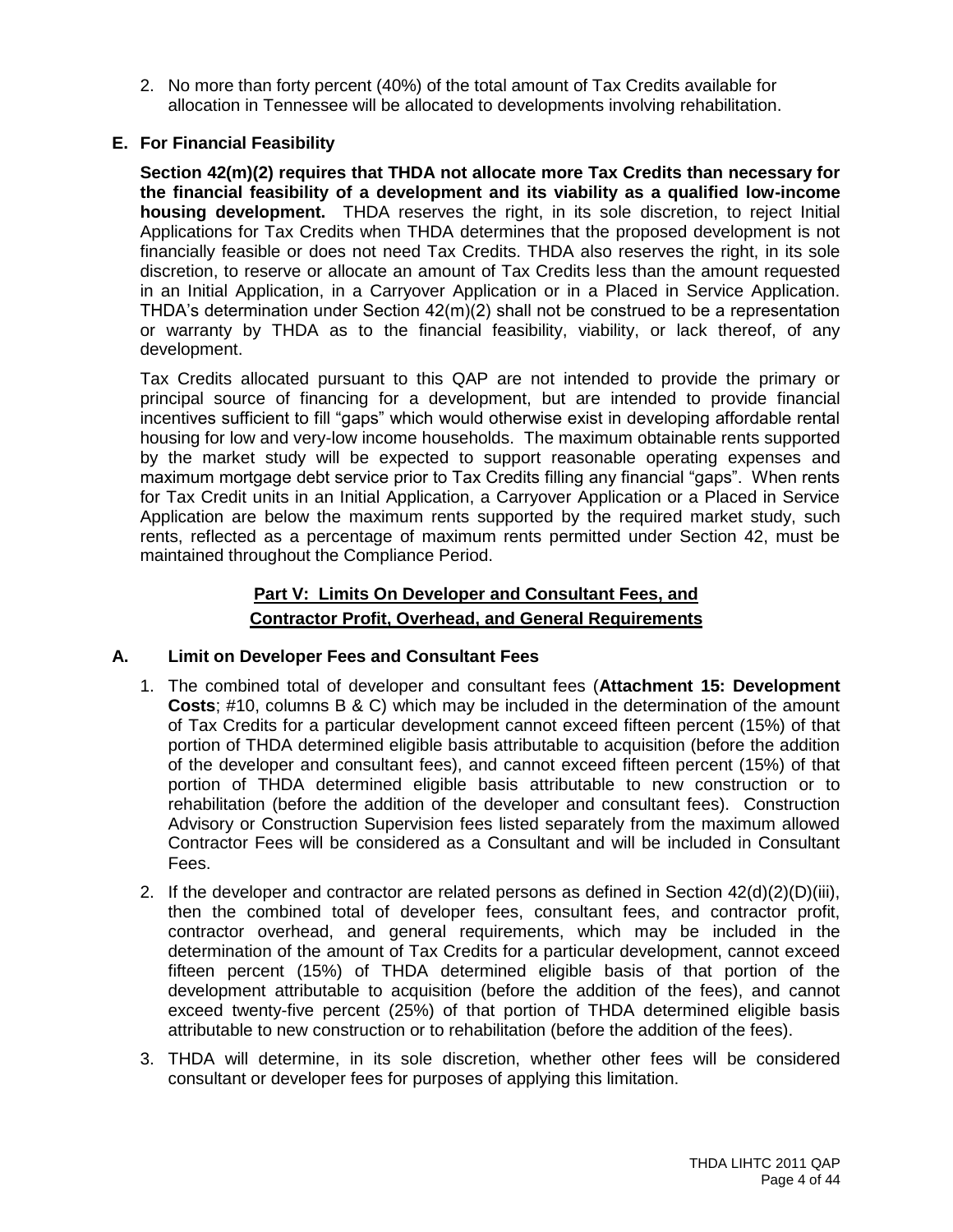# **B. Limit on Contractor Fees, Profit, Overhead and General Requirements**

1. The total contractor fees, including contractor profit, contractor overhead and general requirements shall be limited to fourteen percent (14%) of total THDA determined site work costs, plus accessory buildings plus either new building hard costs or rehabilitation hard costs. The structure of this fee is limited to the following:

| Contractor profit:                        | may not exceed six percent (6%)       |
|-------------------------------------------|---------------------------------------|
| Contractor overhead:                      | may not exceed two percent (2%)       |
| Contractor general requirements (includes |                                       |
| payment and performance bonds):           | may not exceed six percent (6%)       |
| <b>Total Contractor fees</b>              | may not exceed fourteen percent (14%) |

- 2. If the developer and contractor are related persons as defined in Section  $42(d)(2)(D)(iii)$ , then the combined total for contractor profit, overhead, and general requirements, developer fees and consultant fees which may be included in the determination of the amount of Tax Credits for a particular development, cannot exceed fifteen percent (15%) of THDA determined eligible basis on that portion of the development attributable to acquisition (before the addition of the fees), and cannot exceed twenty-five percent (25%) of that portion of THDA determined eligible basis attributable to new construction or to rehabilitation (before the addition of the fees).
- 3. THDA will determine, in its sole discretion, whether other fees will be considered contractor or developer fees for purposes of applying this limitation.

# **Part VI: Application Submission**

# **A. Application Requirements**

A complete Initial Application must be submitted in accordance with Part VI-B by the Initial Application deadline specified in Part VI-C. To be considered complete, an Initial Application must meet **ALL** of the following requirements:

- 1. Have content, formatting and pagination identical to that of the attached Initial Application Form;
- 2. Be computer generated or typed **(hand written Initial Applications are prohibited)**;
- 3. Bear original signature(s) as specified in Part VI-D;
- 4. Include all required Attachments and supporting documentation, with all such Attachments and supporting documentation containing correct, complete, consistent, and current information, all as determined in THDA's sole discretion, as required in this QAP and bearing original signatures to the extent specified in Part VI-D;
- 5. Have no missing information or any information that is erroneous, incomplete or inconsistent;
- 6. Include a complete original and four complete copies;
- 7. Be submitted by the Application deadline specified in this Part VI; and
- 8. Include a certified check in the amount of all fees required with the Initial Application as specified in Part XV-A.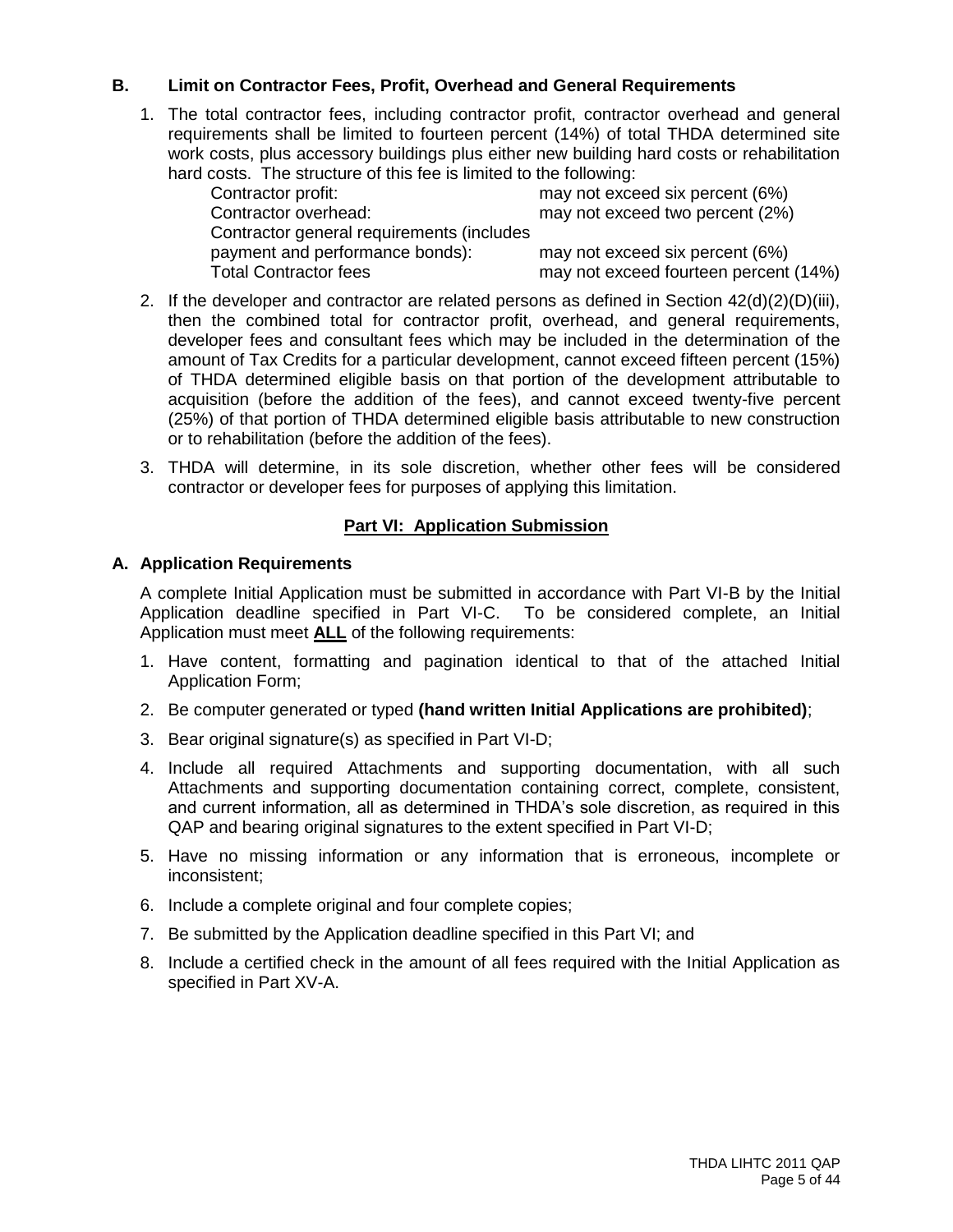# **B. Initial Application Delivery**

An Initial Application must be identified as a "Tax Credit Application" and be delivered to:

# **Tennessee Housing Development Agency Suite 1200 404 James Robertson Parkway Nashville, TN 37243-0900**

Initial Applications may be delivered to THDA by mail, in person, by courier, or by other means of physical delivery. **(Applications by express delivery services should be sent to the address above but at Zip Code 37219-1598.)** Telecopy, facsimile, or other transmission or delivery of "copies" or "representations" of the Initial Application or other documents **will not be accepted.**

THDA assumes no responsibility for late delivery or delivery to locations other than stated above. **Only those Initial Applications arriving at the location stated above by the Initial Application deadline specified in Part VI-C will be considered.**

**C. Initial Application Deadline**

**No Initial Applications will be accepted after 1:00 PM Central Time on Tuesday, March 1, 2011. No Initial Applications will be accepted at any location other than the location specified in Part VI-B.**

 **After the Initial Application deadline, no erroneous, missing, incomplete or inconsistent supporting documentation or Attachments, or clarifications to the Initial Application, supporting documentation, or Attachments, or any other materials required in the Initial Application or in support of the Initial Application will be accepted except as specified in Part VIII-B.**

#### **D. Original Signatures Required**

All forms and documents provided by THDA to be completed as part of the Initial Application must bear **original** signatures where signatures are required. No photocopies, telecopies, or other reproductions of documents with signatures will be accepted on these forms and documents.

#### **E. Local Government Notification**

Following receipt of Initial Applications, THDA will notify the chief executive officer (or the equivalent) of the local government in whose jurisdiction a development proposed in an Initial Application is to be located. Such individual will have an opportunity to comment on the development proposed in the Initial Application to be located in the jurisdiction, as required by Section 42(m)(1)(A)(ii).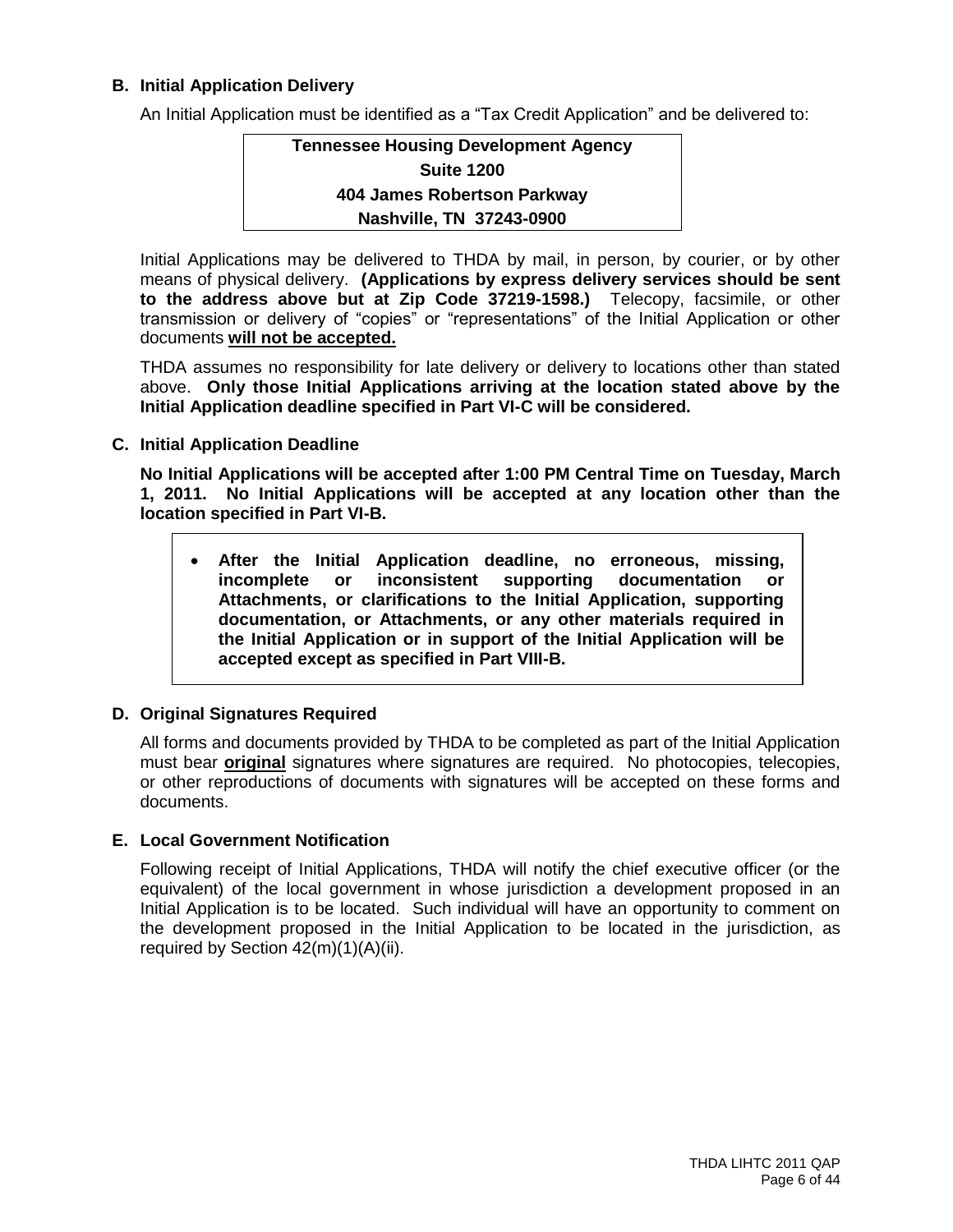# **Part VII: Initial Application Eligibility and Scoring**

#### **A. Eligibility Determination**

THDA will evaluate each Initial Application that meets the requirements of Part VI to determine whether the following eligibility requirements are met:

1. Minimum Score Required

To be eligible, an Initial Application must obtain a **minimum score of 80 points** as determined by THDA in accordance with Part VII-B.

- 2**.** Special Set-Asides
	- a. Non-Profit Set-Aside: To be eligible for Tax Credits from the Non-Profit Set-Aside, an Initial Application must contain information satisfactory to THDA demonstrating that the development proposed in the Initial Application involves a qualified non-profit organization. To be qualified, a non-profit organization must meet ALL of the following:
		- (i) The organization must be a *bona fide* non-profit organization, as evidenced by the following:
			- (A) The organization must be an IRS  $501(c)(3)$  or  $501(c)(4)$  entity;
			- (B) The organization must be organized and existing in the State of Tennessee or if organized and existing in another state, must be qualified to do business in Tennessee;
			- (C) The organization must: (i) not be formed by one or more individuals or forprofit entities for the principal purpose of being included in the Non-Profit Set-Aside; (ii) not be controlled by a for-profit organization; and (iii) not have any staff member, officer or member of the board of directors who will materially participate, directly or indirectly, in the proposed development as or through a for-profit entity; and
			- (D) The organization must be engaged in the business of developing and building low-income rental housing in Tennessee and must have been so engaged at all times since January 1, 2009.
		- (ii) The organization must, prior to the reservation of Tax Credits: (i) own all of the general partnership interests of the ownership entity of the development; or (ii) own, alone or with other non-profits who meet all of the requirements of this Part VII-A-2-a, one hundred percent (100%) of the stock of a corporate ownership entity of the development; or (iii) own, alone or with other non-profits who meet all of the requirements of this Part VII-A-2-a, one hundred percent (100%) of the stock or 100% of the partnership interests of an entity that is the sole general partner or sole managing member of the ownership entity of the development proposed in the Initial Application;
		- (iii) The organization must be materially participating (regular, continuous and substantial on-site involvement) in the development and operation of the development throughout the "compliance period" (as defined in Section 42(i)(1)).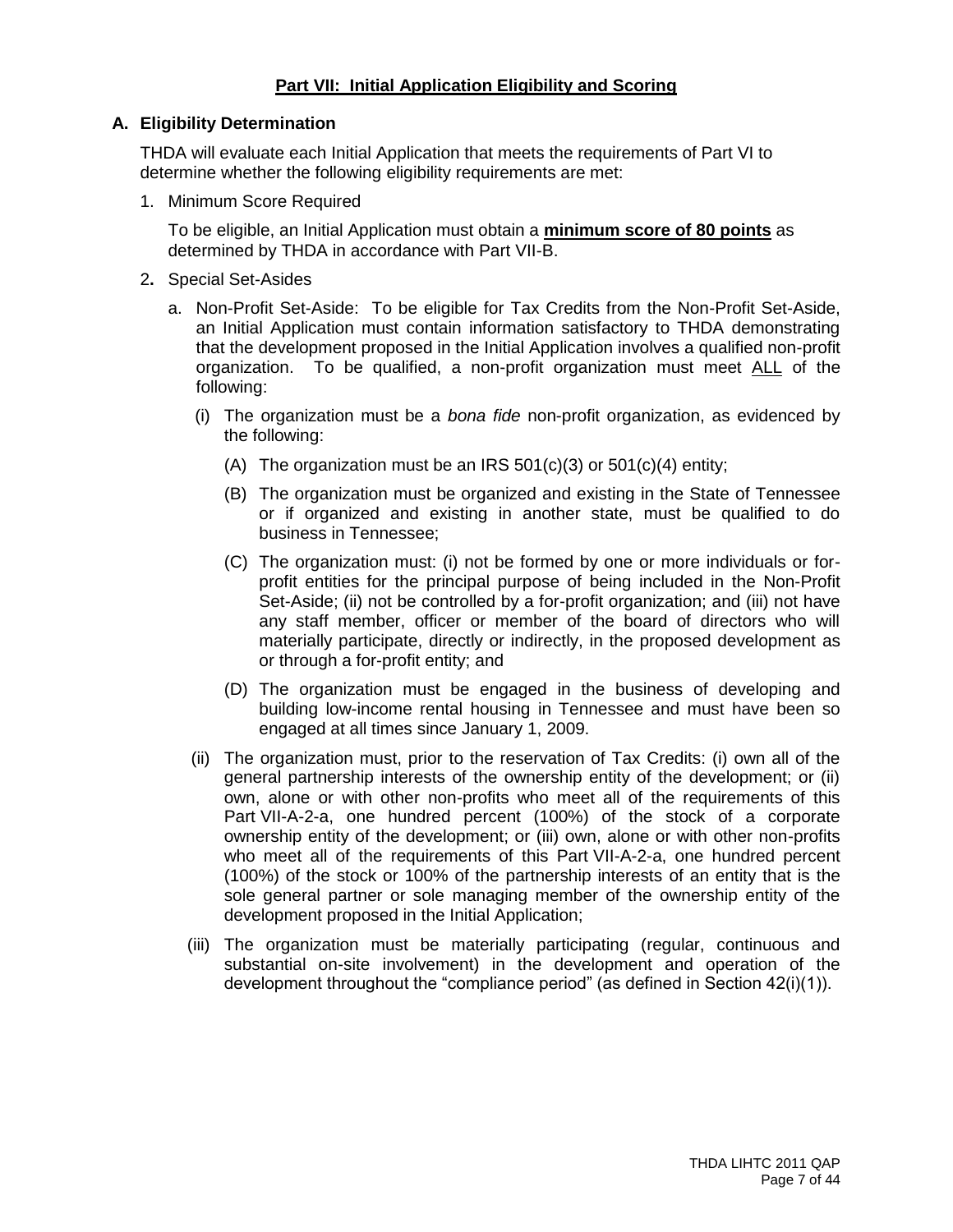- (iv) To demonstrate eligibility under this Part VII-A-2-a, ALL of the following must be submitted as part of the Initial Application:
	- (A) A copy of the IRS determination letter clearly stating the organization's status as an IRS  $501(c)(3)$  or  $501(c)(4)$  entity; and
	- (B) (i) if organized and existing under the laws of the State of Tennessee, a Certificate of Existence from the Tennessee Secretary of State's Office dated not more than thirty (30) days prior to the date of the Initial Application.

(ii) if organized and existing under the laws of another state, a certificate of existence from the secretary of state of the state in which the organization was organized and is existing, together with other documentation from such secretary of state indicating that the organization is in good standing under such laws and a certificate from the Tennessee Secretary of State indicating that the organization is qualified to do business in Tennessee, all dated not more than thirty (30) days prior to the date of the Initial Application;

- (C) A certification in the form of **Attachment 17**; and
- (D) **Attachment 18**.
- b. Special Housing Needs Set-Aside: The Initial Application must propose a development that serves households with special housing needs. Special needs housing is housing that has been constructed or rehabilitated with special features (e.g. location, design, layout, on-site services) to help people live at the highest level of independence in the community. For example, the unit may be adapted to accommodate special physical or medical needs; or provide on-site services such as staff support for the elderly, individuals with mental health issues, developmental, or other social needs. In order to qualify for the Special Housing Needs Set-Aside, the proposed development must satisfy at least one of the following:
	- (i) **Disabled**: The proposed development must be designed and built so that least thirty-five percent (35%) of the total number of units in the development (which number shall be rounded up to the next whole unit) are fully equipped for persons with disabilities in accordance with the Americans with Disabilities Act, as applicable, and the Fair Housing Act (including one of the eight safe harbors recognized by HUD as shown on Exhibit 7). Certification in the form of **Attachment 30** will be required following the issuance of the Reservation Notice and prior to issuing the IRS Form 8609.
	- (ii) **Elderly**: The proposed development must be designed and built to be one hundred percent (100%) occupied by the elderly. Certification in the form of **Attachment 30** will be required following the issuance of the Reservation Notice and prior to issuing the IRS Form 8609. For purposes of this QAP the definition of elderly is as follows:
		- (A) for proposed developments utilizing other state or federal financing (e.g. HUD, USDA), the definition of elderly shall be consistent with the requirements of the other state or federal financing; or
		- (B) for all other proposed developments, the definition of elderly shall be a household whose head or head's spouse or sole member is a person who is at least 62 years of age.
	- (iii) **Homeless**: The proposed development must have one hundred percent (100%) of the low-income units designed as *permanent, non-transient* (within the meaning of Section 42 (i)(3)(B)) housing for households whose primary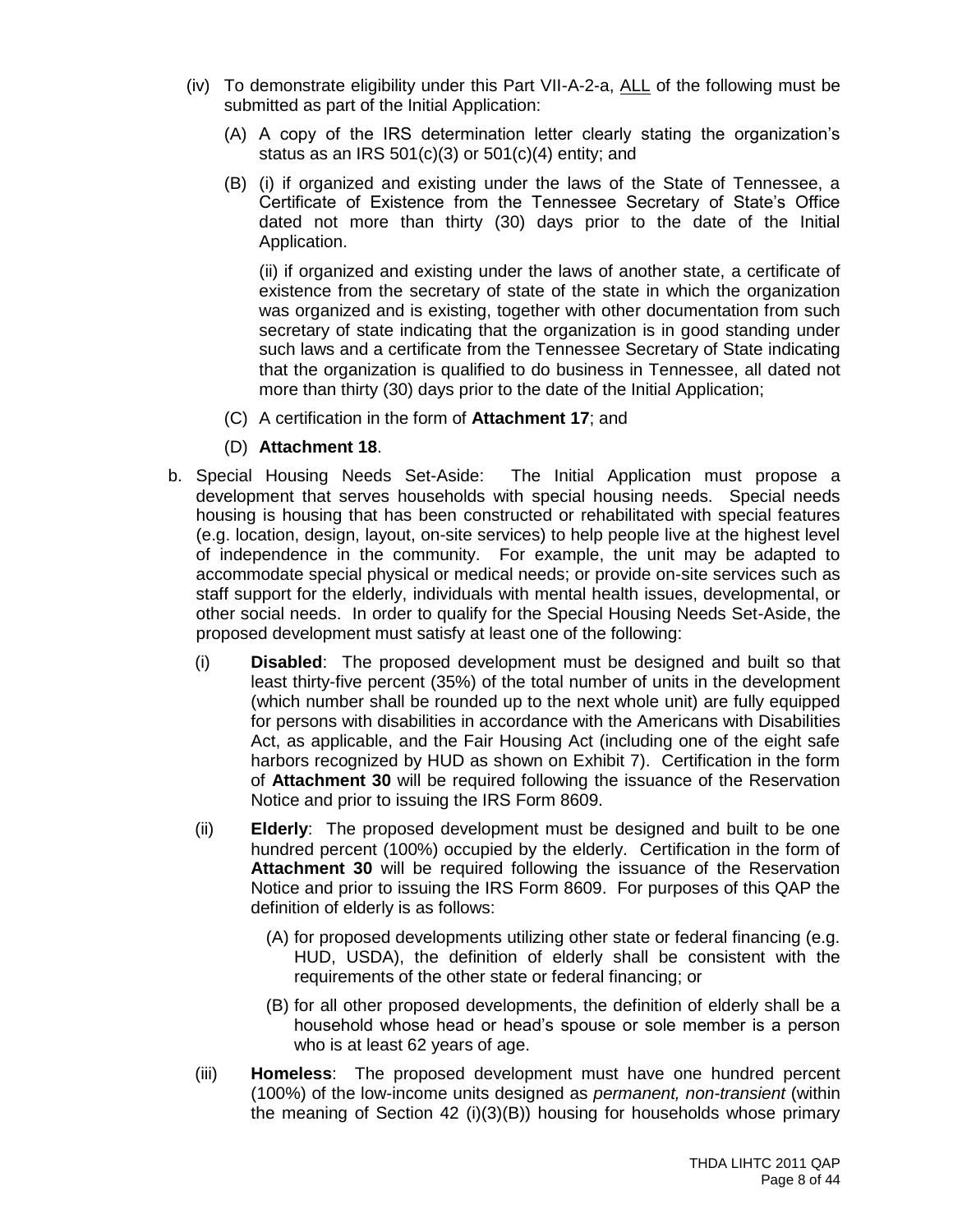residence is a privately or publicly operated shelter designed to provide temporary living accommodations, or a private or public place not designed for or ordinarily used as a regular sleeping accommodation for human beings. Certification in the form of **Attachment 30** will be required following the issuance of the Reservation Notice and prior to issuing the IRS Form 8609. The Initial Application must include a comprehensive service plan that identifies:

- (A) each service to be provided;
- (B) the anticipated source of funding for each service;
- (C) the physical space that will be used to provide each service; and
- (D) the anticipated supportive service provider for each service and their experience in providing service to the targeted population.
- (iv) **Families with children**: The proposed development must be designed and built so that at least thirty-five percent (35%) of the units (which number shall be rounded up to the next whole unit) are for large families, (i.e., three or more bedrooms). Certification in the form of **Attachment 30** will be required following the issuance of the Reservation Notice and prior to issuing the IRS Form 8609.
- 3. Non-compliance
	- a. To be eligible, individuals involved (either directly or indirectly) with the developer or the ownership entity (whether formed or to be formed) identified in the Initial Application must not have any involvement (either directly or indirectly) with the developer or the ownership entity of any prior Tax Credit development which has an uncured event of noncompliance under (i) Section 42; (ii) the restrictive covenants recorded in connection with such development or (iii) an IRS form 8823. Ineligibility due to noncompliance shall be in effect for the calendar year in which the noncompliance was identified and for the following calendar year. THDA will determine, in its sole discretion, whether an event of noncompliance exists which has not been cured.
	- b. Notwithstanding a. above
		- (i) If the noncompliance identified by THDA, in its sole discretion, is capable of cure, but has not been cured within the periods identified in a. above, ineligibility shall continue beyond those periods and shall end with the Initial Application cycle that follows the delivery of documentation demonstrating to the satisfactory of THDA, in its sole discretion, that the identified noncompliance has been cured.
		- (ii) An outstanding IRS Form 8823 issued for potential violations under the Fair housing Act (FHA) as described pursuant to the *Memorandum of Understanding* among Treasury Department, HUD, and DOJ, dated August, 2000, is not considered noncompliance under this section unless there has been a finding of discrimination by an adverse final decision from a federal court or a judgment enforcing the terms of a consent decree.
	- c. **Attachment 19** must be submitted as part of the Initial Application to demonstrate eligibility under this Part VII-A-3.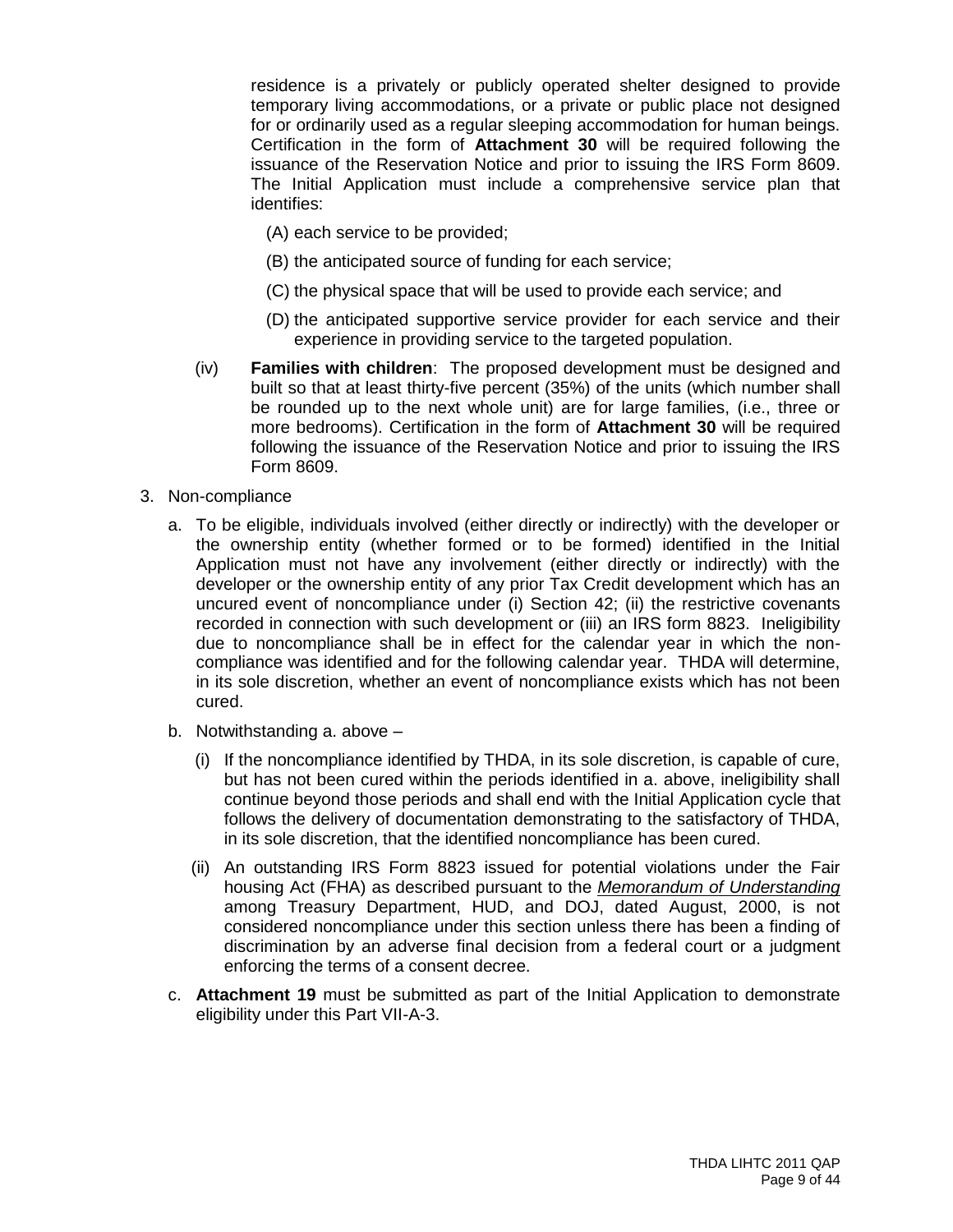- 4. Developments
	- a. The Initial Application must propose an eligible development. To be eligible, a development proposed in the Initial Application must meet ALL of the following:
		- (i) The development must be a qualified low-income housing development as defined in Section 42(g), containing qualified low-income buildings as defined in Section  $42(c)(2)$  and low-income units as defined in Section  $42(i)(3)$ . THDA, in its sole discretion, may require opinions from relevant counsel regarding transitional housing for the homeless, single room occupancy units, service provision or other matters in connection with a determination of eligibility;
		- (ii) One hundred percent (100%) of the units in buildings with elevators in the development and all ground floor units in non-elevator buildings in the development are "covered multifamily dwellings" (as defined in the Fair Housing Act). All covered multifamily dwellings must meet all accessible design requirements under the Fair Housing Act and must otherwise be designed and built in accordance with the Fair Housing Act (including one of the eight safe harbors recognized by HUD as shown on **Exhibit 7**) and all other areas in the development open to the public are "public accommodations" as defined in the Americans with Disabilities Act and must be designed and built in accordance with the Americans With Disabilities Act. Certification in the form of **Attachment 30** will be required following the issuance of the Reservation Notice and prior to issuing the IRS Form 8609;
		- (iii) Proposed developments that request acquisition Tax Credits must meet Section 42(d)(2) (10-year rule), except for federally assisted buildings such as Section 8, 221(d)(3), 221(d)(4), 236 or 515;
		- (iv) If the development proposed in the Initial Application is located on scattered sites, then the Initial Application must reflect that all sites are included under a common plan of financing and the scattered sites must be appraised as a single proposed development, using appraisal methodology appropriate for rental property as described in Part VII-A-10;
		- (v) If the development proposed in the Initial Application involves rehabilitation and does not involve tax-exempt financing, rehabilitation hard costs (number from line item "Rehabilitation Hard Costs" in section 3, column A of **Attachment 15: Development Costs**) must be at least forty percent (40%) of total development costs (number from section 12, column A of **Attachment 15: Development Costs**). If the development proposed in the Initial Application involves rehabilitation and involves tax-exempt financing, rehabilitation hard costs must be the greater of (A) thirty percent (30%) of building acquisition costs or (B) an amount sufficient to satisfy the requirements of Section 42(e)(3)(A)(ii). Certification in the form of **Attachment 30** will be required following the issuance of the Reservation Notice and prior to issuing the IRS Form 8609;
		- (vi) If the development proposed in the Initial Application will have vinyl siding on all or any part of the exterior, all such vinyl siding must meet a 15-year maintenance free standard. Certification in the form of **Attachment 30** will be required following the issuance of the Reservation Notice and prior to issuing the IRS Form 8609;
		- (vii) The development must meet all applicable local building codes or in the absence of such codes, the development must meet the following, as applicable: new construction of multi-family apartments of 3 or more units must meet the 2009 International Building Code; new construction or reconstruction of single-family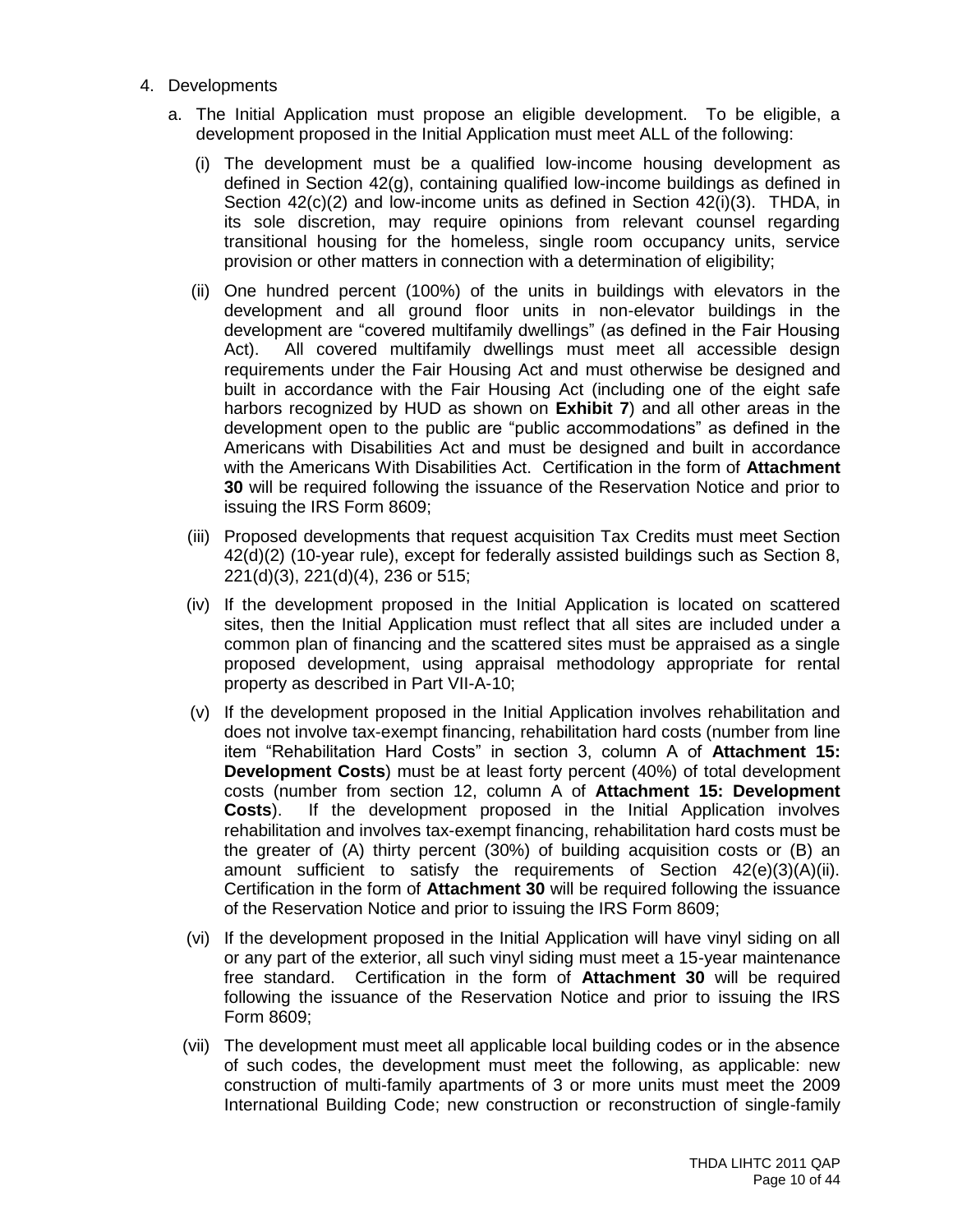units or duplexes must meet the 2009 International Residential Code for One- and Two-Family Dwellings; and rehabilitation of rental units must meet the 2009 International Existing Building Code and the 2009 International Property Maintenance Code. Certification in the form of **Attachment 30** will be required following the issuance of the Reservation Notice and prior to issuing the IRS Form 8609.

- (viii) To the extent not otherwise required, the development must have hardwired smoke detectors, with battery backup, in the bedroom areas of all units. Certification in the form of **Attachment 30** will be required following the issuance of the Reservation Notice and prior to issuing the IRS Form 8609.
- b. A proposed development may receive, in THDA's sole discretion, an increase in eligible basis of up to 30%. The provisions of this Part VII-A-4-b do not apply to proposed developments with tax-exempt financing as described in Section 42(h)(4).
- c. The following types of developments are not eligible for Tax Credits:
	- (i) Developments that have been part of "Bargain Sales" with a "step-up" in sales price paid to an intervening Non-Profit;
	- (ii) Developments containing units that are not for use by the general public, including, but not limited to, hospitals, nursing homes, sanitariums, life care facilities, trailer parks, or intermediate care facilities for persons with mental and physical disabilities;
	- (iii) Developments in which continual or frequent nursing, medical, or psychiatric services are provided. Examples include, but are not limited to, hospitals, nursing homes, sanitariums, life care facilities, or intermediate care facilities for persons with mental and physical disabilities; or
	- (iv) Developments involving, either directly or indirectly, individuals (all as identified on relevant Attachments 4 and 5) who are also involved directly or indirectly in developments identified on **Attachment 19** that submitted a Final Application for Tax Credits prior to January 1, 2010 and, prior to April 1, 2011, have not satisfied all THDA requirements for the release of the Owner's copies of the IRS Form(s) 8609.
- d. A certification in the form of **Attachment 20** must be submitted as part of all Initial Applications to demonstrate eligibility under this Part VII-A-4.
- e. A certification in the form of **Attachment 21** must be submitted as part of any Initial Application that requests acquisition Tax Credits to demonstrate eligibility under Part VII-A-4-a-(iii).
- 5. Existing, Incremental, and New Developments
	- a. Developments which received reservations/allocations of Tax Credits under QAPs at any time during the prior fifteen (15) years and which are not proposing additional housing units will be considered "existing" developments. Developments which have received reservations/allocations of Tax Credits under the 2010 QAP, but which are proposing additional housing units will be considered "incremental" developments. All other developments will be considered "new" developments.
	- b. Initial Applications proposing "incremental" developments will be reviewed, evaluated and scored based solely on the costs, characteristics, and other elements of the development attributable to the housing units added pursuant to the Initial Application submitted for 2011 Tax Credits. None of the costs, characteristics, or other elements attributable to the existing development will be considered,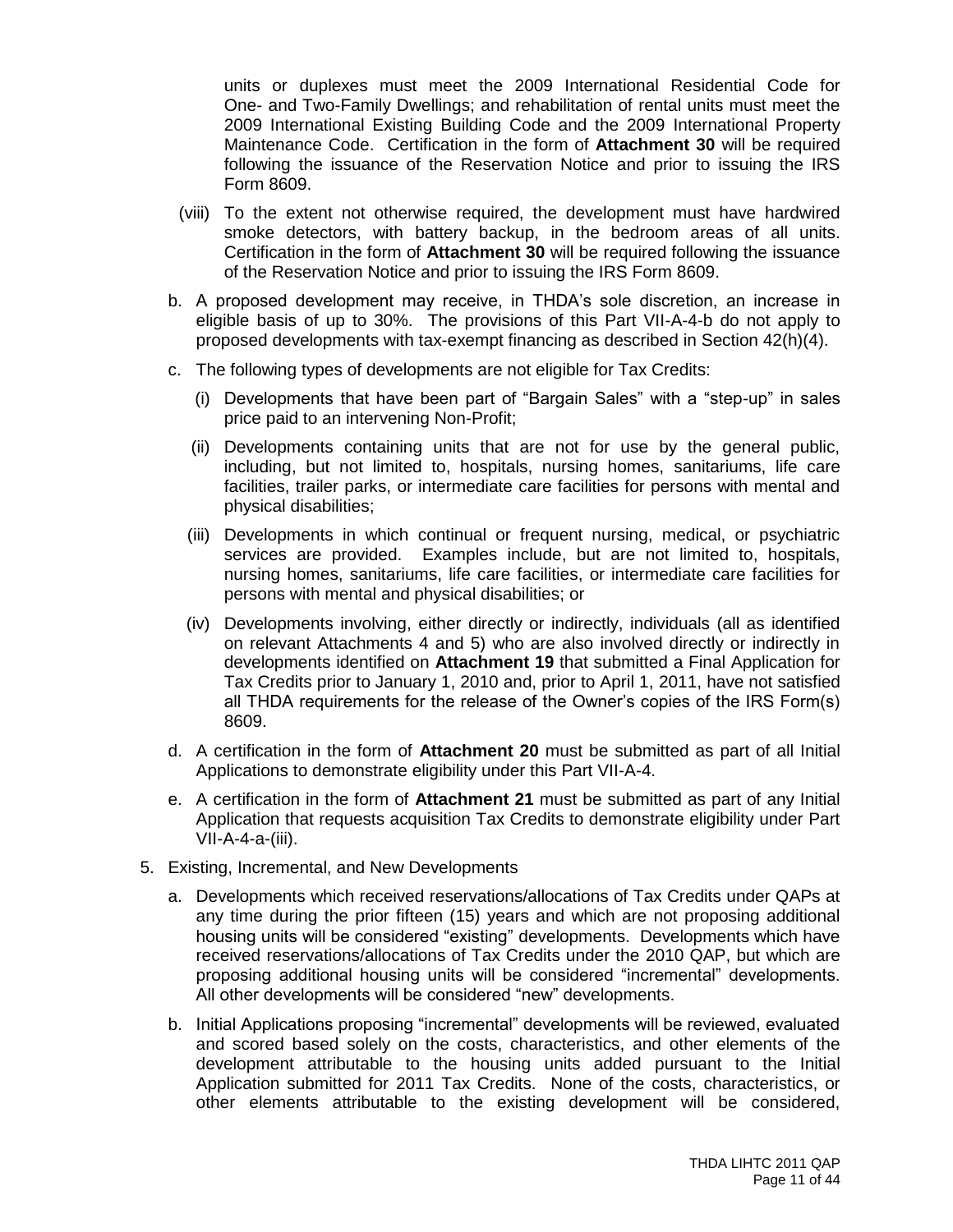evaluated, or scored. If Tax Credits are allocated to an "incremental" development, the limitations specified in Part IV, and the limitations specified in Part V will apply, based on the cumulative amount of Tax Credits allocated to the entire development for 2010 and 2011 and the cumulative costs of the development as proposed in 2010 and 2011.

- c. If there are sufficient qualified Initial Applications for "new" developments and/or "incremental" developments, Initial Applications for "existing" developments will not be reviewed or scored, and the application fee will be returned.
- d. If Tax Credits are allocated to an "existing" development, the limitations specified in Part IV and the limitations specified in Part V will apply, based on the cumulative amount of Tax Credits reserved for the entire development in 2011 and allocated to the development at any time during the prior fifteen (15) years and the cumulative costs of the development as proposed in 2011 and for the prior fifteen (15) years.
- 6. Development Participants
	- a. All development participants must be identified in Sections 3, 4, and 5 of the Initial Application and on **Attachment 6**, which must be submitted with the Initial Application.
	- b. **Attachments 4A, 4B, or 4C** must be fully completed and submitted with the Initial Application for the Ownership Entity identified in Section 3 of the Initial Application. If the copies of **Attachments 4A, 4B, or 4C** included in the Initial Application do not contain enough pages to fully describe the Ownership Entity identified in Section 3 of the Initial Application, make additional copies of the relevant portions of **Attachments 4A, 4B, or 4C,** as needed, and complete all additional pages until no entities and only individuals are identified. Provide the required information for all entities and individuals at each layer of the organizational structure of the Ownership Entity. **TRACE THE PROPOSED OWNERSHIP ENTITY THROUGH ALL LAYERS OF ITS ORGANIZATIONAL STRUCTURE REGARDLESS OF THE TYPE OF ENTITY AT ANY PARTICULAR LAYER.** Applicants are encouraged, but not required, to submit an organizational chart when the proposed Ownership Entity is complex and contains multiple layers.
	- c. **Attachments 5A, 5B, or 5C** must be fully completed and submitted with the Initial Application for the Developer Entity identified in Section 4 of the Initial Application. If the copies of **Attachments 5A, 5B, or 5C** included in the Initial Application do not contain enough pages to fully describe the Developer entity identified in Section 5 of the Initial Application, make additional copies of the relevant portions of **Attachments 5A, 5B, or 5C**, as needed, and complete all additional pages until no entities and only individuals are identified. Provide the required information for all entities and individuals at each layer of the organizational structure of the Developer Entity. **TRACE THE PROPOSED DEVELOPER ENTITY THROUGH ALL LAYERS OF ITS ORGANIZATIONAL STRUCTURE REGARDLESS OF THE TYPE OF ENTITY AT ANY PARTICULAR LAYER.** Applicants are encouraged, but not required, to submit an organizational chart when the proposed Developer Entity is complex and contains multiple layers.
	- d. In the event any entity identified in **Attachments 4A, 4B, or 4C**, and/or **Attachments 5A, 5B, or 5C** is a corporation that is publicly traded on a nationally recognized stock exchange or similar entity, the information required in **Attachments 4A, 4B, or 4C**, and/or **Attachments 5A, 5B, or 5C** need not be provided for that entity. Complete information must be provided on **Attachments 4A, 4B, or 4C**, and/or **Attachments 5A, 5B, or 5C** for all other types of entities at each layer of the organizational structure until no entities and only individuals are identified. An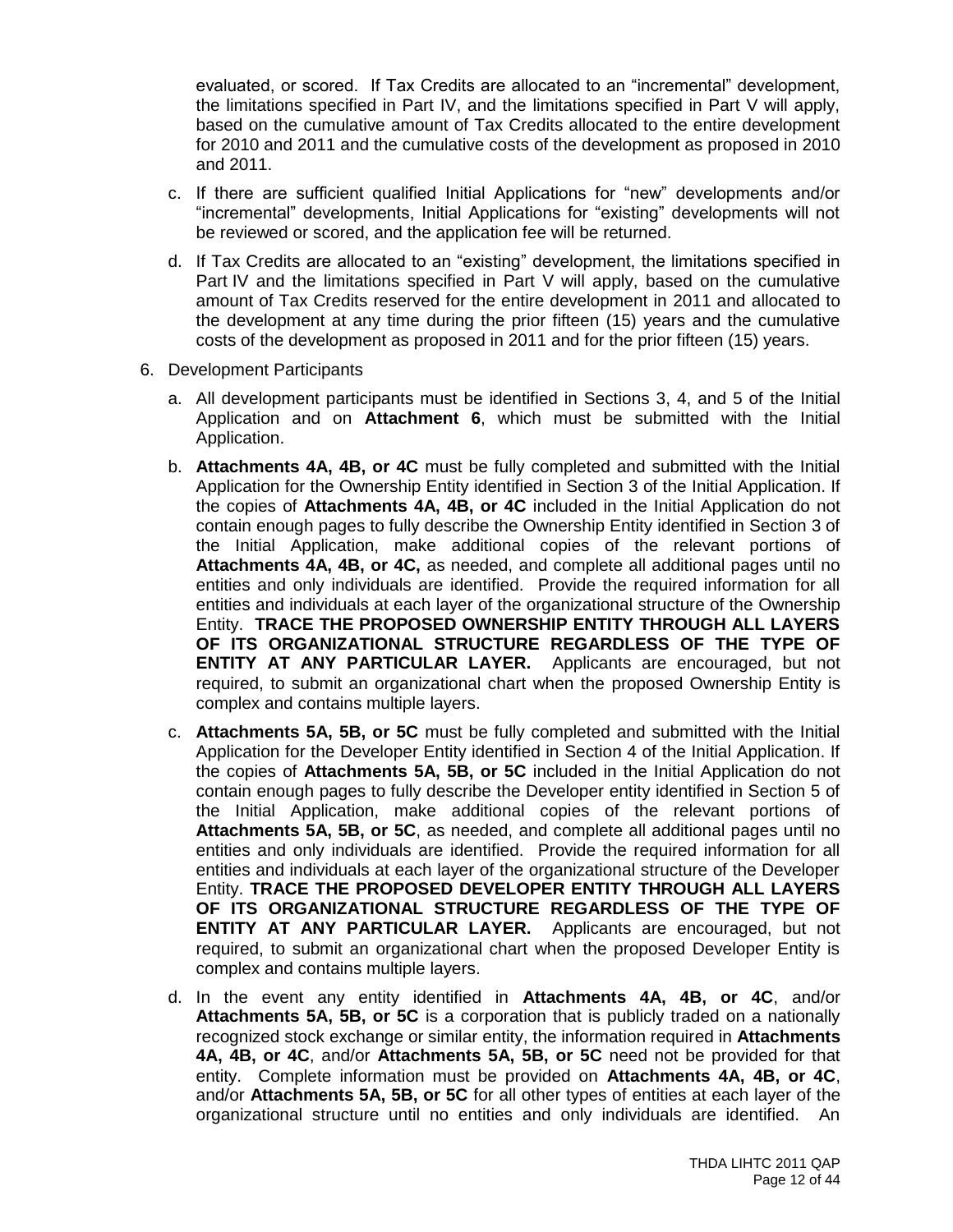opinion of counsel in the form of **Attachment 28** must be provided with the Initial Application for this exception to apply.

- e. In the event any entity identified in **Attachments 4A, 4B, or 4C**, and/or **Attachments 5A, 5B, or 5C** is a trust, information must be provided in the relevant Attachment about the trustee and beneficiary of each trust at each layer of organizational structure. Information about trustees and beneficiaries must be traced through all levels of organizational structure.
- f. An **Attachment 22** (Disclosure Form) is required for each individual identified in **Attachments 4A, 4B, and 4C** for the Ownership Entity and for each individual identified in **Attachments 5A, 5B, and 5C** for the Developer Entity. Each Disclosure Form must include responses to each question and must bear the original signature of the individual, in their individual capacity. Provided, however, **Attachment 22** is NOT required for individuals who are officers, directors of shareholders of a corporation that is publicly traded on a nationally recognized stock exchange or similar entity which is identified in **Attachments 4A, 4B, or 4C**, and/or **Attachments 5A, 5B, or 5C**. An opinion of counsel in the form of **Attachment 28** must be provided with the Initial Application for this exception to apply.
- g. An Initial Application is ineligible if any of the following apply:
	- (i) **Attachment 4A, 4B, or 4C** is not fully completed and submitted as specified above.
	- (ii) **Attachment 5A, 5B, or 5C** is not fully completed and submitted as specified above.
	- (iii) **Attachment 6** is not fully completed and submitted.
	- (iv) **Attachment 22** is not fully completed as specified above, with an original signature, in an individual capacity, and submitted for each required individual as identified in **Attachment 4A, 4B, or 4C** and **Attachment 5A, 5B, and 5C.**
	- (v) **Attachment 22** for any required individual shows that any one of the following is true for that individual:
		- (A) A felony conviction of any type within the last ten (10) years;
		- (B) A fine, suspension or debarment involving financial or housing activities within the last five (5) years imposed by any federal agency;
		- (C) The individual currently in bankruptcy or a bankruptcy discharged within the last four (4) years or any organization or entity in which the individual had significant control currently is in bankruptcy or had a bankruptcy discharged within the last four (4) years; or
		- (D) Any suspensions of required state licenses (Tennessee or any other state) within the last ten (10) years.
	- (vi) An opinion of counsel in the form of **Attachment 28** is not submitted with the Initial Application if the exception in Part VII-A-6-d and Part VII-A-6-e is claimed.
- 7. Property Control
	- a. To be eligible, an Initial Application must demonstrate control of the property on which the development proposed in the Initial Application is to be located (the "property"). **Acceptable documentation must be in full force and effect, fully executed and include a correct legal description for the property.** The person executing the documentation on behalf of the Ownership Entity must be a person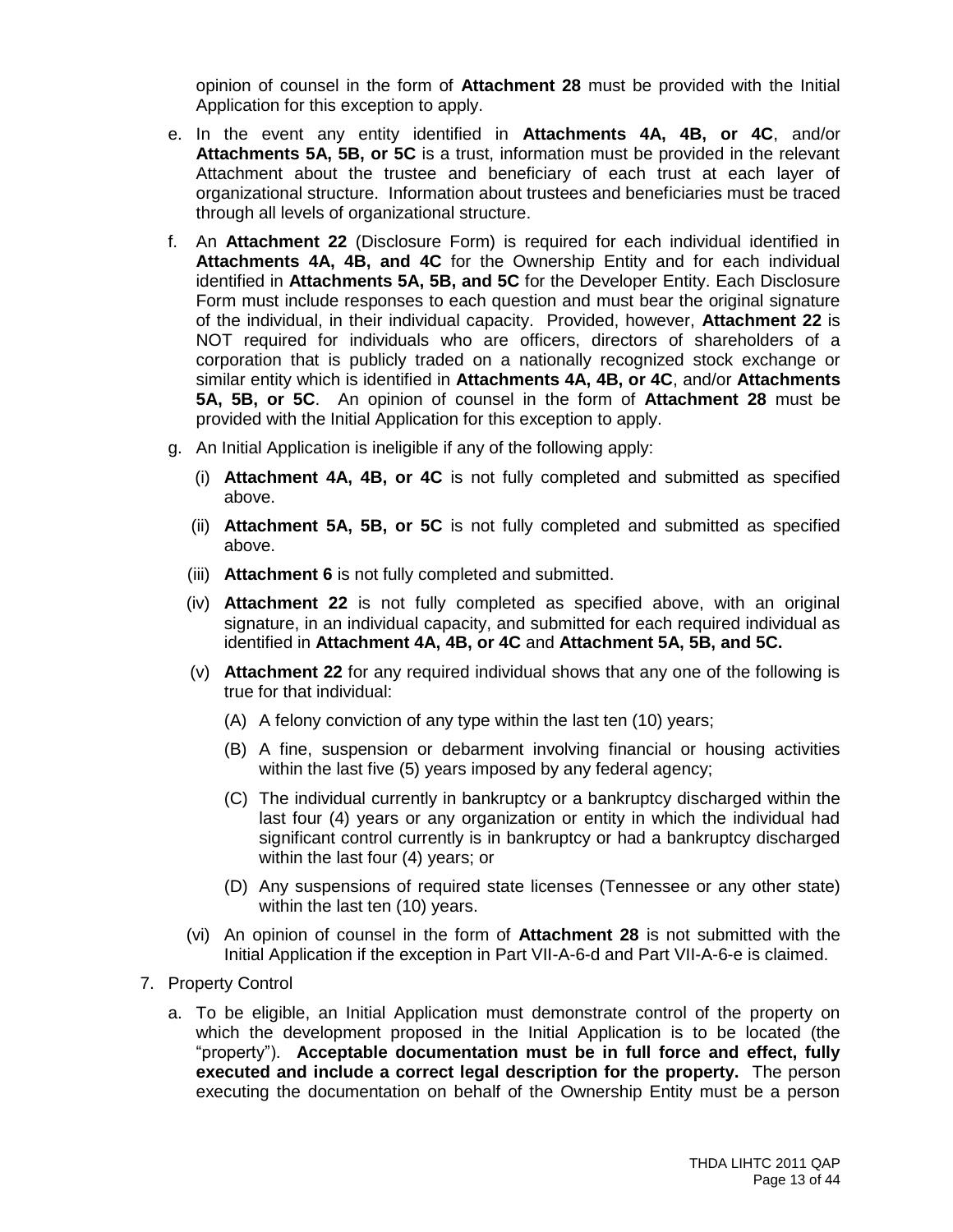identified in **Attachments 4A, 4B, or 4C**. A copy of any one of items (i)-(iv) below must be part of the Initial Application:

- (i) Recorded instrument of conveyance (warranty deed, quitclaim deed, trustee deed, court order) evidencing title to the property vested in (A) the currently existing Ownership Entity identified in the Initial Application or (B) a person or entity identified in the Initial Application as the general partner or managing member of the Ownership Entity to be formed;
- (ii) Acceptable evidence demonstrating the ability to acquire the property through the power of eminent domain by (A) the currently existing Ownership Entity identified in the Initial Application or (B) a person or entity identified in the Initial Application as the general partner or managing member of the Ownership Entity to be formed;
- (iii) Contract for sale or a contract for a 50-year ground lease, which contract must show that the ground lease, when executed, will meet the requirements specified in Part VII-A-7-a-(v), executed by (A) the owner of record of the property and (B) the currently existing Ownership Entity identified in the Initial Application or a person or entity identified in the Initial Application as the general partner or managing member of the Ownership Entity to be formed; or
- (iv) An option to purchase or an option for a 50-year ground lease, which option must show that the ground lease, when executed, will meet the requirements specified in Part VII-A-7-a-(v), executed by (A) the owner of record of the property and (B) the currently existing Ownership Entity identified in the Initial Application or a person or entity identified in the Initial Application as the general partner or managing member of the Ownership Entity to be formed.
- (v) A ground lease for the property must have a minimum term of 50 years with no provisions for termination or reversion prior to the expiration of the extended use period as defined in Section 42(h)(6)(D). Proposed developments which are the subject of a Payment In Lieu of Taxes ("PILOT") agreement may be exempt from this minimum term requirement subject to THDA's review of and satisfaction with the terms of the PILOT agreement, as determined in THDA's sole discretion.
- b. Documentation required as part of the Initial Application to demonstrate eligibility under this Part VII-A-7:
	- (i) A copy of one of the items identified in Part VII-A-7-a above, **AND**
	- (ii) One of the following: (I) a commitment for title insurance evidencing that title to the property is vested in the person or entity who executed the document required in Part VII-A-7-a above as owner; or (II) an executed, unqualified attorney title opinion, rendered by an independent third party attorney, indicating title to the property is vested in the person or entity who executed the document required in Part VII-A-7-a above as owner.
- c. Copies of assignments of contracts or options without copies of the underlying contract or option that meets the requirements set forth above will not be accepted.
- d. If the property identified in an Initial Application under this QAP includes land for which the purchase cost has already been taken into account in connection with a prior allocation of Tax Credits, no cost for the purchase of the land will be permitted in connection with the property identified in the Initial Application under this QAP.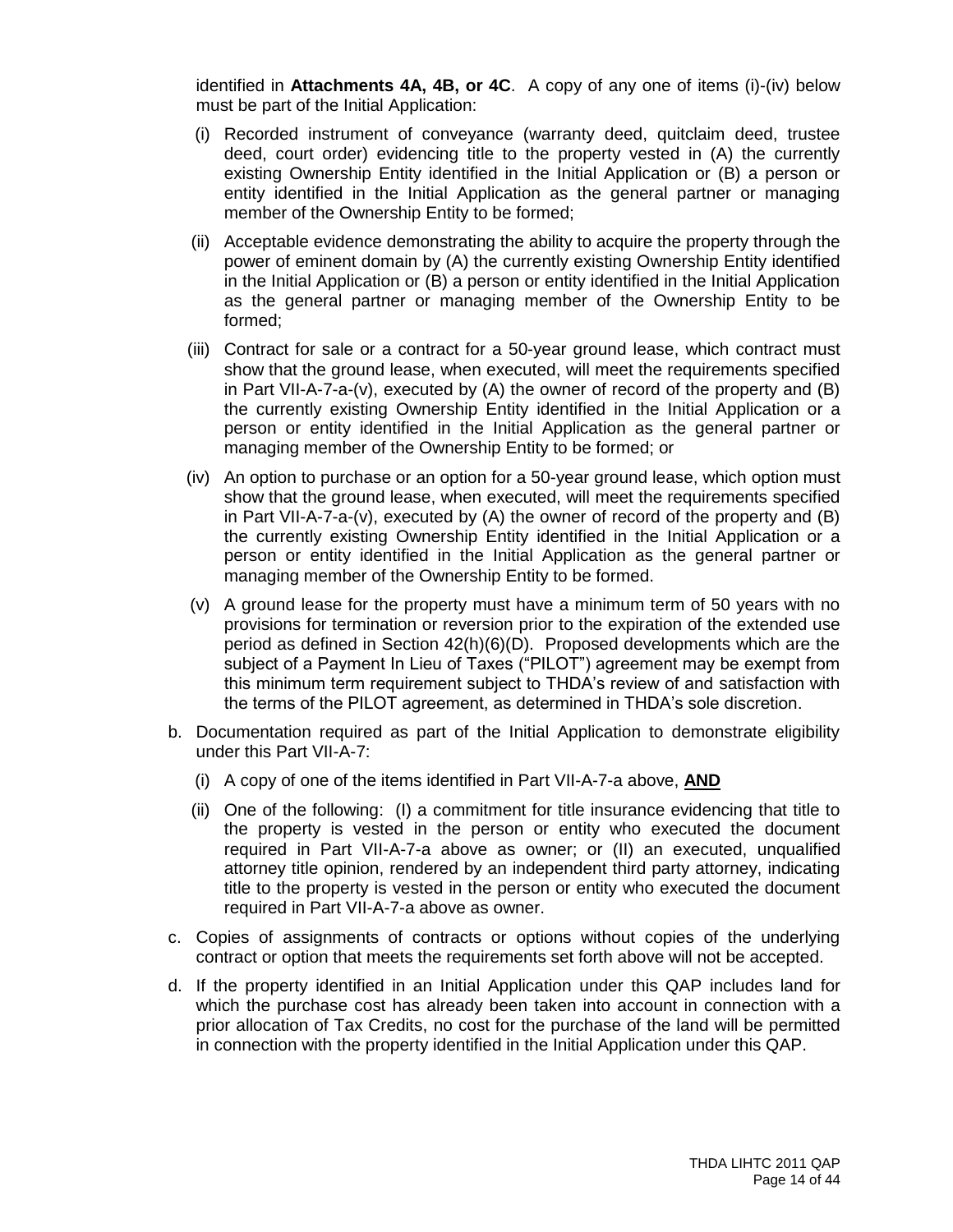- 8. Market Study
	- a. A market study, performed by an independent third party selected from **Exhibit 9** and prepared in accordance with the requirements of **Exhibit 8** (the"Market Study"), must be submitted with the Initial Application for all proposed developments. The Market Study, in a form and with content acceptable to THDA in its sole discretion, must support the need and demand for the proposed development.
	- b. The Market Study will be used to determine points for the scoring items in Part VII-B-1-a of this QAP.
	- c. The Market Study must be less than six months old at the time of submission in order to be acceptable.
	- d. Based on the information and analysis presented in the Market Study, and based on other information available to THDA, THDA may determine, in its sole discretion, that market demand is not sufficient to support the proposed development.
	- e. *The determinations of the market analyst as reflected in the Market Study are determinative as to eligibility and points.*
- 9. Physical Needs Assessment

For Initial Applications proposing rehabilitation, the Initial Application must include a physical needs assessment conducted by an independent third party. The physical needs assessment must be in a form and with content acceptable to THDA in its sole discretion, and must include a complete and detailed work plan showing all necessary and contemplated improvements and the projected cost. Physical needs assessments must be less than six months old at the time of submission in order to be acceptable.

- 10. Appraisal
	- a. For Initial Applications requesting acquisition Tax Credits for five or more units, an "as is" market rate appraisal not including Tax Credit benefits must be included with the Initial Application. The appraisal must be performed by a Certified General Appraiser licensed in Tennessee. The appraisal cannot be based solely or largely on a "cost" approach to value, but must also consider market and income approaches to value. If the development is proposed for scattered sites, the scattered sites must be appraised as a single rental development, using appraisal methodology appropriate for rental property as described here. The acquisition cost for Tax Credit purposes shall not exceed the lesser of the purchase price or the appraised value. Appraisals must be less than six months old at the time of submission in order to be acceptable.
	- b. For all other Initial Applications, a land appraisal must be included with the Initial Application. The appraisal must be performed by a Certified General Appraiser licensed in Tennessee. If the development is proposed for scattered sites, the scattered sites must be appraised as a single rental development, using appraisal methodology appropriate for rental property. The land cost for Tax Credit purposes shall not exceed the lesser of the purchase price or the appraised value. Appraisals must be less than six months old at the time of submission in order to be acceptable.

#### 11. 100-Year Flood Plain

No portion of the improvements associated with the proposed development (other than parking lots) may be within a 100-year flood plain unless covered by flood insurance. Certification in the form of **Attachment 24** will be required following the issuance of the Reservation Notice. Proof of flood insurance, if applicable, must be submitted with the Final Application.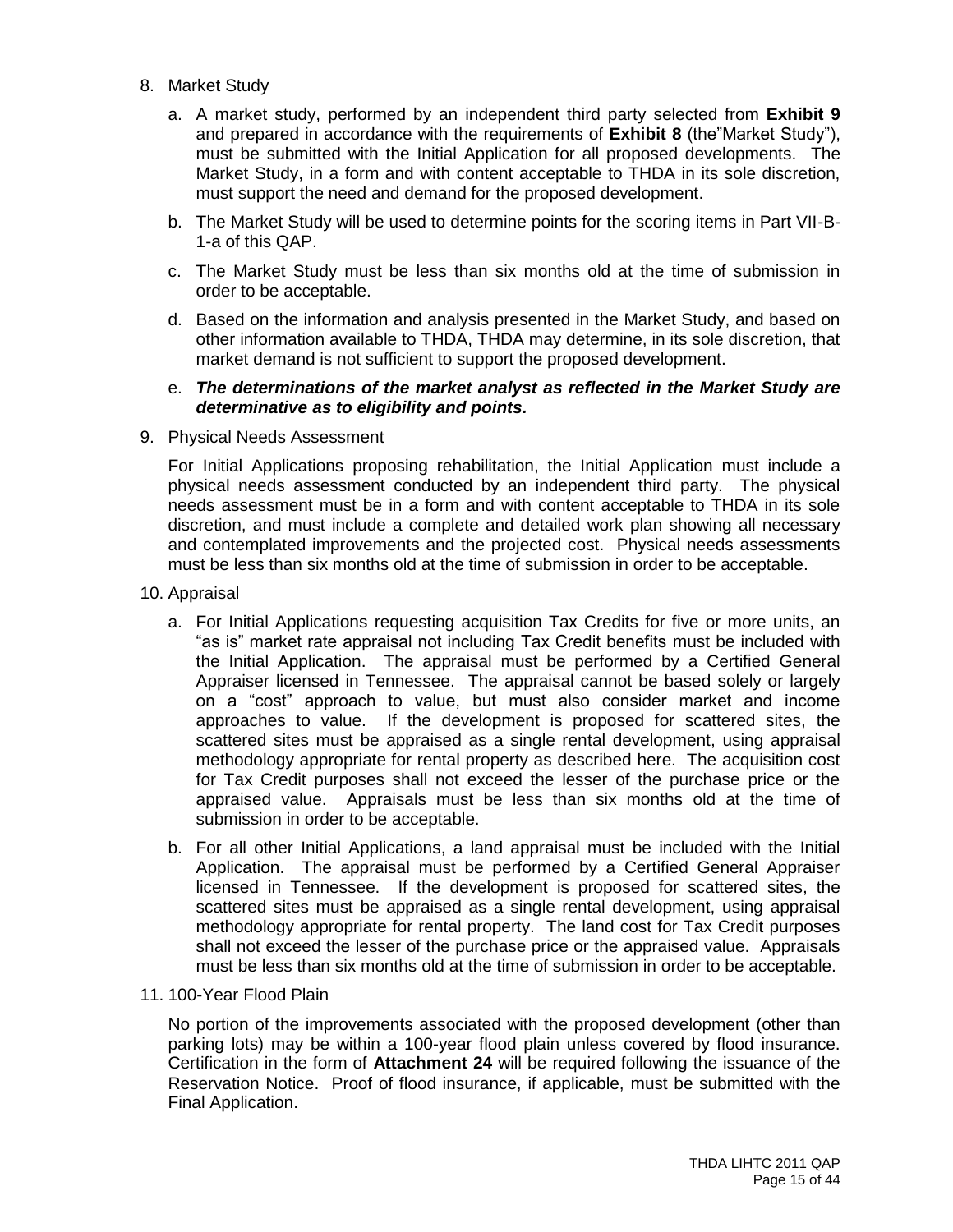# **B. Scoring Initial Applications**

Applicants, Initial Applications and developments that meet all eligibility requirements stated above will be evaluated according to the scoring criteria specified below based on the information provided in each Initial Application. **A minimum of 80 points of the 181 points available is required for an Initial Application to be eligible for further consideration** under this QAP.

THDA will award points only if an Initial Application is complete, contains all required documentation, no documentation is incomplete, erroneous, or inconsistent and is submitted by the application deadline, all as specified in Part VI of this QAP. If documentation is incomplete, erroneous, or there are inconsistencies between Attachments or other supporting documentation and the Initial Application form itself or any other type of inconsistency, THDA will not award points for the scoring category which was incomplete, in error, or inconsistent. Completion, correction, or clarification of such items will be subject to the requirements of Part VIII-B and -C.

#### **1. Development Location and Housing Needs: Maximum 27 Points**

- a. Market Study: **Maximum 22 points**
	- (i) Developments located within **2 miles** driving distance (for **urban** counties as specified in **Exhibit 1**) or **4 miles** driving distance (for **rural** counties as specified in **Exhibit 1)** of the following neighborhood amenities will receive 1 point for each amenity type. The distance will be as determined in the market Study: **Maximum 10 points**
		- Full service grocery (if the full service grocery contains a full service bank, 1 point may be claimed for each)
		- Full service restaurant and/or retail center
		- Public transportation access (e.g. bus stop or passenger train station)
		- Full service bank or credit union (ATMs do not qualify)
		- Public or private non-profit educational institution
		- Doctor's office (general practioners, not specialized practices), Dentist's office, or Emergency Clinic or Hospital (facilities must not be exclusive)
		- Public recreation or community center (e.g. senior center)
		- Library
		- Public park
		- Police or Sheriff Station
		- Fire Station
		- Convenience store/gas station
	- (ii) Developments proposed in market areas where the overall affordable housing occupancy rate is greater than 93%. The overall affordable housing occupancy rate will be as determined in the Market Study. Rates are rounded to the nearest whole number: **Maximum 7 points**

| Occupancy Rate | Points   |
|----------------|----------|
| 94%            | 1 point  |
| 95%            | 2 points |
| 96%            | 3 points |
| 97%            | 4 points |
| 98%            | 5 points |
| 99%            | 6 points |
| 100%           | 7 points |
|                |          |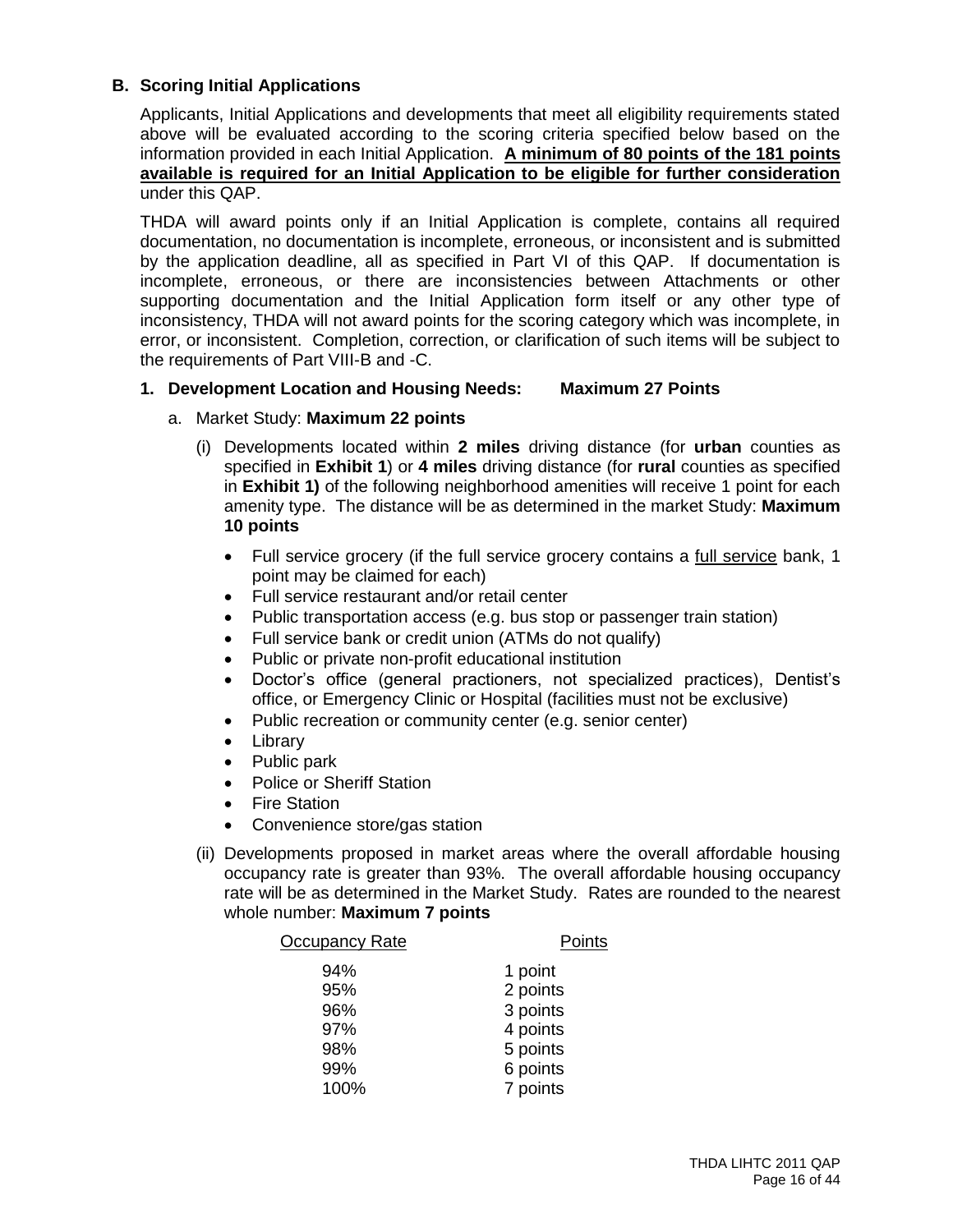- (iii) Developments able to achieve a minimum of 93% occupancy no later than 12 months from the required placed in service date. Occupancy rate and time will be as determined in the Market Study: **5 points**
- (iv) *The determinations of the market analyst as reflected in the market study are determinative as to eligibility and points.*
- b. Developments located in Identified Areas of Affordable Housing Need: **Maximum 5 points**
	- (i) Developments located completely and entirely in a Qualified Census Tract (identified on **Exhibit 4**, excluding Difficult to Develop Areas), the development of which contributes to an approved concerted community revitalization plan, as certified in the form of **Attachment 23A** (for urban counties as reflected in Exhibit 1) or **Attachment 23B** (for rural counties as reflected in Exhibit 1): *1 point*

**OR**

(ii) Developments located completely and entirely within a census tract (other than a Qualified Census Tract) that is, itself, completely and entirely within an area covered by an approved community revitalization plan, as certified, in the form of **Attachment 23A** (for urban counties as reflected in Exhibit 1) or **Attachment 23B** (for rural counties as reflected in Exhibit 1): *5 points*

#### **Points may be claimed under Part VII-B-1-b-(i) OR Part VII-B-1-b-(ii), but not both.**

#### **2. Development Characteristics: Maximum 45 Points**

- a. New Construction Only
	- (i) Developments not involving rehabilitation that include written documentation from the appropriate local governmental authority demonstrating that current zoning and other local land use regulations permit the development as proposed or that no such regulations currently apply to the proposed development: *5 points*
	- (ii) Developments not involving rehabilitation designed and built to promote energy conservation by meeting the standards of the Council of American Building Officials Model Energy Code. Certification in the form of **Attachment 30** will be required following the issuance of the Reservation Notice and prior to issuing the IRS Form 8609: *10 points*
	- (iii) Developments not involving rehabilitation designed and built using brick, stone, cement fiber siding, or vinyl to meet a 15-year maintenance-free exterior standard. Certification in the form of **Attachment 30** will be required following the issuance of the Reservation Notice and prior to issuing the IRS Form 8609: *10 points*
	- (iv) Developments not involving rehabilitation designed and built with **a minimum of 65%** of the exterior wall surfaces below the plate line covered with brick, stone, or cement fiber siding. Certification in the form of **Attachment 30** will be required following the issuance of the Reservation Notice and prior to issuing the IRS Form 8609: *15 points*
- b. Rehabilitation Only
	- (i) Developments involving rehabilitation must be rehabilitated so that, upon completion of all rehabilitations, the following major building systems will not require further substantial rehabilitation for a period of at least fifteen (15) years from the required placed in service date. Certification in the form of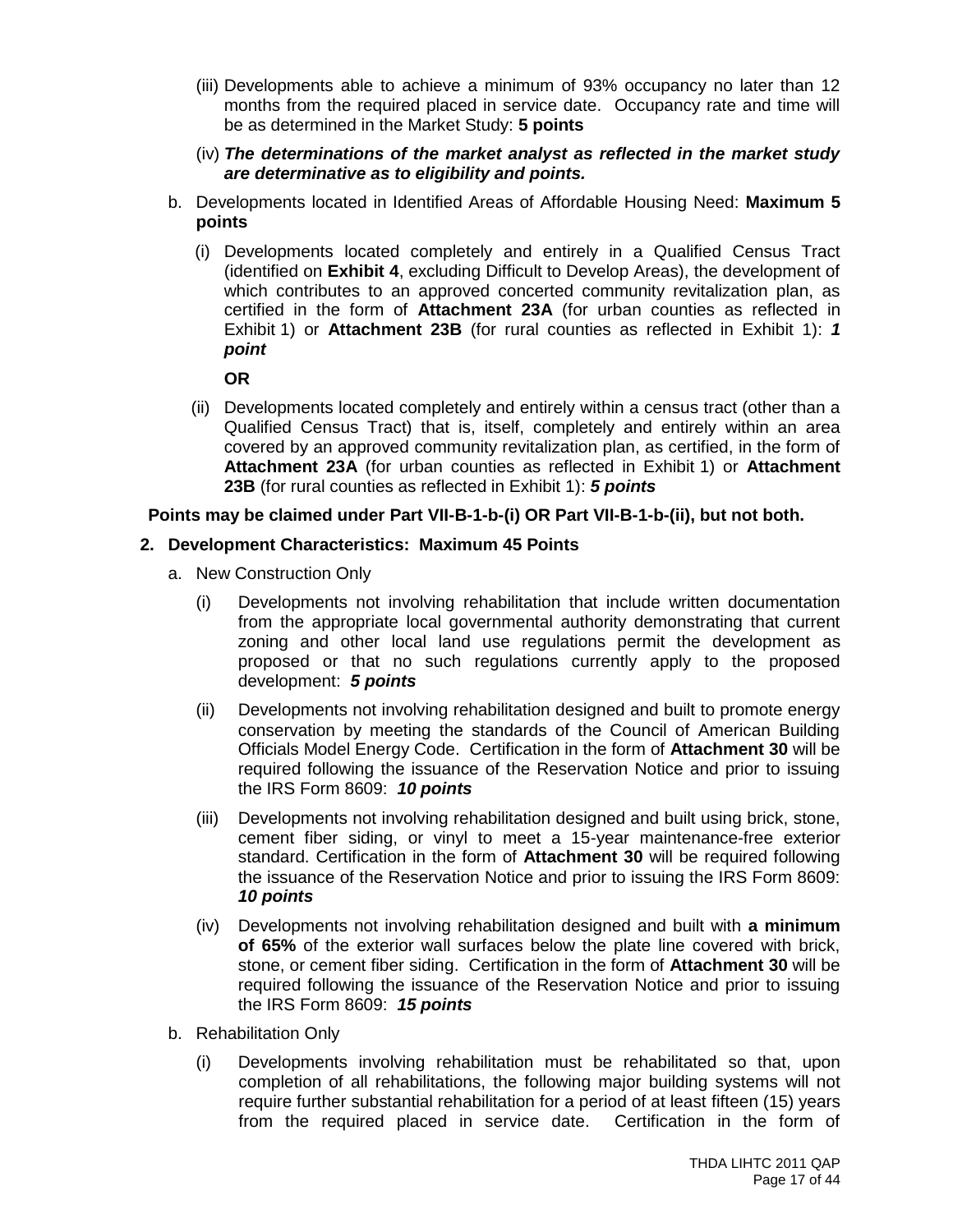**Attachment 30** will be required following the issuance of the Reservation Notice and prior to issuing the IRS Form 8609: **40 points**

- exterior (e.g. brick, stone, cement fiber siding, or vinyl)
- roof structures:
- wall structures:
- floor structures;
- foundations:
- plumbing systems;
- central heating and air conditioning systems;
- electrical systems;
- doors **and** windows;
- parking lots;
- elevators; and
- fire/safety systems.
- (ii) Developments involving the use of existing housing as part of a community revitalization plan as certified, in the form of **Attachment 23A** (for urban counties as reflected in Exhibit 1) or **Attachment 23B** (for rural counties as reflected in Exhibit 1): *1 point*
- c. Historic Nature

Developments exclusively involving a structure (or structures) that is listed individually in the National Register of Historic Places, or is located in a registered historic district and certified by the Secretary of the Interior as being of historical significance to the district, and all proposed work will be completed in such a manner as to be eligible for historic rehabilitation tax credits. Certification in the form of **Attachment 30** will be required following the issuance of the Reservation Notice and prior to issuing the IRS Form 8609. **Developments seeking to combine historic nature and adaptive reuse will be treated as new construction**: *1 point*

d. Energy Efficiency

Developments utilizing ENERGY STAR or equivalent compliant items in all units will be awarded 1 point per item type, up to a maximum of 5 points. Certification in the form of Attachment 30 will be required following the issuance of the Reservation Notice and prior to issuing the IRS Form 8609.

#### **Item types**

- Dishwashers (in all units)
- Exterior doors (in all units)
- HVAC units (in all buildings or units, as applicable)
- Refrigerators (in all units)
- Windows (in all units)
- e. Combination of New Construction and Rehabilitation

For developments involving a combination of new construction and rehabilitation, points will be prorated based on the percentage of units in each category.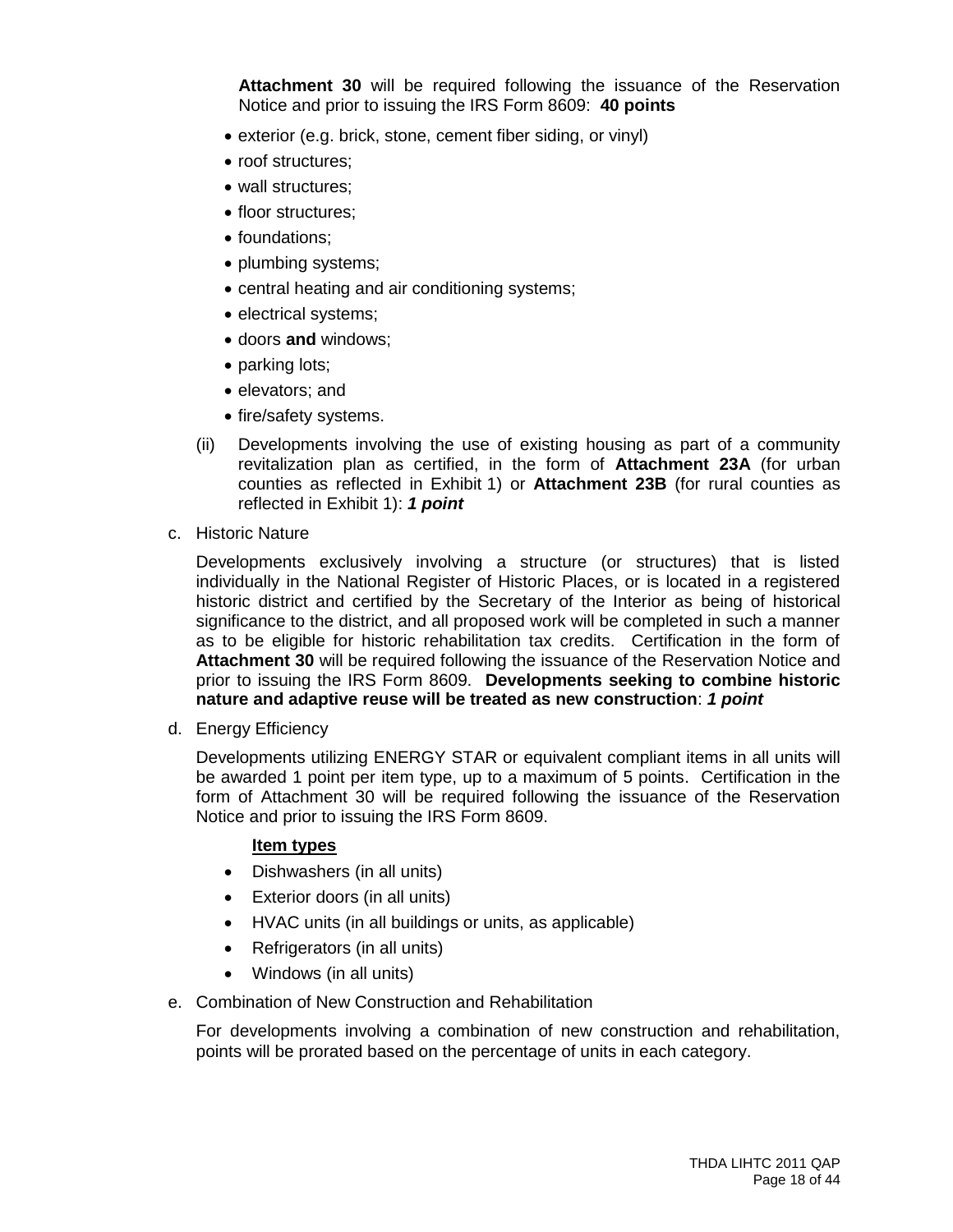f. Adaptive Reuse/Conversion

**Developments involving adaptive reuse/conversion will be treated as new construction.** Adaptive reuse/conversion is defined as the change in use of a major building to residential use. Without limitation, the reuse of hotels, motels, buildings formerly used for residential purposes, slabs, sheds, trailers/mobile homes, barns, garages or single-family homes are not considered to be adaptive reuse/conversion.

#### **3. Sponsor Characteristics: Maximum 47 Points**

- a. Points will be awarded as designated below if the described event has **NOT** occurred in Tennessee since March 1, 2010with respect to individuals involved (either directly or indirectly) with the developer or the ownership entity (whether formed or to be formed) identified in the Initial Application: *maximum 44 points*
	- (i) A reservation of Tax Credits was issued and accepted for a development that the individuals identified above were involved with (either directly or indirectly) through the developer or owner, yet a Carryover Allocation was not obtained: *8 points*
	- (ii) A Carryover Allocation was made to a development that the individuals identified above were involved with (either directly or indirectly) through the developer or owner, yet an IRS Form 8609 will not be obtained: *13 points*
	- (iii) An allocation of Tax Credits was made to a development that the individuals identified above were involved with (either directly or indirectly) through developer or owner, but the development failed to meet the minimum set-aside for low-income tenants as specified in the land use restrictive covenants: *23 points*
- b. Initial Applications will be ineligible for points referenced in Part VII-B-3-a above if, with respect to individuals involved (either directly or indirectly) with the developer, the ownership entity (whether formed or to be formed), or the consultant identified in the Initial Application, any of the following has occurred:
	- (i) any such individual has been determined, in THDA's sole discretion, to be or have been involved in any prior Initial, Carryover, or Final Application that has been determined, in THDA's sole discretion, to be in violation of the requirements of the applicable QAP regarding developer or related party issues; or
	- (ii) any such individual has been determined, in THDA's sole discretion, to be or have been involved in any prior Initial, Carryover, or Final Application that has been determined, in THDA's sole discretion, to involve a "broker" who does not remain involved in the Initial Application through placed in service; or
	- (iii) any such individual has been determined, in THDA's sole discretion, to be or have been involved in any prior Final Application that has been determined, in THDA's sole discretion, to be in violation of the requirements of the applicable QAP regarding submission of permanent financing documentation; or
	- (iv) any such individual has been determined, in THDA's sole discretion, to be or to have been involved in any prior Initial, Carryover, or Final Application as a consultant, but who is a signatory or guarantor of construction financing documents, permanent financing documents, and/or equity syndication documents with respect to the development reflected in such prior Initial, Carryover, or Final Application; or
	- (v) any such individual has been determined, in THDA's sole discretion, to be or have been involved in any Exchange Application that failed to satisfy the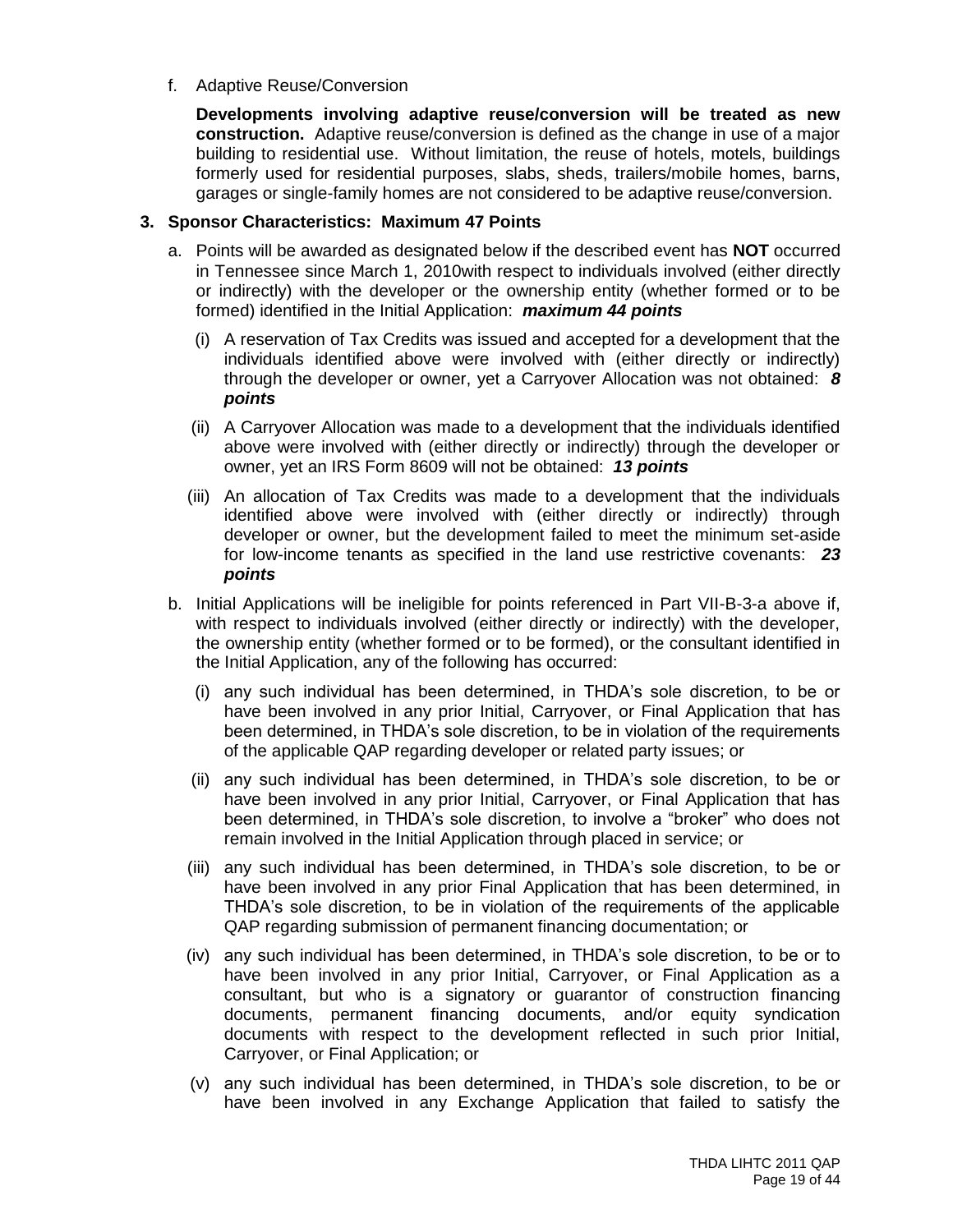deadline for completion of construction as specified in Part XVIII-F of the 2009 QAP.

- (vi) any such individual has been determined, in THDA's sole discretion, to be or have been involved in any Multifamily Tax Exempt Bond Authority Application that received an allocation of bond authority but failed to meet established deadline for issuance and sale of the tax-exempt bonds. Voluntary withdrawal of a Multifamily Tax Exempt Bond Authority Application in accordance with all applicable program requirements will not cause ineligibility for points under Part VII-B-3-a above.
- (vii) any such individual has been determined, in THDA's sole discretion, to be or have been involved in any Section 1602 or Tax Credit Assistance Program ("TCAP") development that accepted a conditional commitment letter, but failed to meet deadlines established for the submission of documentation to THDA or failed to close on the Section 1602 or TCAP assistance or failed to achieve 100% completion of construction of the development by the relevant deadline. Voluntary withdrawal of a Section 1602 or TCAP Application in accordance with all applicable program requirements will not cause ineligibility for points under Part VII-B-3-a above.
- (viii) any such individual has been determined, in THDA's sole discretion, to be or have been involved in any development for which Section 1602 or TCAP assistance closed, but is in default thereunder or for which events have occurred that with the passage of time will become a default.

Ineligibility for points as described in this Part VII-B-3-b shall be in effect during the year in which THDA identifies the circumstances causing the ineligibility and for the following calendar year.

c. Developments using HOPE VI funding as part of the development financing. **To qualify for these points, the Initial Application must include a copy of the HOPE VI Revitalization Grant Assistance Award (form HUD-1044) which identifies the Public Housing Authority receiving the HOPE VI grant and the amount of the grant**:

|          | HOPE VI Funds as a Percentage               |
|----------|---------------------------------------------|
|          | of Total Financing for this Development     |
| Points   | (including tax credit syndication proceeds) |
| 1 point  | 5%                                          |
| 2 points | 10%                                         |
| 3 points | 20%                                         |

#### **4. Lowest Income Preference: Maximum 27 Points**

Election to set aside a minimum of ten percent (10%) of the units for households with incomes no higher than fifty percent (50%) of the area median income with rents maintained at or below 50% of area median income: *27 points*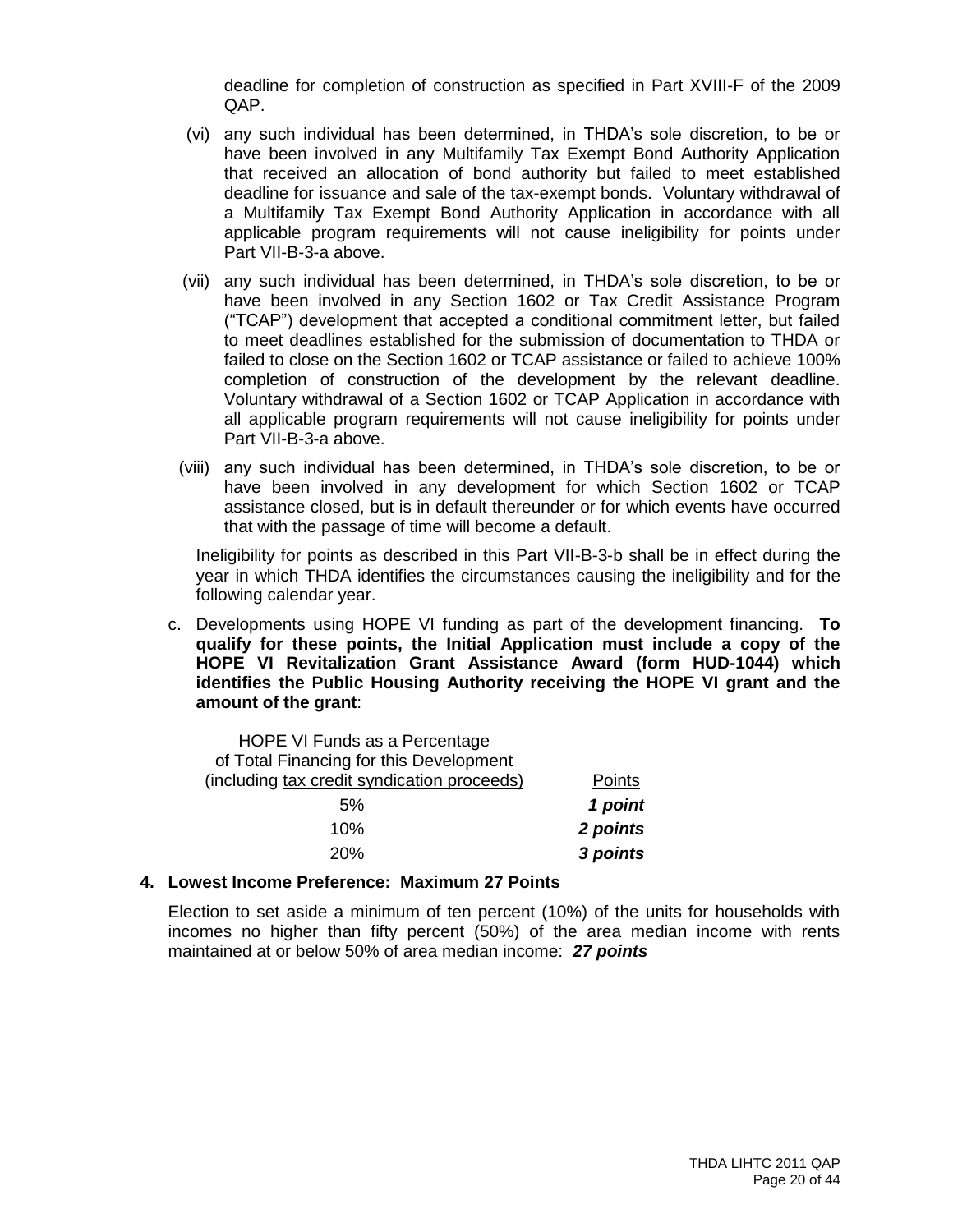# **5. Extended Use Preference or Tenant Ownership: Maximum 13 points**

# *Choose only one below, a. OR b.*

# a. Extended Use Preference: **Maximum 13 Points**

A binding commitment to defer the point in time at which the written request specified in Section 42(h)(6)(I) may be given:

| Number of                               |           |  |
|-----------------------------------------|-----------|--|
| Years                                   | Points    |  |
| At least 5 years                        | 13 points |  |
| At least 4 years, but less than 5 years | 8 points  |  |
| At least 3 years, but less than 4 years | 3 points  |  |

# *OR*

# b. Eventual Tenant Ownership: **2 points**

A binding commitment to offer the tenant of a single family building at the end of the fifteen-year tax credit compliance period a right of first refusal to purchase the property. The owner must provide to THDA a detailed plan with the Initial Application, specifically including how the owner will set aside a portion of the rent beginning in year two (2) of the compliance period to provide sufficient funds to the tenant at the end of the compliance period for the down payment and the closing costs to purchase the unit. The plan will be required to be updated and submitted to THDA again for approval in year 13 of the compliance period. The Restrictive Covenant Agreement will contain provisions ensuring enforcement of this provision.

# **6. Public Housing Priority: 10 Points**

Marketing plans, lease-up plans, and operating policies and procedures which will give a priority to persons on current Public Housing waiting lists. Initial Applications with proposed developments in areas reflected on **Exhibit 6** are eligible for these points.

# **7. Affirmatively Furthering Fair Housing: 3 points**

The development must have and be operated in accordance with marketing plans, lease-up plans, and operating policies and procedures which are fully compliant with the THDA Affirmative Marketing Policy and Procedures.

# **8. Tennessee Growth Policy Act: 9 points**

Initial Applications with proposed developments located completely and wholly in a county or municipality with a growth plan approved by the local government planning advisory committee as determined by the Tennessee Advisory Commission on Intergovernmental Relations and reflected on **Exhibit 3**. Initial Applications with proposed developments in counties not subject to the Tennessee Growth Policy Act, as shown on **Exhibit 3**, will receive these points.

# **Part VIII: Initial Application Eligibility and Scoring Review**

# **A. Notice to Applicants**

1. THDA will notify each applicant when the eligibility determination and scoring of their Initial Application is complete. All applicants will be so notified on or before May 13, 2011. THDA will send this notice to the contact person identified and the address specified in the Initial Application. Failure to receive any notice specified in this Part VIII will not extend deadlines or modify requirements in this Part VIII. All applicants shall immediately notify THDA, in writing, of changes in the name and/or address of the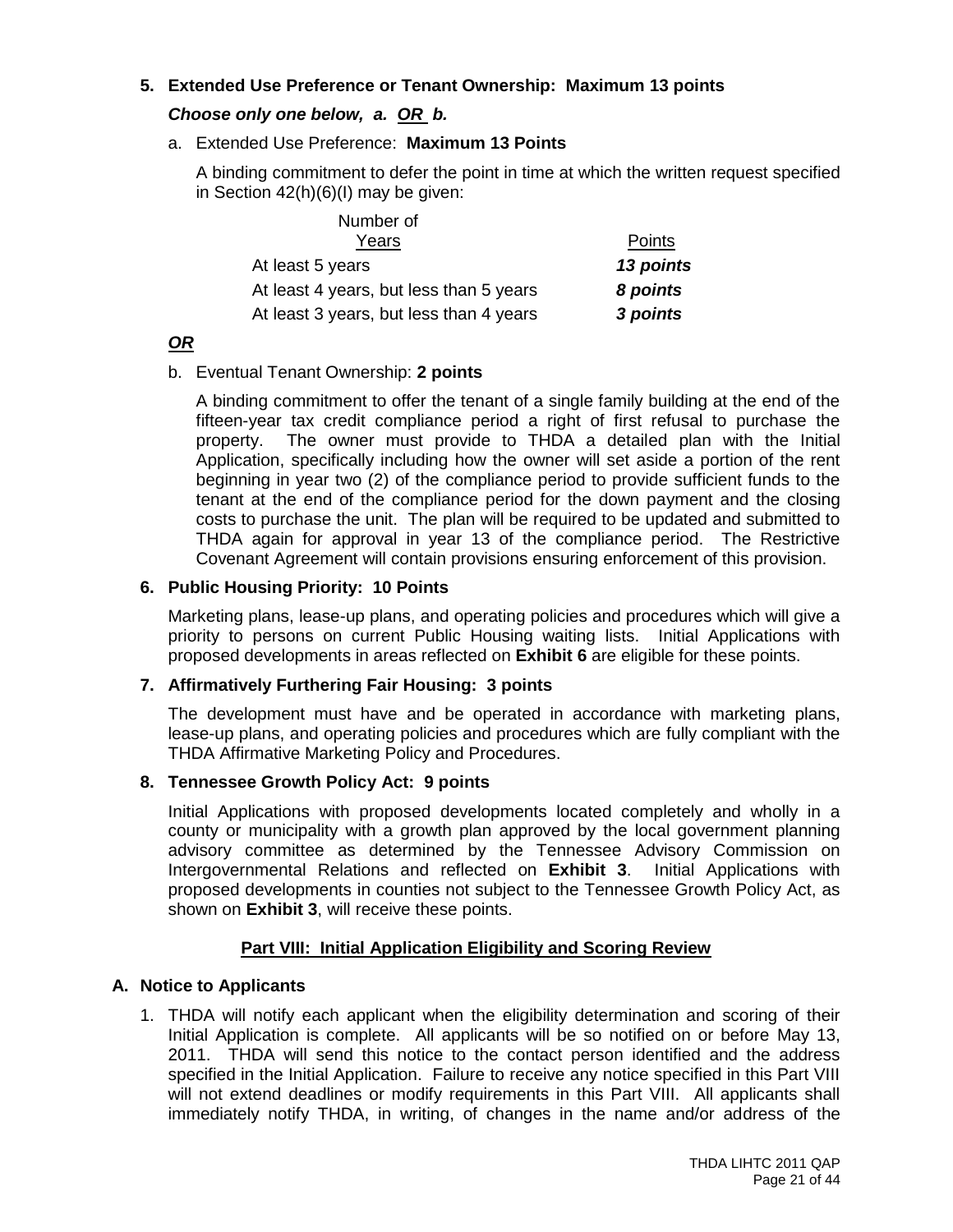contact person specified in the Initial Application. Such notification by the applicant will not be deemed to be an amendment to the Initial Application.

- 2. If THDA determines that an Initial Application meets all of the eligibility requirements of this QAP and if the score assigned by THDA in each scoring category is the same as or higher than the score assigned by the applicant in the Initial Application, then no further action by the applicant or THDA will be taken. Applicants may not submit additional items for the purpose of increasing their scores in a particular scoring category if the THDA assigned score is the same as or higher than the score assigned by the applicant in the Initial Application. The provisions of Part VIII-B do not apply.
- 3. If THDA determines that an Initial Application does not meet one or more of the eligibility requirements of this QAP or if the score assigned by THDA in any scoring category is less than the score assigned by the applicant in the Initial Application, THDA will notify the applicant of items that were erroneous, missing, incomplete, or inconsistent. THDA will also notify applicants if THDA determines that (i) any two or more developments proposed in two or more Initial Applications constitute a single development for purposes of applying the development limit specified in Part IV-B or (ii) developers or related parties reflected in two or more Initial Applications constitute a single entity for purposes of applying the developer or related party limitation specified in Part IV-C. This notice to applicants from THDA is referred to herein as the "Cure Notice".
- **4. No rankings or scoring summaries with respect to Initial Applications received by THDA will be available until all cure periods have expired and the review process is complete**.

#### **B. Cure Period**

- 1. Applicants receiving a Cure Notice may, in compliance with the requirements of this Part VIII-B, correct erroneous items, supply missing or incomplete items and/or may clarify any inconsistencies related to the specific items identified by THDA during a cure period which shall begin on the date of the Cure Notice and shall end at 4:00 p.m. Central Time, on the date specified in the Cure Notice, which date shall be five (5) business days from the date of the Cure Notice. The Cure Notice shall specify the means and methods by which erroneous items may be corrected, missing items supplied, incomplete items completed and inconsistencies clarified. Applicants may not submit additional items for the purpose of increasing their score in a particular scoring category where the THDA assigned score is the same as or higher than the score assigned by the applicant in the Initial Application.
- 2. If additional documentation to address items specified in the Cure Notice is not submitted in accordance with the requirements contained in the Cure Notice, then the determination as to eligibility and scoring made by THDA is determinative. The review process described in Part VIII-C is not available to applicants who do not submit additional documentation in accordance with the Cure Notice (including, without limitation, the time deadlines specified therein.).
- 3. The cure provisions of this Part VIII-B **do not apply** to Initial Applications that are not submitted in accordance with the requirements of Part VI-B and -C.
- 4. THDA will review all documentation submitted in accordance with the Cure Notice for each relevant Initial Application. If THDA determines that an Initial Application, taking into account documentation submitted in accordance with the Cure Notice, meets all of the eligibility requirements of this QAP and if the score assigned by THDA in each scoring category is the same as or higher than the score assigned by the applicant in the Initial Application, then no further action by the applicant or THDA will be taken. Applicants may not submit additional items for the purpose of increasing their score in a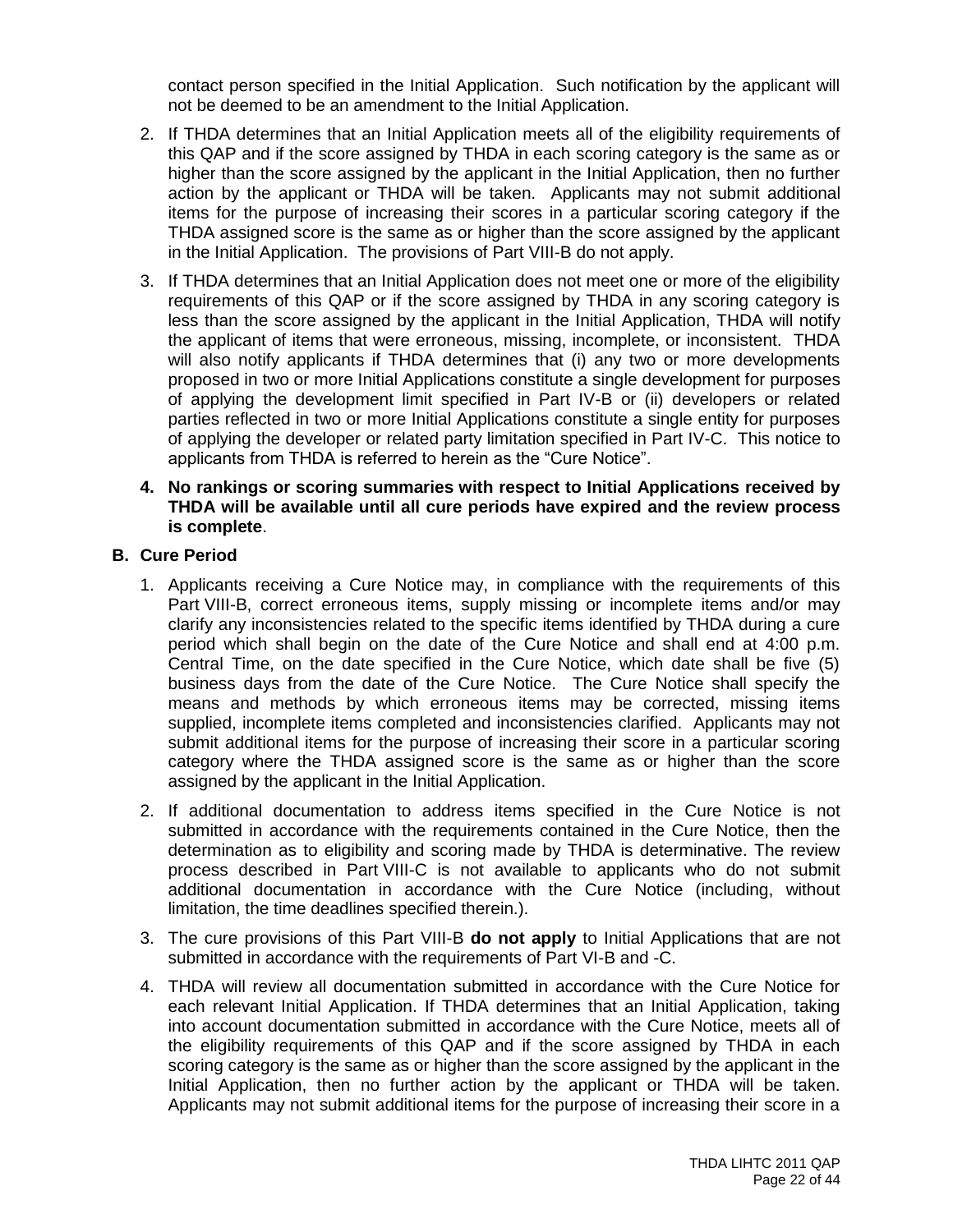particular scoring category where the THDA assigned score is the same as or higher than the score assigned by the applicant in the Initial Application, taking into account documentation submitted in accordance with the Cure Notice. The provisions of Part VIII-C will not apply.

5. If THDA determines that an Initial Application, taking into account documentation submitted in accordance with the Cure Notice, still does not meet any one of the eligibility requirements of this QAP or if the score assigned by THDA in any scoring category is still less than the score assigned by the applicant in the Initial Application, THDA will notify the applicant of the determination (the "Review Notice"). The Review Notice will specify the time period within which a request for review may be made.

#### **C. Review Process**

- 1. Applicants who receive a Review Notice may submit, **in writing**, a request for review to the Executive Director of THDA. This request for review must be submitted in accordance with the Review Notice. A request for review will not be considered if no documentation was submitted or if documentation was not submitted in accordance with the Cure Notice (including, without limitation, the time deadlines therein). If no written request for review is submitted or if the written request submitted does not meet all requirements of the Review Notice or this QAP, no review will occur and the THDA determination prior to the issuance of the Review Notice will be final.
- 2. The request for review must identify the eligibility item or scoring category to be reviewed, **the information in the Initial Application OR the documentation submitted during the cure period relevant to the eligibility item or scoring category in question**, and the reason the applicant thinks that the eligibility determination or scoring was in error. The request for review must contain no more than two 8 1/2 X 11 inch pages, with print on one side of each page, typed in 12 point font or larger (or legibly hand written). Requests not meeting this format will not be considered.
- 3. No additional documentation may be submitted in connection with this request for review. No information submitted after the expiration of the relevant cure period specified in the Cure Notice for an Initial Application will be considered. Applicants may not submit additional items for the purpose of increasing their score in a particular scoring category where the THDA assigned score is the same as or higher than the score assigned by the applicant in the Initial Application, taking into account documentation submitted in accordance with the Cure Notice. Requests for review that were not submitted in accordance with the Review Notice will not be considered. The provisions of Part VIII-C-4, -5, and -6 will not apply.
- 4. The Policy and Programs Committee of the Board of Directors of THDA (the "Policy and Programs Committee") will meet in regular or special session in June, 2011, to evaluate the Initial Application, documentation submitted during the cure period, the Review Notice, the request for review and THDA staff analysis thereof (the "Review Meeting"). The Policy and Programs Committee will consider only documentation submitted in compliance with this Part VIII, regardless of whether the applicant or a representative thereof are present at the Review Meeting. The Policy and Programs Committee will consider whether documentation submitted as a result of the Cure Notice, taking into account the THDA staff analysis, is sufficient to meet the requirements of this QAP or is otherwise consistent with the spirit and intent of this QAP. **Any contact with THDA Executive Director, any member of the Policy and Programs Committee or any member of the THDA Board by any person or entity on behalf of any Initial Application between the date of the Review Notice and the date of the Review Meeting will be grounds for dismissal of the review request.**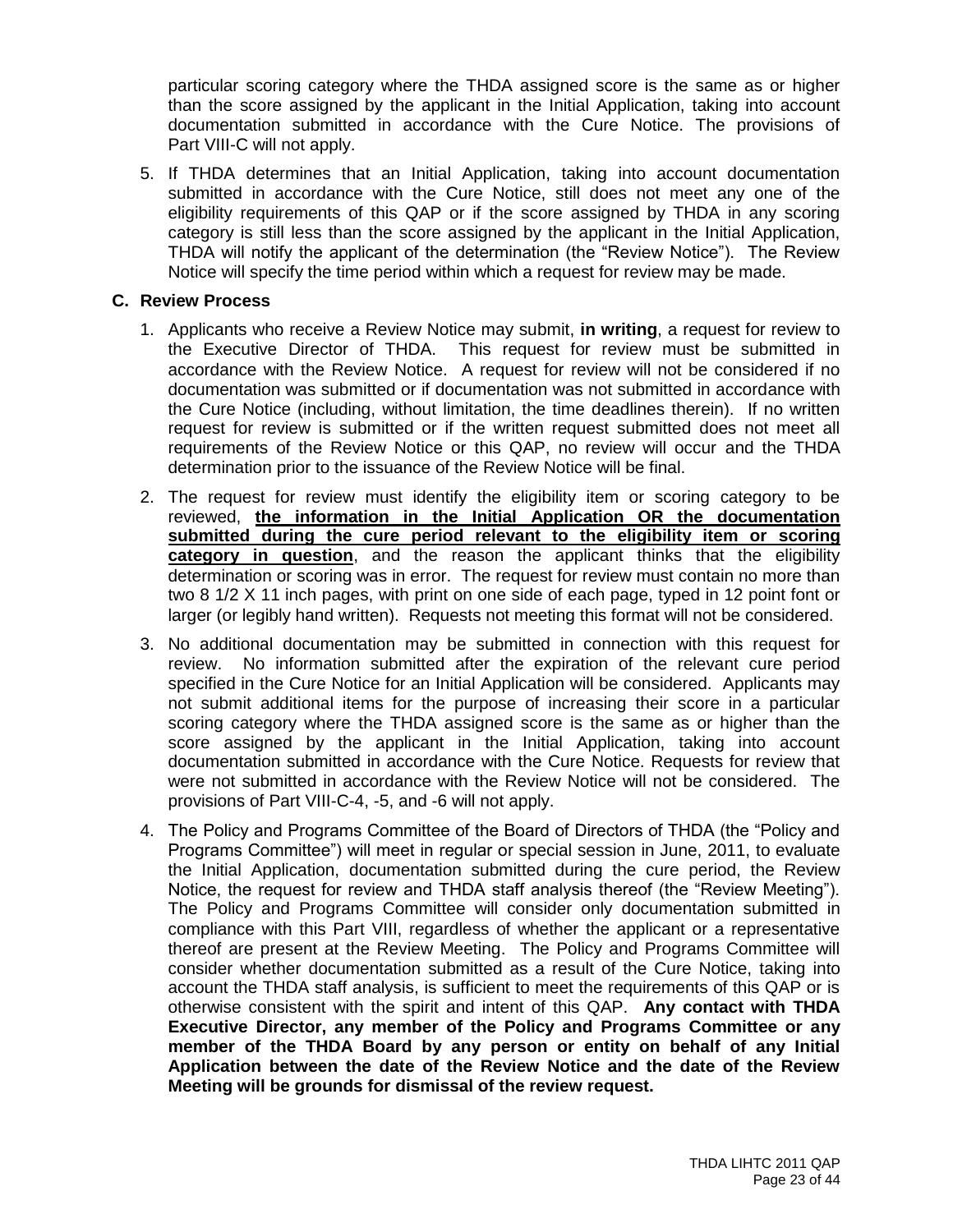- 5. Applicants or representatives thereof may contact THDA Multifamily Development staff regarding procedural matters only between the date of the Review Notice and the date of the Review Meeting, which contact, if limited as specified herein, will not constitute grounds for dismissal of a review request. Applicants or representatives thereof may, but are not required, to appear at the Review Meeting. Notice of the decision of the Policy and Programs Committee will be provided to the applicant.
- 6. The final score for all Initial Applications will be determined after the Policy and Programs Committee meets. By adoption of this QAP, the THDA Board of Directors specifically delegates full authority to the Policy and Programs Committee to make the determinations specified in this Part VIII-C. The THDA Board of Directors will not consider requests to review decisions of the Policy and Programs Committee. All decisions of the Policy and Programs Committee are final. No matters with respect to eligibility under Part VII-A or with respect to scoring under Part VII-B will be considered after the date of the Review Meeting.

# **D. Final scoring and ranking of Initial Applications**

After the completion of the cure period and completion of the review process set forth above, the final score for each Initial Application will be determined. Each Initial Application will be listed in order of score and such rankings will be made available to all applicants. This ranking is not confirmation of a reservation of Tax Credits. Reservations will not be made until all set-asides have been applied and all limits have been applied.

# **E. Application of Various Limits/Final Ranking**

Following the final scoring of each Initial Application, THDA will reserve the available amount of Tax Credits in the Non-Profit Set-Aside and in the Special Housing Needs Set-Aside based on the final scores assigned to each Initial Application and the amount of Tax Credits determined by THDA to be appropriate, according to the following procedures and provisions:

- 1. Non-Profit Set-Aside:
	- a. Based on the final scoring of Initial Applications, THDA will list, in ranking order, all developments qualifying in the Non-Profit Set-Aside, and will reserve Tax Credits beginning with the highest ranking Initial Application in the initial Non-Profit Set-Aside and will proceed down the ranking until the point is reached where the last complete reservation can be made. **No partial reservations of Tax Credits will be made, except pursuant to Part VIII-E-3-c-(ii).** (The limitations specified in Part IV will apply.) If there are not enough Tax Credits remaining in the initial Non-Profit Set-Aside to reserve the full amount requested for the next Non-Profit Initial Application in line, the difference between the balance remaining in the initial Non-Profit Set-Aside and the amount needed to make a full reservation will be added to the Non-Profit Set-Aside.
	- b. After the initial Non-Profit Set-Aside is completely reserved, other qualified Non-Profit applications that did not receive a reservation will be included and considered, along with other applications, in the Special Housing Needs Set-Aside.
	- **c. Tax Credits remaining in the initial Non-Profit Set-Aside after all of these steps will not be reserved for other Initial Applications.**
- 2. Special Housing Needs Set-Aside
	- a. For Initial Applications in the Special Housing Needs Set-Aside, THDA will list, in ranking order, qualified Initial Applications and will make reservations beginning with the highest ranking Initial Application and will proceed down the ranking until the point is reached when the last complete reservation has been made from the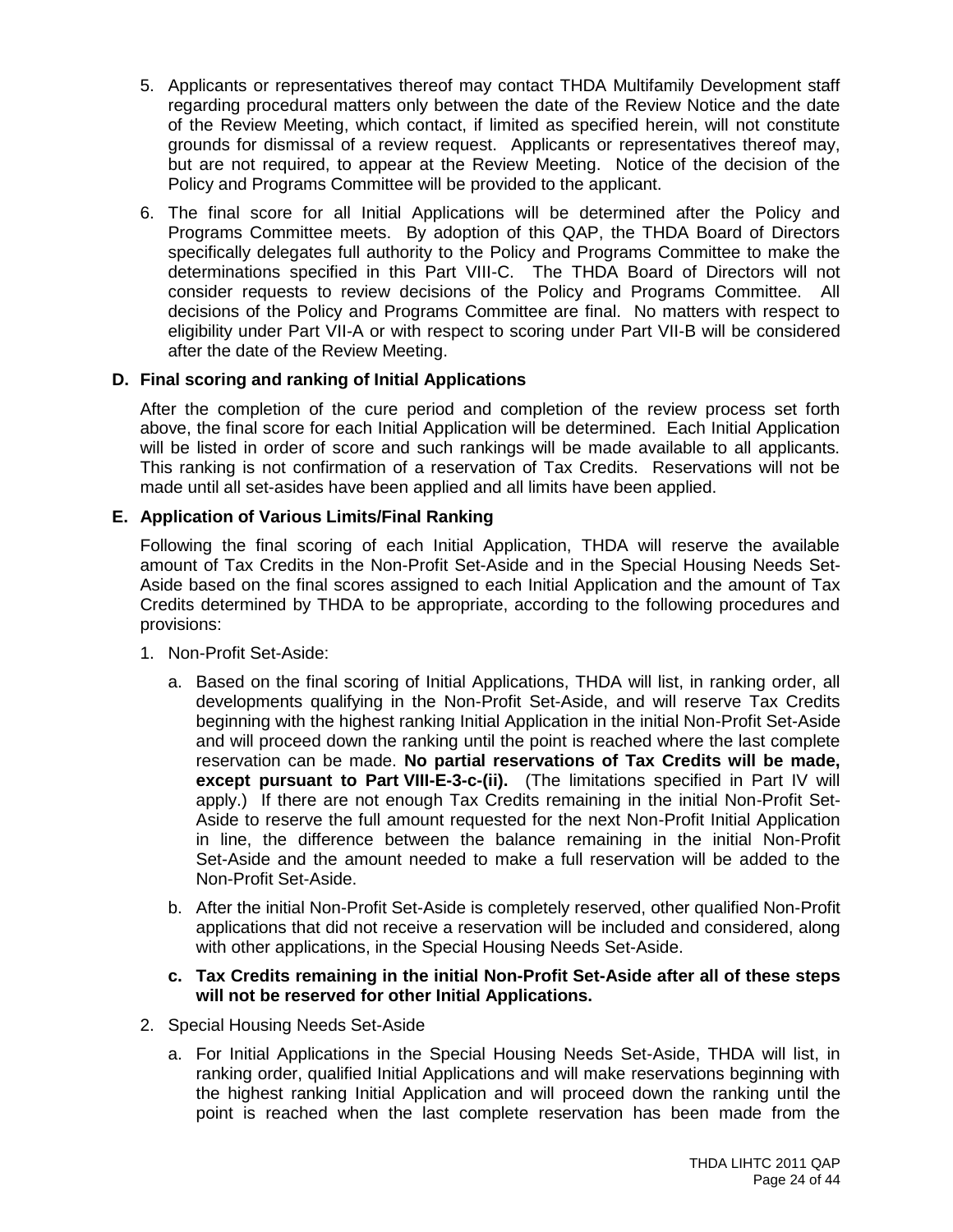Set-Aside amount. **No partial reservations of Tax Credits will be made, except pursuant to Part VIII-E-3-c-(ii).** (The limitations specified in Part IV will apply.)

- b. After the Special Housing Needs Set-Aside is completely reserved, other qualified applications for developments qualified for the Special Housing Needs Set-Aside that have not received a reservation will be included and considered, along with other applications, in the general pool.
- 3. Combining Remaining Tax Credits and Remaining Applications:
	- a. Any Tax Credits remaining after steps 1 and 2 above are complete will be combined with any other Tax Credits that are unallocated for any reason (from Part III-A above).
	- b. All remaining qualified Initial Applications will then be listed in ranking order. **Throughout the remainder of the reservations, THDA will ensure that at least ten percent (10%) of Tax Credits have been reserved to Non-Profit Initial Applications, even if a lower ranking Non-Profit Initial Application must be reserved Tax Credits before a higher-ranking other Initial Application.** THDA will reserve any remaining Tax Credits to the remaining Initial Applications beginning with the highest ranking Initial Application, subject to the priority for Non-Profit Initial Applications, the Set-Asides described in this QAP, and the limits described in Part IV and continuing down the lists until the last complete reservation is made. **No partial reservations of Tax Credits will be made, except pursuant to Part VIII-E-3-c-(ii).** (The limitations specified in Part IV will apply.)
	- c. (i) If the steps above leave THDA with insufficient Tax Credits to make a complete reservation to the next highest ranking Initial Application, THDA will hold the Tax Credits remaining until enough Tax Credits have been recaptured or returned for a complete reservation to be made. THDA will then make a complete reservation to the next highest ranking Initial Application (The limitations specified in Part IV will apply.)
		- (ii) If the Tax Credits remaining are likely to exceed one percent (1%) of the total Tax Credits available for reservation, thereby eliminating THDA from applying for Tax Credits from the National Pool in a subsequent year, then any remaining Tax Credits shall be offered as a partial reservation to the next highest ranking applicant, pursuant to this section, until the Tax Credits are accepted. (The limitations in Part IV will apply.) Acceptance of a partial reservation according to this provision would not classify a development as an "existing" application in subsequent years, but any limitation on Tax Credits per development in subsequent years would apply to any such partial reservation.

#### **4. Tax Credits remaining in the Non-Profit Set-Aside after all qualified Non-Profit Initial Applications have received reservations of Tax Credits cannot be reserved to other Initial Applications.**

5. Tie Breaker

In the event there is a tie between two or more Initial Applications at the cutoff for receipt of a Tax Credit reservation, the Initial Application requesting the least Tax Credits per square foot of heated, low-income, residential floor space will be given priority. If this first tie breaker still results in a tie, the Executive Director of THDA and the Chair of THDA, or his designee, will, in their sole discretion, determine which Initial Application will be given priority.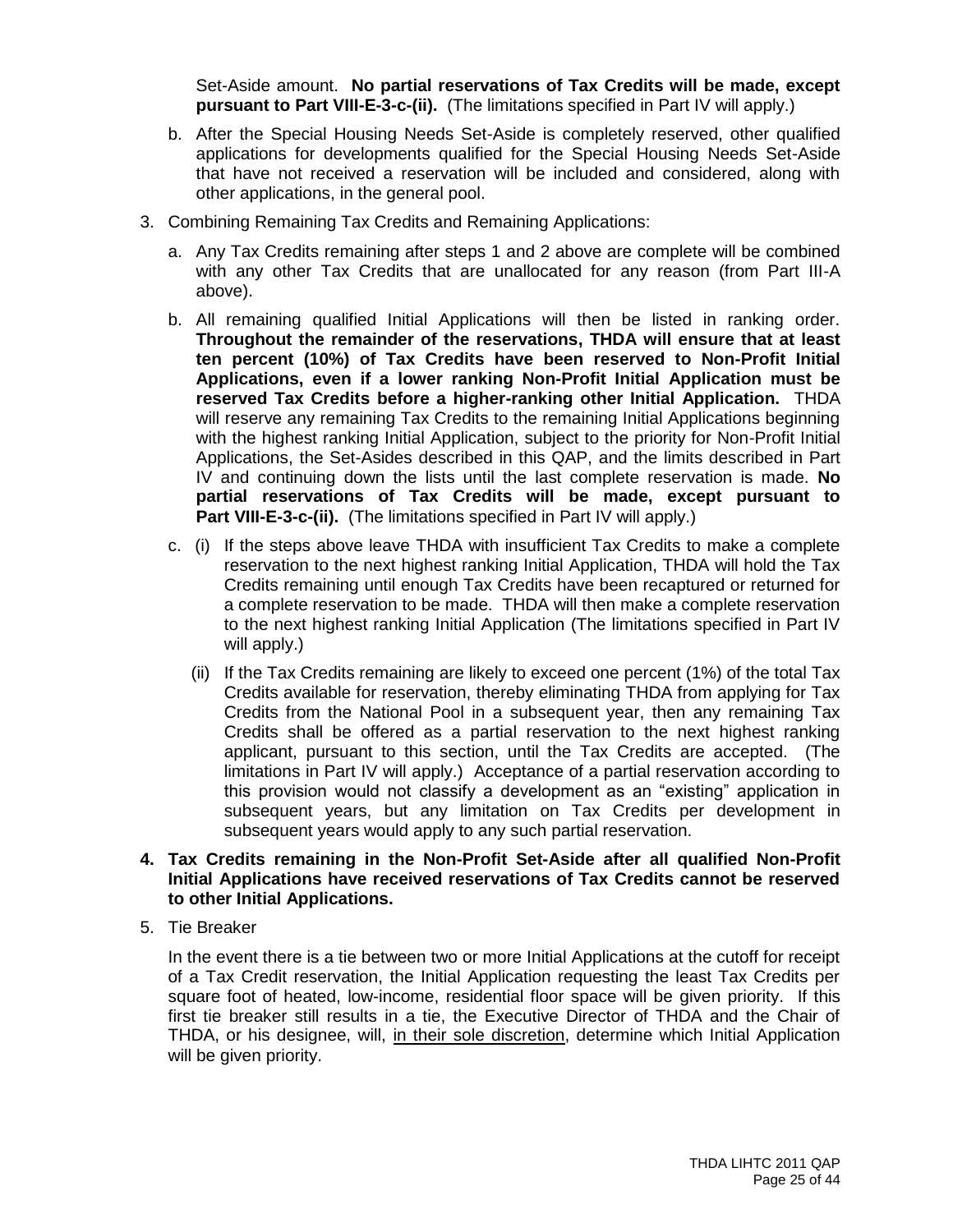# **A. Reservation Notice**

THDA will notify, in writing, each successful applicant of an initial reservation of Tax Credits (the "Reservation Notice"). In determining the initial amount of Tax Credits to be reserved, THDA will use the costs, incomes and expenses submitted in the Initial Application, as determined by THDA to be reasonable. **The final amount of Tax Credits allocated to each successful applicant may be less than, but will not be more than, the amount requested in the Initial Application, the amount specified in the Reservation Notice or the amount reflected in a Carryover Allocation**. Allocations will be determined in connection with a Carryover Allocation and in connection with an evaluation at the time the development is placed in service, in accordance with Section 42(m)(2) and this QAP.

# **B. Submission of Additional Information and Documentation**

The Reservation Notice will specify what additional information and documentation is required and will specify a date by which such information and documentation must be submitted to THDA.

At a minimum, the applicant will be required to provide the following information and documentation, which information and documentation shall be in a form and with substance acceptable to THDA, **by the date(s) specified in the Reservation Notice**:

- 1. Firm commitment letters for construction financing and competitive state or Federal loans or grants (i.e.: AD-622 for USDA/RD [formerly FmHA]), executed as specified in the letter and otherwise in a form and with substance acceptable to THDA;
- 2. Most recent utility allowance documents (from USDA/RD [formerly FmHA], HUD, local PHA, or utility company) demonstrating the basis for calculations of utility costs for the size and type of units proposed;
- 3. Written documentation from each service provider that all necessary utilities (i.e.: electricity, gas (if proposed development utilizes gas), sewer, and water) are available at the site;
- 4. Written documentation from the appropriate local governmental authority demonstrating that current zoning and other local land use regulations permit the development as proposed or that no such regulations currently apply to the proposed development (as new construction, acquisition and rehabilitation, or rehabilitation only);
- 5. Detailed information about the syndication transaction including, without limitation, a firm commitment letter from the purchaser of the tax credits executed as specified in the Reservation Notice;
- 6. For Initial Applications subject to Part VII-A-2-b; Part VII-A-4-a-(ii), Part VII-A-4-a-(v), Part VII-A-4-a-(vi), Part VII-A-4-a-(vii), Part VII-A-4-a-(viii); Part VII-B-2-a-(ii); Part VII-B-2-a-(iii); Part VII-B-2-a-(iv); Part VII-B-2-b-(i); and/or Part VII-B-2-c, certification in the form of **Attachment 30**; and
- 7. Other information or documentation as THDA may deem necessary to fully evaluate the proposed developments and the applicant's ability to proceed.

# **C. Status Reports**

All developments with a Reservation Notice shall provide status reports outlining progress toward completion by dates, in a form and with substance as specified by THDA in the Reservation Notice. Information requested will be development specific and may include such items as construction progress.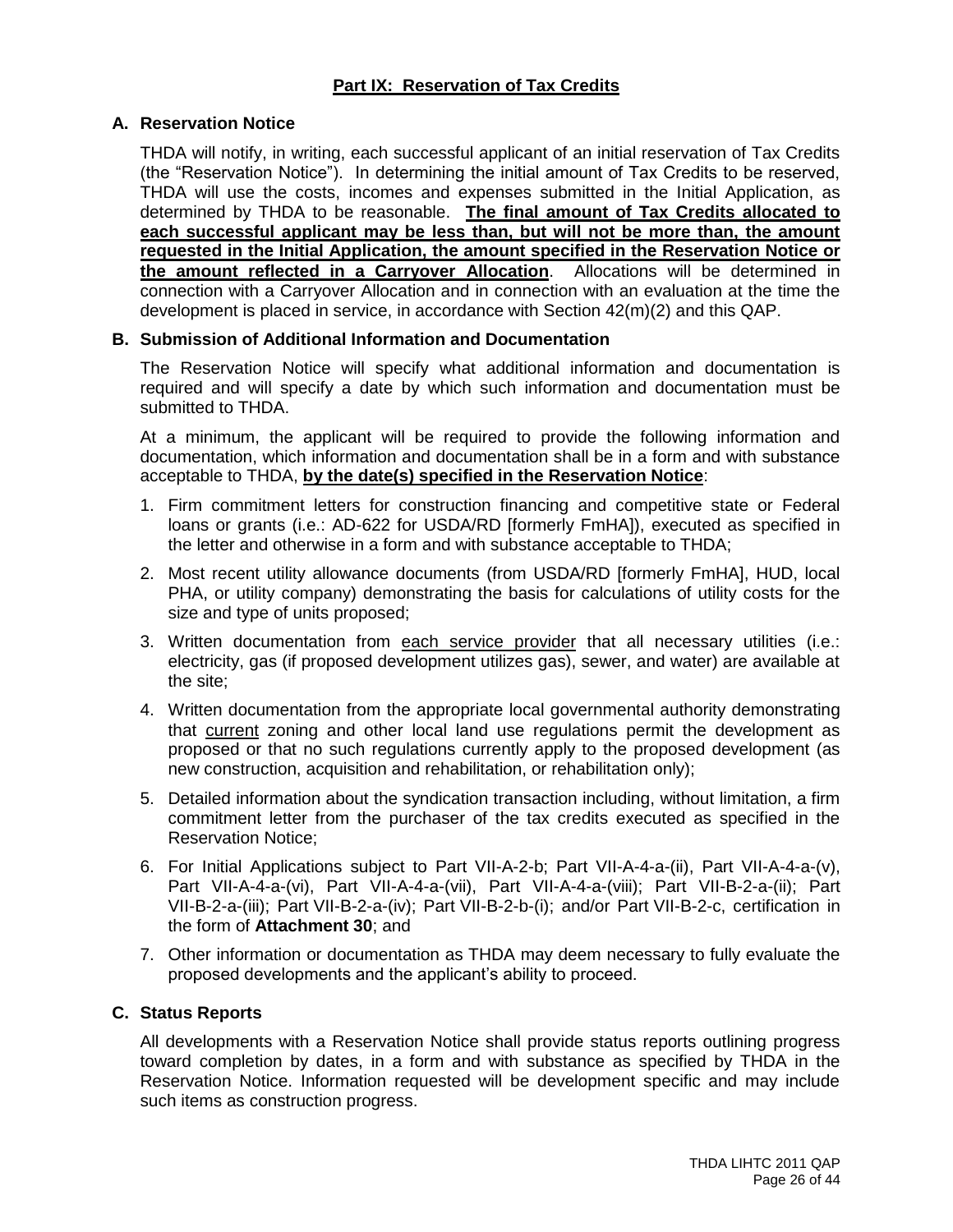# **D. Recapture of Tax Credits During Reservation Period**

- 1. THDA will cancel a Reservation Notice for failure to fully satisfy conditions imposed in connection with the Reservation Notice and for failure to provide satisfactory information or documentation required by the Reservation Notice by the deadlines specified in the Reservation Notice. This means that the Tax Credits referred to in the Reservation Notice are not available for the development specified in the Reservation Notice and will be made available to other qualified developments. Deadlines specified in the Reservation Notice are the dates upon which Tax Credits are deemed recaptured by THDA unless the conditions related to each deadline have been met on or before such deadline or unless an extension has been granted under Part XIV-C.
- 2. Tax credits made available through a Reservation Notice may be voluntarily returned. Any such return means Tax Credits are not available for the development referenced in the Reservation Notice.
- 3. Any Tax Credits recaptured either by cancellation of a Reservation Notice under Part IX-D-1 above or by voluntary return under Part IX-D-2 above will be reserved to the fullest extend practical to other qualified Initial Applications for Tax Credits as provided in this QAP.

# **Part X: Carryover Allocation**

# **A. Qualifying for a Carryover Allocation**

A development with a Reservation Notice but which will not be placed in service by December 31, 2011, may be eligible for a Carryover Allocation. In order to qualify for a Carryover Allocation, the ownership entity identified in the Initial Application must have ownership of the property on or before November 17, 2012, and must have spent a minimum of ten percent (10%) of the reasonably expected basis in the development on or before November 17, 2012.

#### **B. Carryover Allocation Requirements**

- 1. To file for a Carryover Allocation, the owner must, no later than November 17, 2011:
	- a. Complete a Carryover Allocation Application (**Form furnished by THDA**);
	- b. Submit any other development specific materials THDA may require; and
	- c. Make an irrevocable gross rent floor election (**Form furnished by THDA**).
- 2. The owner must execute a Carryover Allocation document (**Form furnished by THDA**) no later than December 31, 2011.
- 3. To meet the Carryover Allocation requirements, the owner must submit the Cost Certification (**Form furnished by THDA**) for the ten percent (10%) test no later than November 17, 2012.
- 4. To meet the Carryover Allocation requirements, the owner must submit a copy of the recorded warranty deed showing ownership by the ownership entity identified in the Initial Application or a fully executed 50-year ground lease (subject to the provisions of Part VII-A-7-a-(v) of this QAP) showing the Ownership Entity as identified in the Initial Application as the lessee no later than November 17, 2012.

#### **C. Tax Credits Available**

The amount of Tax Credits to be allocated by a Carryover Allocation will be determined by THDA in connection with an evaluation at the time a Carryover Allocation is requested and in accordance with Section 42(m)(2). **This amount may be less than, but will not be more than, the Tax Credit amount in the Reservation Notice.**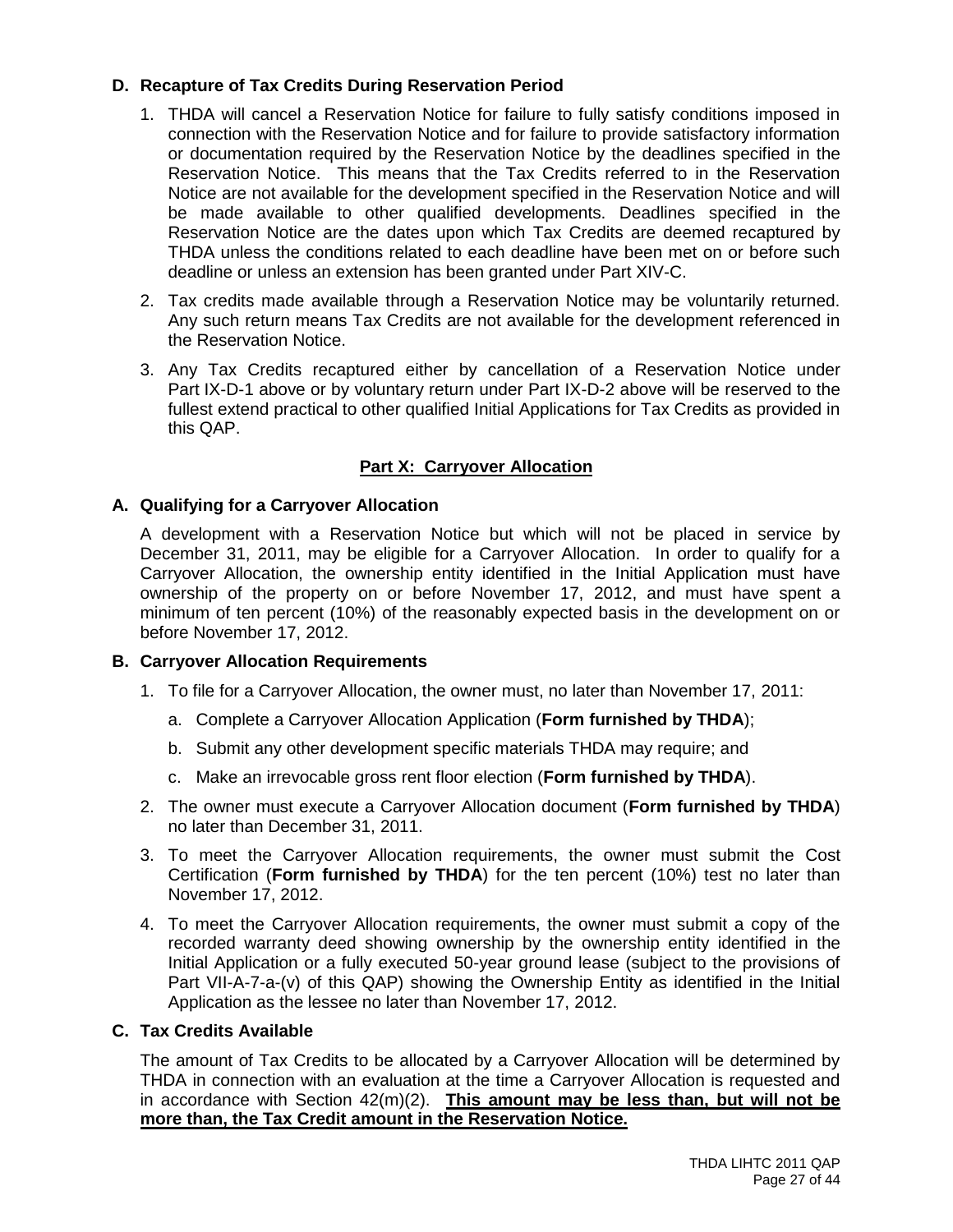# **D. Status Reports**

All developments with a Carryover Allocation shall provide status reports outlining progress toward completion by dates, in a form and with substance as specified by THDA in the Carryover Allocation. Information requested will be development specific and may include such items as construction progress.

# **E. Recapture of Tax Credits During Carryover Period**

- 1. THDA will cancel a Carryover Allocation for failure to fully satisfy conditions imposed in connection with the Carryover Allocation. This means that the Tax Credits referred to in the Carryover Allocation are not available for the development specified in the Carryover Allocation and will be made available to other qualified developments. Deadlines specified in the Carryover Allocation are the dates upon which Tax Credits are deemed recaptured by THDA unless the conditions related to each deadline have been met on or before such deadline. Such Tax Credits are recaptured by THDA, without further notice, effective as of the deadline established in the Carryover Allocation which was not met.
- 2. Tax Credits allocated by a Carryover Allocation may be voluntarily returned. Any such return means that Tax Credits are not available for the development referenced in the Carryover Allocation.
- 3. Any Tax Credits recaptured either by cancellation of a Carryover Allocation under Part X-E-1 above or by voluntary return under Part X-E-2 above will be made available as follows:
	- a. Any Tax Credits returned before October 1, 2011, will be reserved to other qualified Initial Applications for Tax Credits as provided in this QAP;
	- b. Any Tax Credits returned on or after October 1, 2011, will be reserved pursuant to a QAP for 2012, if available.

# **Part XI: Placed In Service**

# **A. Placed In Service Requirements**

- 1. After all units in a development are placed in service, THDA will make a final allocation of Tax Credits and will issue IRS Form(s) 8609 only after receipt of the following, in a form and with substance satisfactory to THDA, in its sole discretion:
	- a. Final Application (Form furnished by THDA);
	- b. Applicant's Verification Form for each building in the development **(Form furnished by THDA)**;
	- c. Final Cost Certification of actual costs, incomes and expenses, including actual syndication proceeds, from an independent CPA licensed in Tennessee **(Form furnished by THDA)**;
	- d. Original Recorded Land Use Restrictive Covenants **(Form furnished by THDA)**;
	- e. Copy of the recorded warranty deed indicating ownership;
	- f. Certifications as may be required under Part VII-A and Part VII-B of this QAP;
	- g. Certificate of Occupancy for each building or, if the jurisdiction in which the development is located does not issue Certificates of Occupancy for the type of development involved, a letter from an authorized official of the local jurisdiction stating that the jurisdiction does not issue Certificates of Occupancy;
	- h. Required Compliance Monitoring Fee;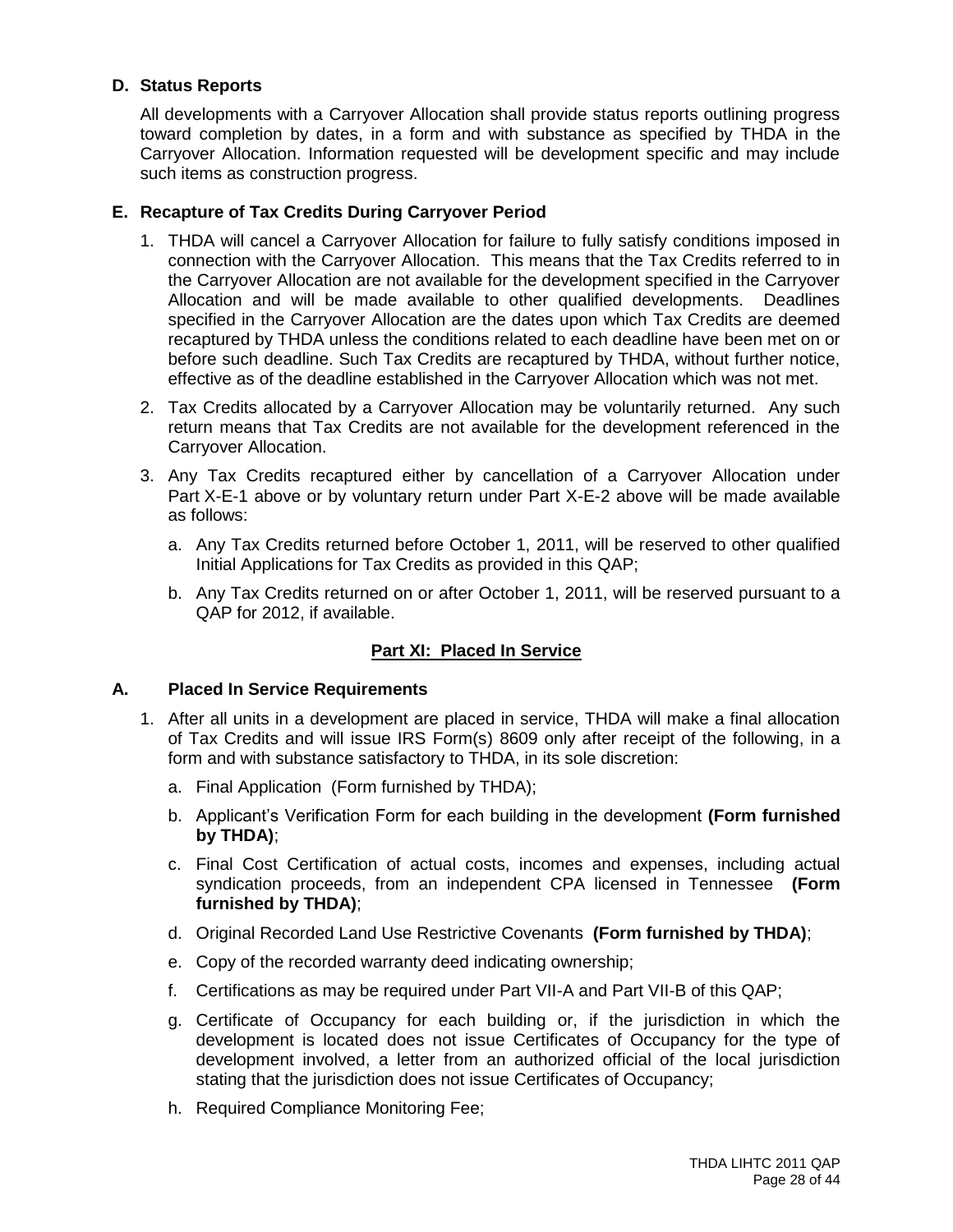- i. Verification from THDA Program Compliance Division of THDA Owner's Compliance Training attendance in accordance with Part XIII-K of this QAP; and
- j. Other documentation as THDA may reasonably require.
- 2. THDA must receive a copy of the promissory note and recorded deed of trust for permanent financing of the development within fifteen (15) business days of the date of recording of the deed of trust. Failure to provide such documentation shall be deemed an event of noncompliance hereunder. THDA reserves the right to issue revised IRS Form(s) 8609 following receipt of the copy of the promissory note and recorded deed of trust if the terms of the promissory note and/or deed of trust vary from the terms specified in the Final Application.

# **B. Tax Credits Available**

The amount of Tax Credits allocated when a development is placed in service will be determined by THDA based on an evaluation of the above required information and documentation and in accordance with Section 42(m). **This amount may be less than, but will not be more than, the amount reserved in the Reservation Notice or allocated in the Carryover Allocation**. **THDA reserves the right to make adjustments in the amount of Tax Credits finally allocated based on the information submitted and Section 42 requirements.**

# **Part XII: Developments to be Financed With Tax Exempt Bonds**

A development financed with tax-exempt bonds may be eligible for an allocation of Tax Credits outside the competitive process described in this QAP. The development must meet the following conditions:

- A. If fifty percent (50%) or more of the aggregate basis of a development is financed with taxexempt bonds, the development is eligible to apply for Tax Credits outside the competitive allocation process described in this QAP. If less than fifty percent (50%) of the aggregate basis of a development is financed with tax-exempt bonds, the competitive allocation process described in this QAP applies. Either counsel or a Certified Public Accountant licensed in Tennessee must certify to THDA that this financing requirement is met.
- **B. Developments which are not subject to the competitive allocation process must, nevertheless, make application for Tax Credits to THDA in accordance with the terms of the THDA tax-exempt bond Commitment Letter based on bonds issued as a result of an allocation of 2011 volume cap by THDA. All such developments must meet all eligibility requirements of this QAP. THDA will, in its sole discretion, determine the appropriate amount of Tax Credits to be allocated, and will issue a Reservation Notice. In determining the initial amount of Tax Credits to be reserved, THDA will use the costs, incomes and expenses submitted in the Initial Application, as determined by THDA to be reasonable. The final amount of Tax Credits allocated may be less than the amount specified in the Reservation Notice. Allocations will be determined in connection with an evaluation at the time the development is placed in service, in accordance with Section 42(m)(2) and this QAP. Any such allocation of Tax Credits will not count against the limits on Tax Credits by county or by developer specified in Part IV. All requirements of Section 42 and this QAP apply to such developments.**
- C. Initial Applications for developments pursuant to this Part XII will be subject to the eligibility requirements in Part VII-A and to the minimum scoring requirements in Part VII-B.
- D. Developments receiving Tax Credits pursuant to this Part XII will be subject to all fees and compliance requirements and procedures as described in this QAP.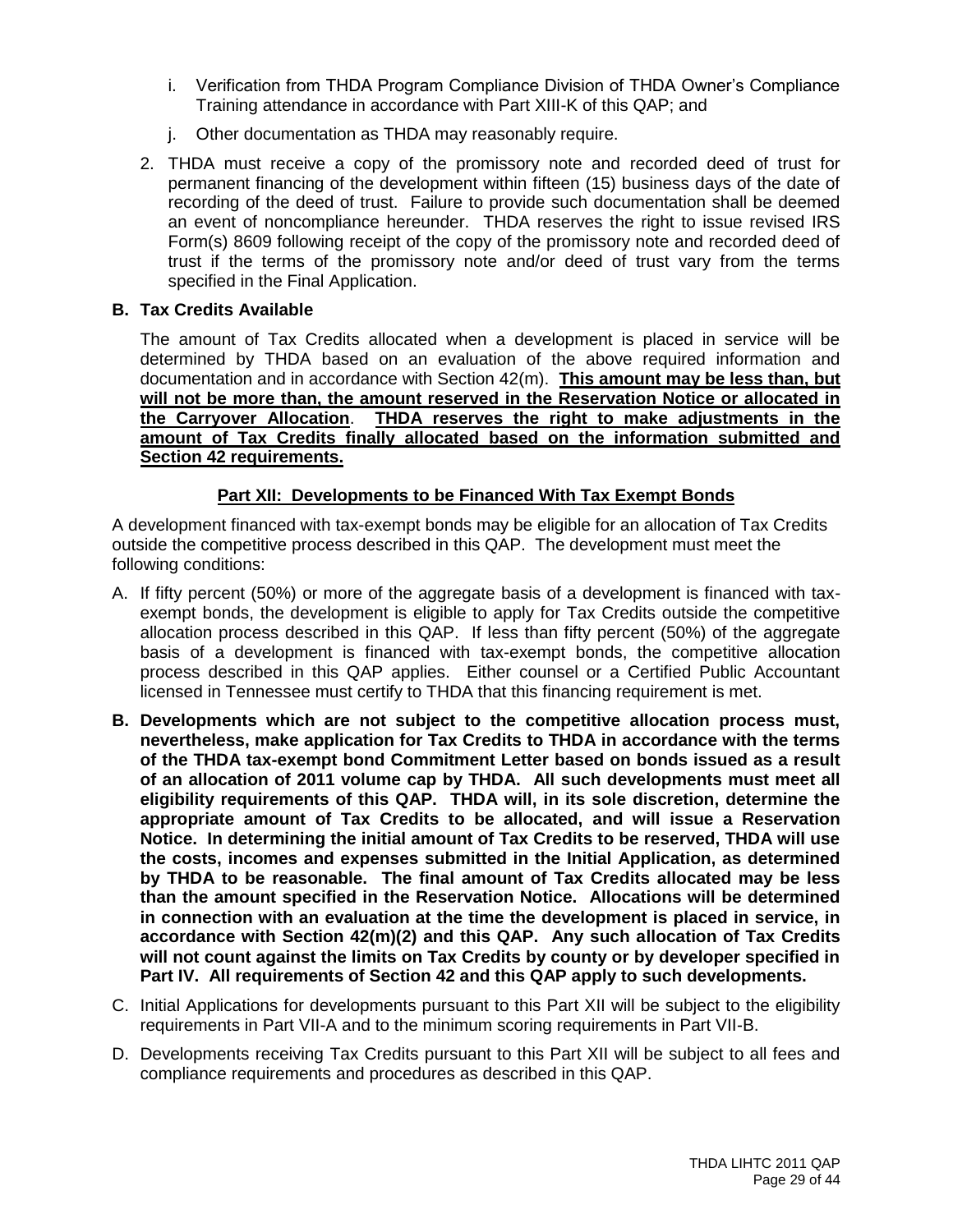- E. Initial Applications for developments pursuant to this Part XII may be submitted to THDA outside the initial application deadlines stated in this QAP.
- F. If a development or proposed development is the subject of a pending competitive Tax Credit Initial Application and becomes the subject of a Multifamily Tax Exempt Bond Authority Application, the issuance of a bond Commitment Letter by THDA shall constitute the withdrawal of the competitive Tax Credit Initial Application.
- G. Initial Applications for noncompetitive Tax Credit for developments that have received an allocation of Multifamily Tax-Exempt Bond Authority in 2001 or later will not be considered prior to October 1, 2011.

# **Part XIII: Compliance Monitoring**

Compliance monitoring procedures apply to all buildings placed in service in Tennessee which have received Tax Credits allocated under Section 42. The current compliance monitoring procedures and requirements are as follows:

- A. Owners must certify annually (Owner's Annual Certification of Compliance) under penalty of perjury that:
	- 1. The development meets the minimum requirements of the appropriately selected test (i.e. 40/60 or 20/50) per Section 42(g)(1);
	- 2. There was no change in the applicable fraction (as defined in Section 42(c)(1)(B)) of any building in the development;
	- 3. The owner has received an annual income certification from each low-income resident and has documentation to certify that tenant income has not increased above 140% of the income limitation required under Section 42(g)(2)(D)(ii);
	- 4. Each low-income unit is rent restricted under Section  $42(q)(2)$ ;
	- 5. All units in the project were for use by the general public, including the requirement that no finding of discrimination under the Fair Housing Act, 42 U.S.C. 3601-3619, occurred for the project.
	- 6. Each building in the development is suitable for occupancy, taking into account local health, safety, and building codes (or other habitability standards) and the state or local government unit responsible for making local, health, safety, or building code inspections did not issue a violation report for any building or low-income unit in the project;
	- 7. There has been no change in the eligible basis (as defined in Section 42(d)) of any building in the development;
	- 8. All resident facilities included in the eligible basis under Section 42(d) of any building in the development, such as a swimming pool, other recreational facilities, and parking areas, are provided on a comparable basis without charge to all residents of the development;
	- 9. If a low-income unit has been vacant during the year, reasonable efforts have been made to rent that unit to residents having a qualifying income and while the unit has been vacant no units of comparable or smaller size have been rented to residents not having a qualifying income;
	- 10. If the income of residents of a low-income unit in the development increased above the limit allowed in Section  $42(q)(2)(D)(ii)$ , the next available unit of a comparable or smaller size was rented to residents having a qualifying income;
	- 11. An extended low-income housing commitment, as described in Section 42(h)(6), was in effect, including the requirement under Section 42(h)(6)(B)(iv) that an owner cannot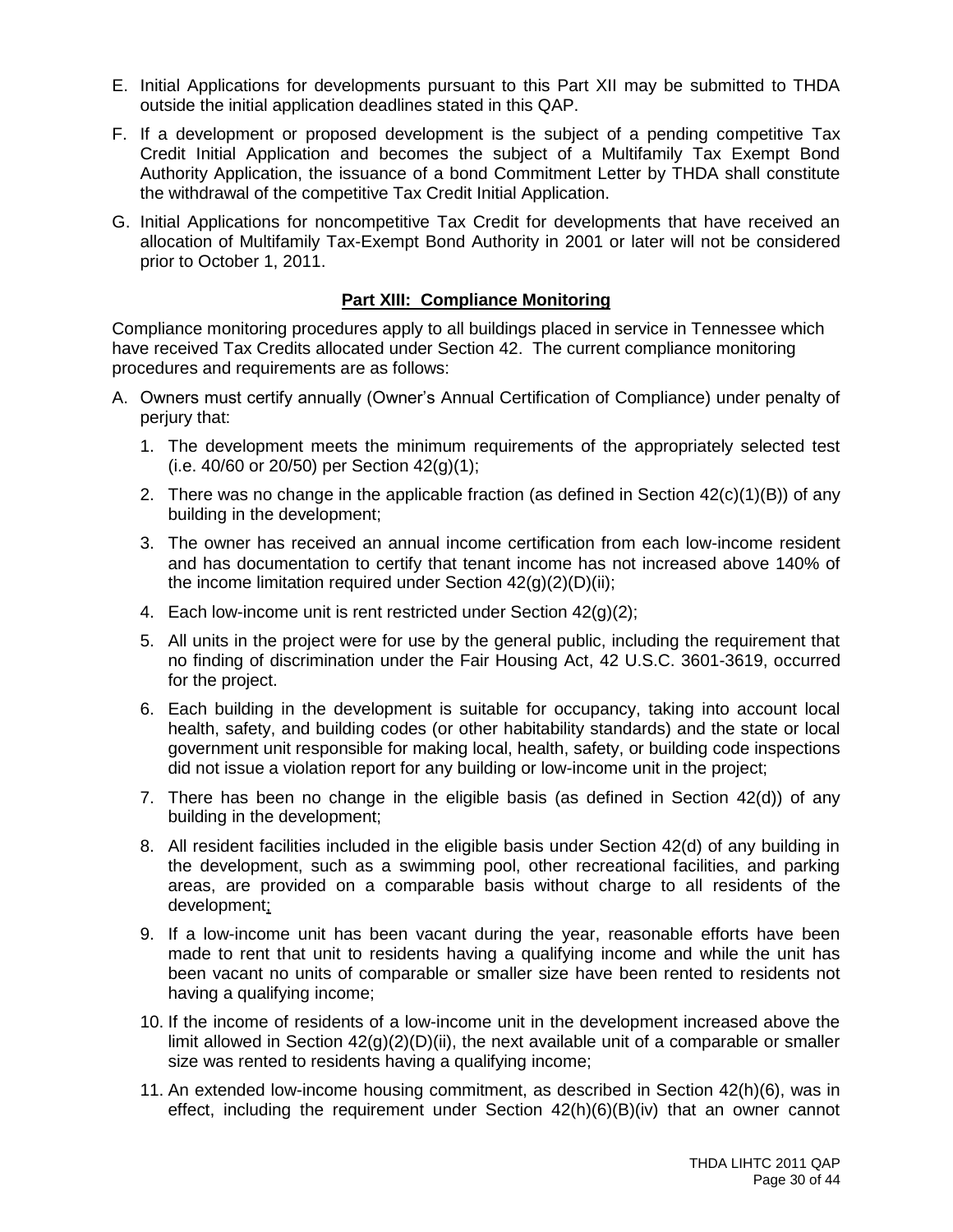refuse to lease a unit in the project to an applicant because the applicants holds a voucher under Section 8 of the United States Housing Act of 1937, 42 U.S.C. 1437f;

- 12. All low-income units in the project were used on a non-transient basis (except for transitional housing for the homeless provided under Section 42 (i)(3)(B)(iii) or singleroom occupant units rented on a month-by-month basis under Section 42(i)(3)(B)(iv)).
- 13. If the owner received its credit allocation from the portion of the state ceiling set-aside for a project involving "qualified non-profit organizations" under Section 42(h)(5), that its non-profit entity materially participated in the on-going operation of the development within the meaning of Section 469(h);
- 14. If the building is financed by USDA/RD (formerly FmHA) under the Section 515 program, the owner certifies that the building complies with the requirements for USDA/RD assistance.
- B. THDA will conduct yearly on-site inspections of no less than 33% of developments receiving Tax Credits. We will review at least 20% of the prior year's tenant files for adherence to Section 42 occupancy and rent restrictions. We will conduct physical inspections of 20% of the units at every development to evaluate the suitability of the development for occupancy, taking into account local, health, safety, and building codes (or other habitability standards).
- C. As a part of the site inspection, a review will be conducted of the owner's marketing efforts to attract special needs populations and Section 8 applicants as outlined in the extended low-income housing commitment.
- D. Developments which may be, but are not required to be, exempt from annual on-site file reviews and physical inspections are those developments financed by the USDA/RD Section 515 loan program.
- E. THDA will charge fees to cover the administrative expenses of monitoring compliance and other expenses incurred in carrying out its duties as the Housing Credit Agency including but not limited to reasonable fees for legal and professional services.
- F. Owners will be allowed a 90-day correction period to provide missing documentation or to correct noncompliance. This correction period begins the earlier of the date notification specifying the missing documentation or the noncompliance is mailed, or the date of the inspection at which the missing documentation or the noncompliance is noted. An extension of up to 90 days may be requested in writing and may be granted by THDA if it is determined that there are extreme circumstances beyond the control of the owner.
- G. THDA will notify the Internal Revenue Service of an owner's noncompliance or failure to certify compliance no later than 45 days after the end of the time allowed for correction, whether or not the noncompliance or failure to certify compliance is corrected. THDA will notify the Internal Revenue Service by filing form 8823 Low-Income Housing Credit Agencies Report of Noncompliance.
- H. THDA has the right to inspect any low-income development during the compliance period including but not limited to on-site inspections and review of all records relating to compliance with Section 42 requirements. THDA may require copies of the tenant certifications and supporting documentation to be forwarded to THDA.
- I. Awareness of Section 42 provisions and compliance with requirements of Section 42 are the responsibility of the owner of the building for which the Tax Credits are allocated. THDA's monitoring of compliance with Section 42 does not make THDA or the State of Tennessee liable for an owner's noncompliance.
- J. THDA shall be entitled to amend the compliance monitoring provisions of this QAP and its Tax Credit Program as required by applicable federal statutes or regulations as amended,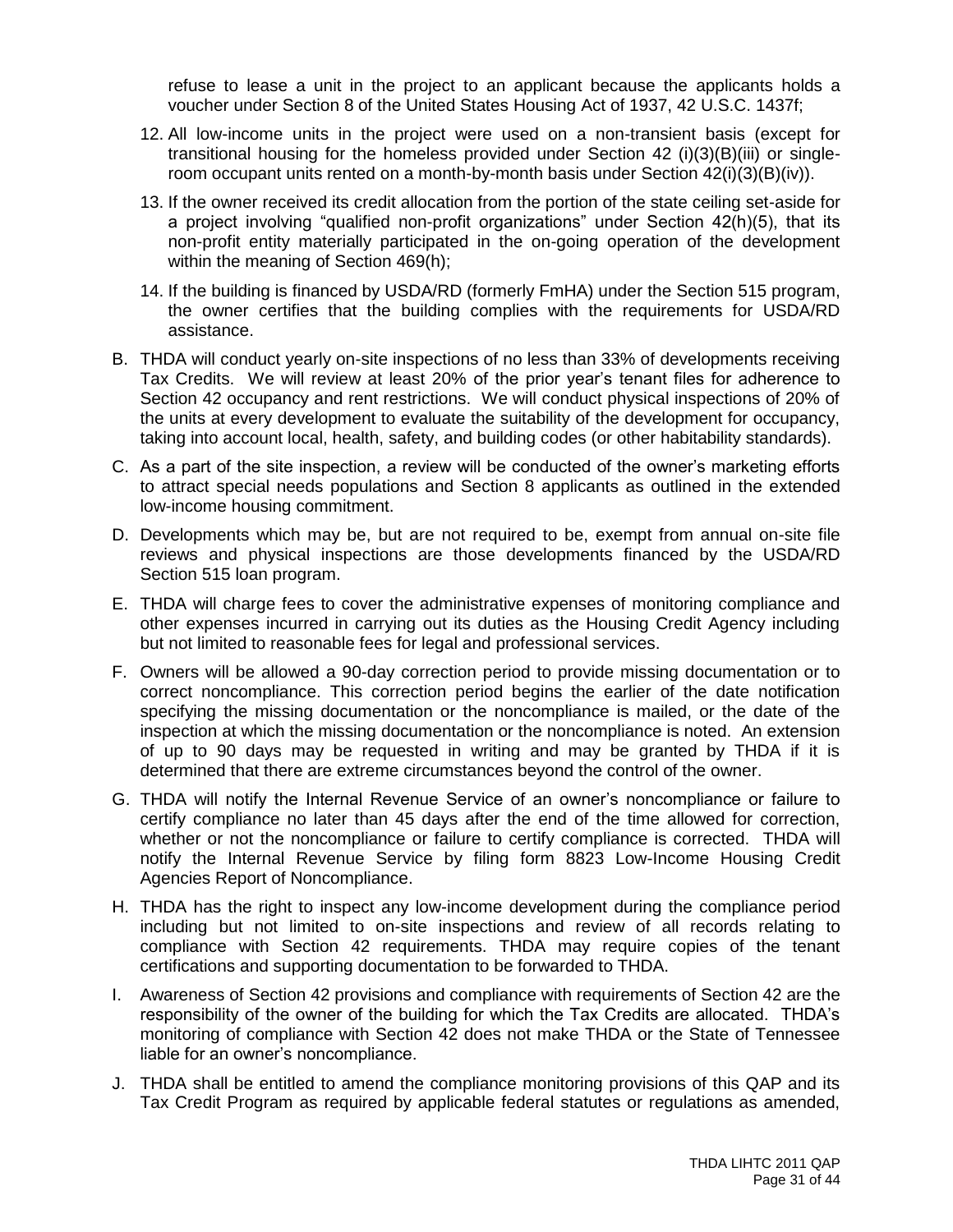from time-to-time. Such amendment is expressly permitted by this QAP, and the making of such amendment will not require further public hearings. THDA, in accordance with Section 42, may impose additional requirements at its discretion in order to fulfill the objectives of its housing initiatives.

- K. Owners shall attend Owner's compliance training sessions provided by THDA within the 12 months prior to the submission of the Final Application for a development. Only attendees who are listed on **Attachment 4: Development Owner** or who are an employee of the development owner may meet this requirement. Development owners shall provide notice to THDA at least three (3) business days prior to the date of the Owner's compliance training session identifying the proposed attendee. Failure to provide such notice shall cause any attendee to not meet this requirement. THDA reserves the right to disallow any proposed attendee. THDA may, under extraordinary circumstances, extend the deadline, but will not issue the final allocating document (IRS form 8609) until such training has been completed.
- L. Owners or their management staff shall attend Manager's compliance training sessions provided by THDA after the final allocation and during the compliance period if it is determined that noncompliance exists which could be corrected by a better understanding of the requirements.
- M. Owners shall maintain tenant records within Tennessee.
- N. Owners shall submit annual compliance monitoring reports via THDA's internet reporting application.
- O. Owners shall submit, not less than annually, information concerning the race, ethnicity, family composition, age, income, use of rental assistance under Section 8(o) of the United States Housing Act of 1937 or other similar assistance, disability status, and monthly rental payments of households residing in the development in a form and with substance as THDA may require.

# **Part XIV: Amendments/Modifications/Deadlines**

# **A. QAP Amendments**

THDA may amend any part of this QAP following public notice and approval by the THDA Board of Directors.

# **B. Modifications**

- 1. Eligibility for Tax Credits and reservations of Tax Credits are based solely on the information contained in the Initial Application, including without limitation, elections made or points claimed in the Initial Application.
- 2. Modifications to an Initial Application will not be considered or approved after the Initial Application Deadline but before the issuance and acceptance of a Reservation Notice, except for changes or modifications identified by THDA during the Initial Application Cure Period and Review Process, which changes or modifications may be made only in accordance with the requirements of Part VIII-B.
- 3. Subject to Part XIV-B-2 above, THDA will consider other changes or amendments, including, without limitation, site changes, ownership changes, developer changes or other changes, only after a Reservation Notice has been issued by THDA and executed by the proper party as identified in the Initial Application and only after the Initial Application Cure Period and Review Process is complete. In addition, THDA will not consider proposed changes or modifications unless all requirements contained in the Reservation Notice, including the payment of the Reservation Fee, are met to THDA's sole satisfaction and a Modification Fee as specified in Part XV-C is received by THDA.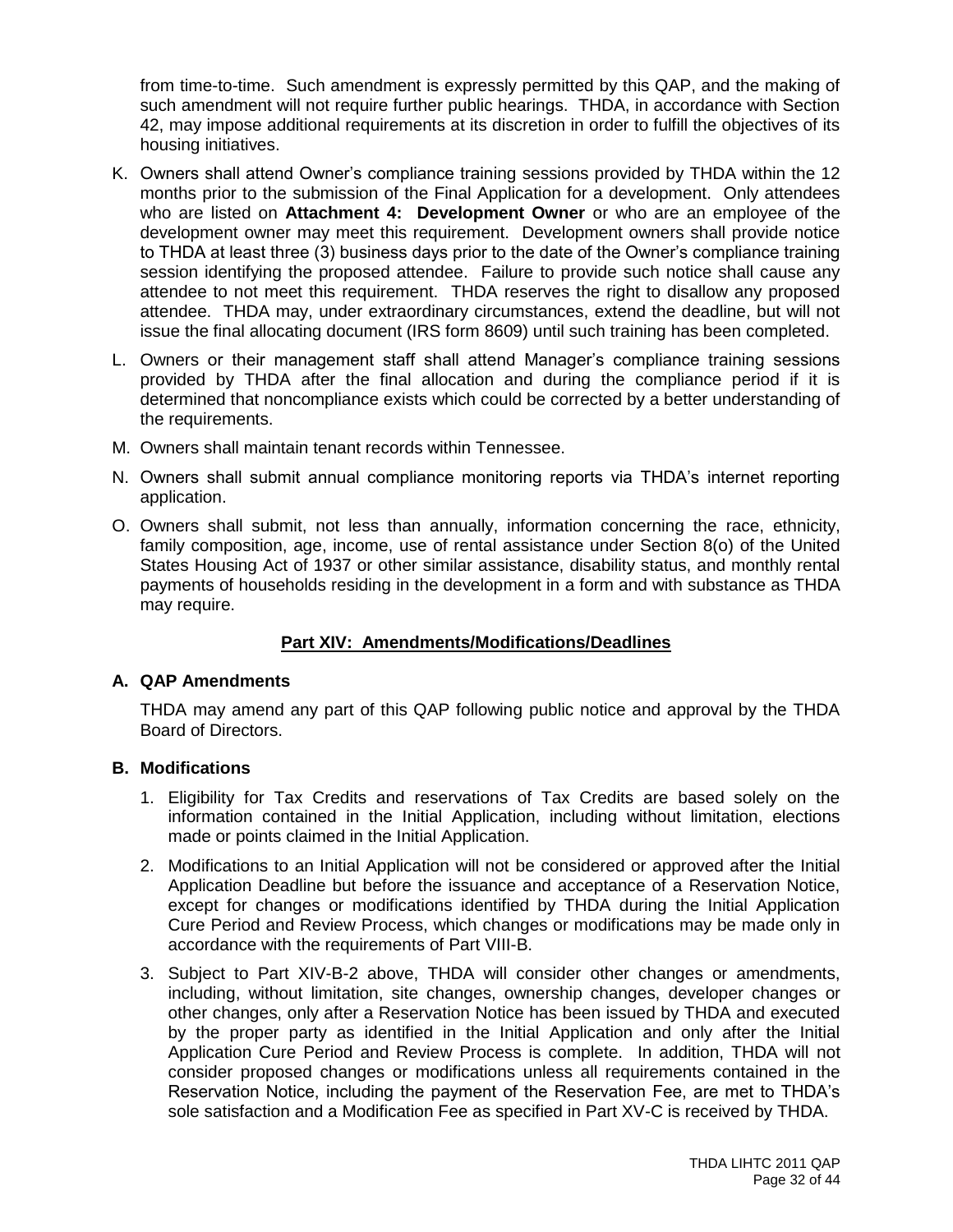- 4. Once a Carryover Allocation Agreement is issued by THDA, no further changes or modifications, including, without limitation, site changes, ownership changes, developer changes or other changes that would affect eligibility or scoring of the Initial Application are permitted until after all units in the development as proposed in the Initial Application are placed in service.
- 5. Modifications permitted under this Part XIV-B may be made only with the express written approval of THDA, which approval may be granted or withheld at THDA's sole discretion.

# **C. Deadlines/Extension of Deadlines**

- 1. No extensions or changes to timetables stated in this QAP, in any Reservation Notice, in any Carryover Allocation, in any Placed in Service documentation, or in any other documentation distributed or sent by THDA may be made without the express written approval of THDA, which approval may be granted or withheld at THDA's sole discretion.
- 2. Due to the competitive nature of the Tax Credit reservation and allocation process, time is of the essence of this QAP.
- 3. Deadlines established in Section 42 cannot be waived or extended**.**
- 4. **Tax Credits will be recaptured if there is a failure to meet requirements by established deadlines.**
- 5. No person or entity shall be entitled to rely on any waiver or extension previously granted for the purpose of obtaining subsequent waivers or extensions.
- 6. Process for Requesting Extension of a Deadline

An extension of deadlines established in the Reservation Notice, the Carryover Allocation Agreement, or in any other THDA documentation may be requested, **in writing,** in a form and with substance satisfactory to THDA in its sole discretion. Any such deadline extension request shall be submitted to the Executive Director of THDA on or before the deadline for which an extension is requested, together with a fee in an amount as specified in Part XV-G. Deadline extension requests will not be considered if they are not received by THDA on or before on or before the deadline for which an extension is requested or if the appropriate fee is not included with such a request. In the sole discretion of the Executive Director, such requests may be granted if the applicant documents good cause for the request and demonstrates that new deadlines can be met, provided, however, requests for extension of the deadline to accept a Reservation Notice shall also be subject to Part XIV-C-7. Deadlines established in Section 42 cannot be waived or extended.

7. THDA may, in its sole discretion, grant a single extension of no more than ten (10) business days to the deadline to provide supporting information in response to a Reservation Notice. No other extensions may be granted. The requirements of this Part XIV-C shall apply to an extension request and no such extension will be approved unless the Reservation Notice has been accepted and the reservation fee has been paid on or before the original deadline.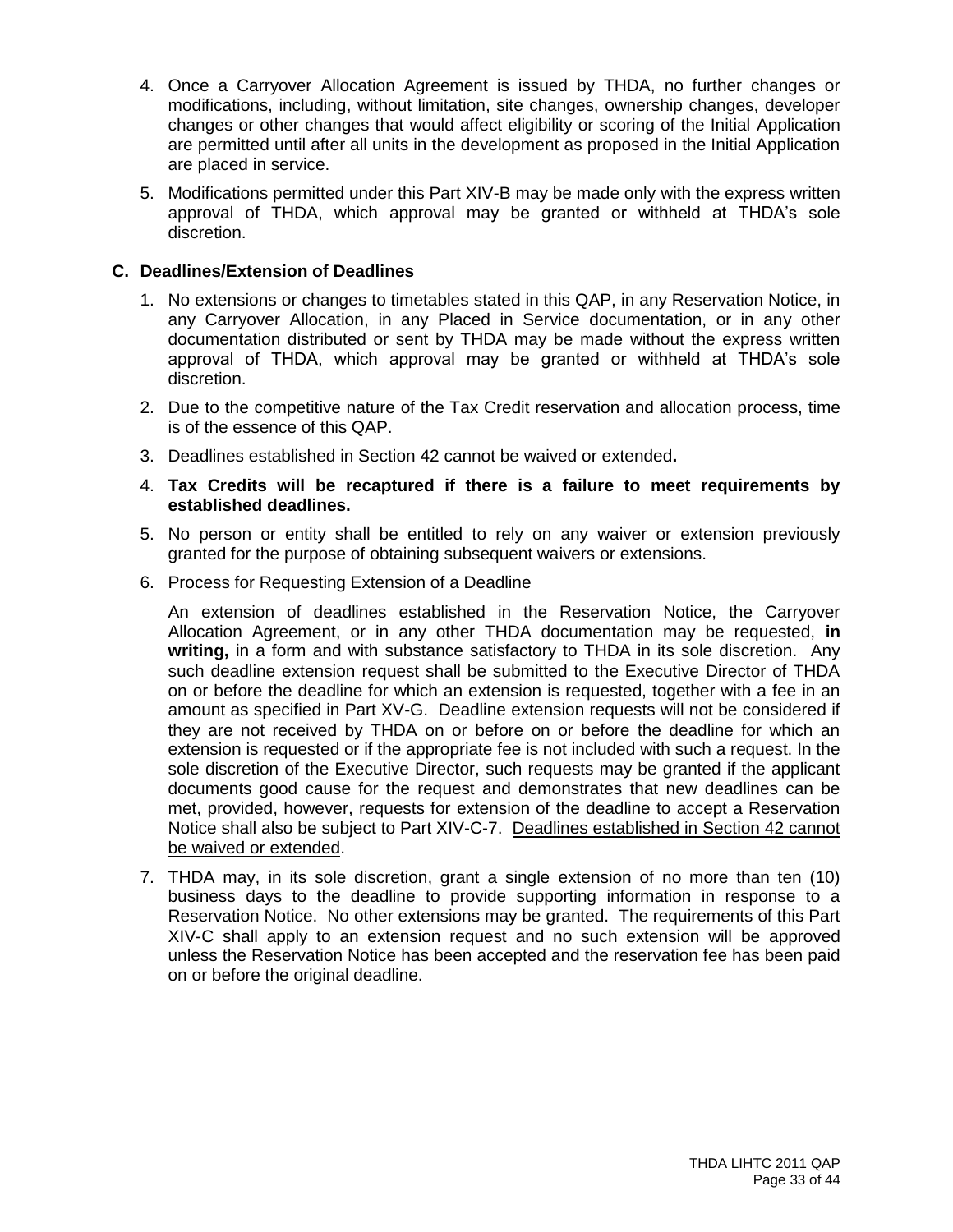# **Part XV: PROGRAM FEES**

# **A. Application Fee**

| <b>Number Of Units</b> | <b>Application Fee</b> |
|------------------------|------------------------|
| 1-4                    | \$300                  |
| $5 - 50$               | \$1,200                |
| 51-100                 | \$1,700                |
| $101+$                 | \$30 per unit          |

The Application Fee must be submitted with the Initial Application, and is **not refundable**, except as provided in Part VII-A-5-c.

#### **B. Reservation Fee**

1. A Reservation Fee equal to 5.0% of the total annual Tax Credit amount approved by THDA is due by the date specified in the Reservation Notice.

# 2. **The Reservation Fee is not refundable**.

#### **C. Modification Fee**

- 1. A modification fee in an amount equal to the greater of \$500 or one half of one percent (0.5%) of the total amount of Tax Credits specified in the Reservation Notice must be received by THDA prior to any evaluation of proposed modifications or changes as specified in Part XIV-B.
- 2. Payment of this fee does not guarantee approval of proposed changes or modifications.
- 3. Only proposed changes or modifications that meet the requirements of Part XIV-B, as determined by THDA in its sole discretion, may be approved.
- 4. Subsidy Layering Review required or requested after submission of the Initial Application will be deemed a modification under this Part XV-C and under Part XIV-B.

# **D. Fee to Amend IRS Form(s) 8609**

An amendment fee in an amount equal to \$50 per IRS Form(s) 8609 to be amended, with a minimum fee of \$250, must be received by THDA prior to the release of the Owner's copies of amended IRS Form(s) 8609, if amended IRS Form(s) 8609 are requested by the Owner and THDA, in its sole discretion, determines that the previously generated IRS Form(s) 8609 for the development were generated in accordance with information provided to THDA by the Owner.

# **E. Monitoring Fee**

- 1. When the development is placed in service, a compliance Monitoring Fee is due to THDA, payable in the form of a certified check (this fee also applies to USDA/RD [formerly FmHA] developments). The Monitoring Fee must be delivered to THDA prior to the release of IRS form 8609 for the development. The Monitoring Fees for developments receiving Tax Credits according to this Plan are as follows: \$400 per unit
- 2. Owners seeking to correct non-compliance will be charged additional fees to cover additional costs which may be incurred by staff to correct the non-compliance issue.
	- a. Reinspection of a file: \$200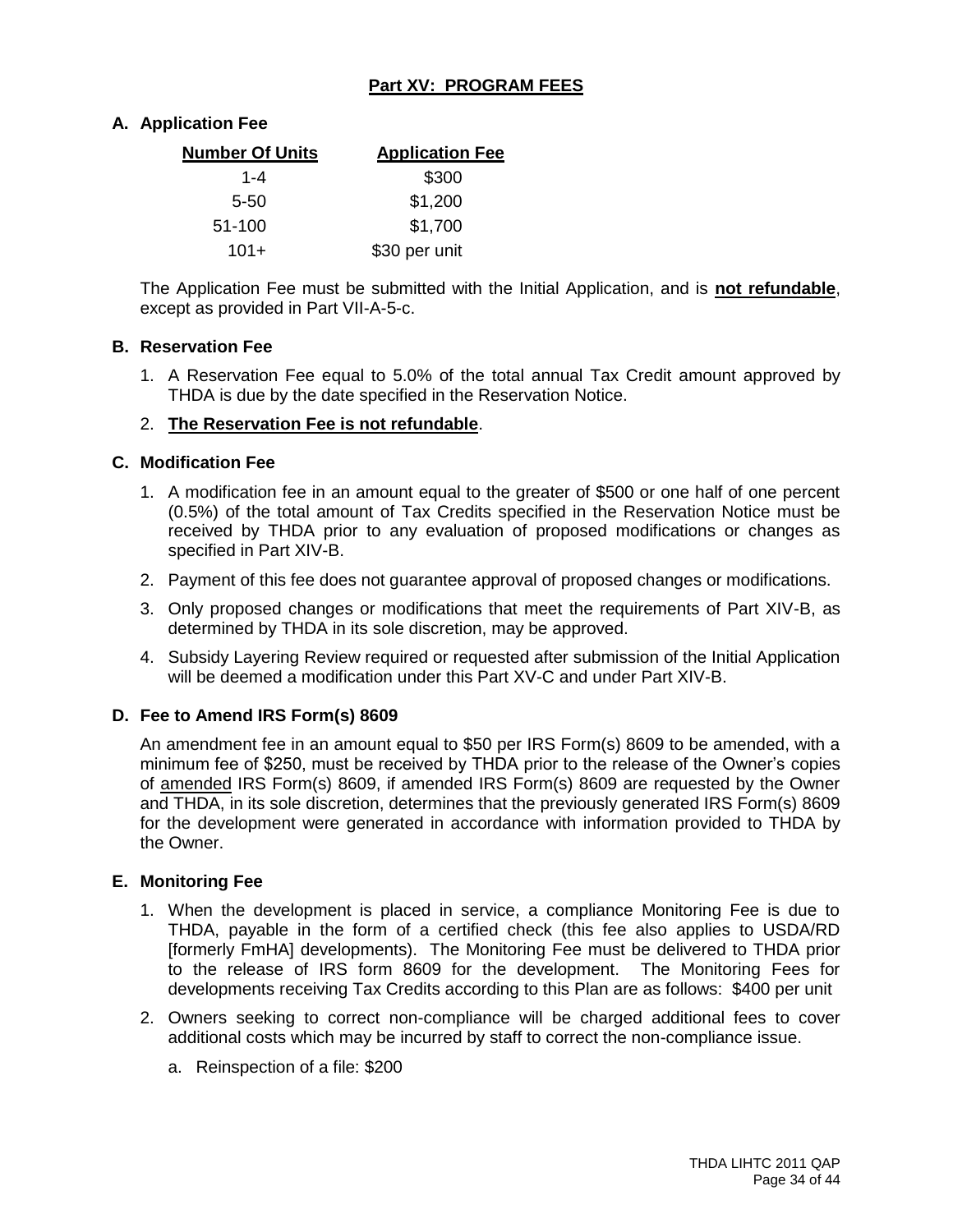- b. Reinspection of a property:
	- (i) Standard mileage rate in effect by the State of Tennessee at the time of the reinspection from Nashville to the property and back to Nashville;
	- (ii) applicable state allowed per-diem for one staff person;
	- (iii) Lodging expenses as allowed under State of Tennessee travel regulations; and
	- (iv) Any other expenses incurred by THDA relating to the property reinspection.
- c. Fees will be due to THDA prior to issuance of reinspection findings.
- **3. At any time following the fifth year of monitoring for each development, THDA will evaluate the need for an additional Monitoring Fee. THDA may, at its sole discretion, charge a single additional Monitoring Fee not greater than the initial Monitoring Fee stated above. THDA will charge this additional Monitoring Fee only if the costs of monitoring for Tax Credit compliance, in the aggregate, appear likely to exceed the aggregate amount of initial Monitoring Fees collected. A decision by THDA to charge any such additional fee shall not constitute an amendment to this Plan.**

# **F. Late Fee for Failing to Submit Timely Compliance Certification Forms**

Owners failing to submit the required Owner's Annual Certification of Compliance forms and supporting documentation by the date required by THDA will be charged a late fee of \$100 per month, for each month, or portion of a month, until the Certification and supporting documentation is received and considered satisfactory by THDA, or until an IRS Form 8823 is filed with the Internal Revenue Service. This fee will be due upon submission of the forms required. Receipt of Certification without the applicable late fee will be considered incomplete.

# **G. Deadline Extension Fee**

Deadlines established in this QAP, in a Reservation Notice, in a Carryover Allocation Agreement, or in other documentation from THDA may be extended only as specified in Part XIV-C. and only with the prior written approval of THDA, which approval may be withheld in THDA's sole discretion. A deadline extension request must be submitted in accordance with Part XIV-C-6. and must be accompanied by a fee in the amount of \$500.00 for each such request. This deadline extension fee applies to the deadlines established for the following items:

Deadline to provide supporting information in response to a Reservation Notice

Carryover Application deadline

Carryover 10% test certification

Placed in Service Application deadline

Other deadlines established in THDA documentation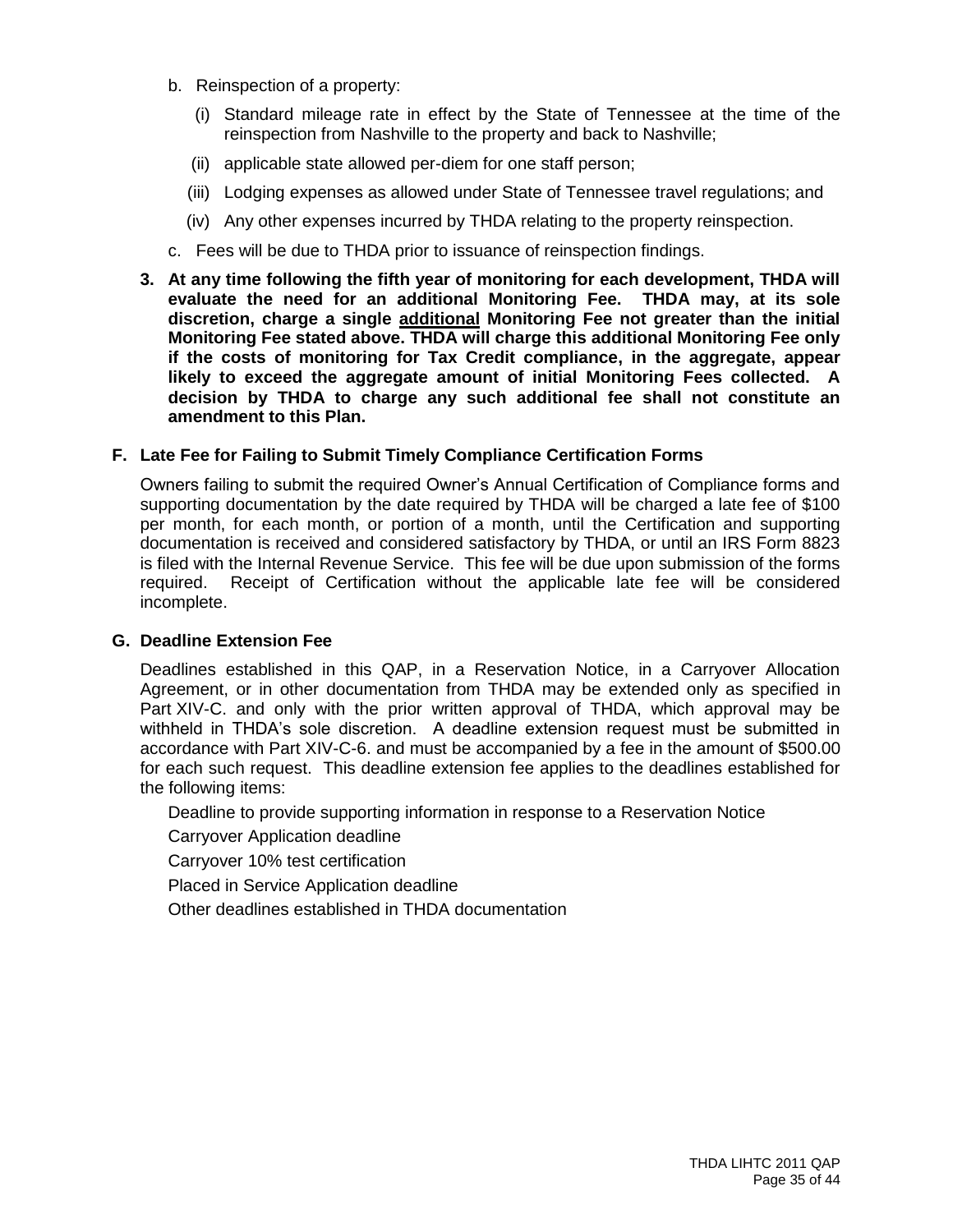# **PART XVI: MISCELLANEOUS PROVISIONS**

#### **A. Cost Certifications, Physical Needs Assessment, and Appraisals**

Cost certifications, physical needs assessments, and appraisals must be completed by independent and unrelated third parties with **no** interest in any application or development except for an agreement to be paid reasonable fees for preparing the cost certification, physical needs assessment or appraisal. Persons or companies who serve or who have served as consultants or advisors to any parties identified in the Initial Application or related parties will not be considered to be independent. THDA will not accept cost certifications, physical needs assessments and appraisals prepared by parties THDA has determined, in its sole discretion, are not independent.

#### **B. Document Review**

- 1. THDA will review and evaluate only those materials submitted in compliance with the requirements of this QAP. THDA will not evaluate any materials submitted outside the deadlines established for submission of such materials and will assume no obligation to request additional information from applicants for any purpose. THDA may require additional information and /or documentation if THDA, in its sole discretion, determines that additional information and /or documentation is necessary for clarification and /or explanation. Review by THDA of documents submitted with Initial Applications or other documents submitted in connection with Tax Credits reserved or allocated under this QAP is for THDA's own purposes and is not for the purpose of advising, certifying, representing or warranting to others as to the feasibility or viability of any proposed development.
- 2. THDA makes no representations or warranties to applicants, developers, owners or anyone else as to compliance with Section 42, Treasury regulations, or any other laws or regulations applying to Tax Credits or Tax Credit developments or as to the feasibility or viability of any proposed Tax Credit development.

# **C. No THDA Liability**

No member, officer, agent, or employee of THDA shall have any personal liability with respect to any matters arising out of, or in relation to, Tax Credits reserved or allocated under this QAP or the monitoring of properties which have received Tax Credits.

# **D. Enforcement**

In the event THDA seeks enforcement of the representation and warranties made by virtue of the submission of an Initial Application for Tax Credits or any other matter connected with any reservation, allocation or monitoring of Tax Credits, THDA shall be entitled to recover all damages, costs, expenses and fees, including without limitation, court costs, attorney's fees and staff time, from the applicant or any other party connected with Tax Credits reserved or allocated under this QAP.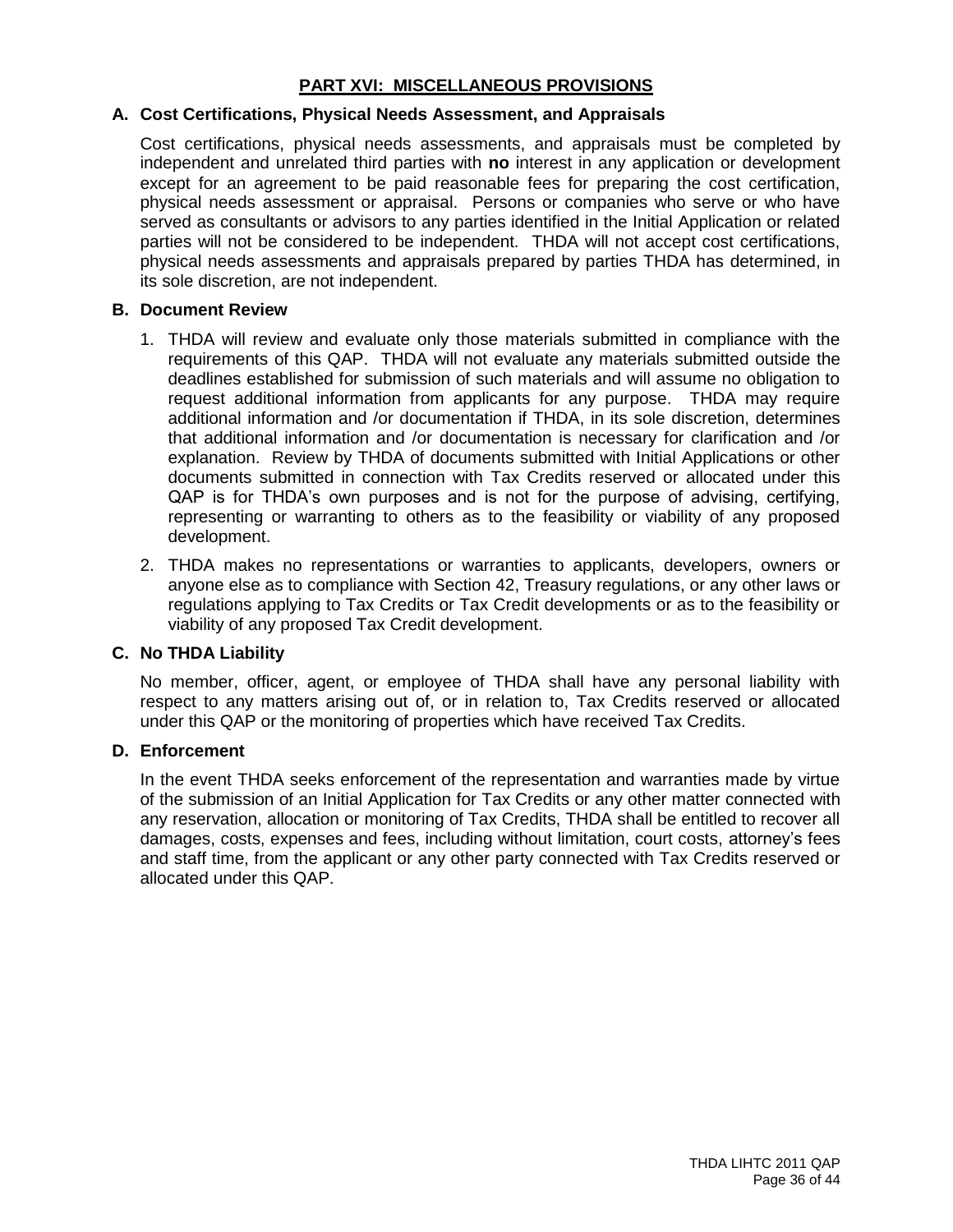# **E. False Statements**

- 1. Tennessee Code Annotated, Section 13-23-133, makes it a Class E felony for any person to knowingly make, utter, or publish a false statement of substance or aid or abet another person in making, uttering, or publishing a false statement of substance for the purpose of influencing THDA to allow participation in the Tax Credit Program. Any and all statements contained in any materials, including without limitation, an Initial Application and any other applications, documents, letters, opinions, or certifications, submitted to THDA in connection with Tax Credits reserved or allocated under this QAP or otherwise made by an applicant or other person connected in any way with Tax Credits reserved or allocated under this QAP are statements of substance made for the purpose of influencing THDA to allow participation in the Tax Credit Program.
- 2. By submitting any materials, including without limitation, an Initial Application and any other applications, documents, letters, opinions, or certifications, to THDA in an effort to obtain Tax Credits, the applicant and all parties connected with the development proposed in the Initial Application acknowledge and agree (1) they are entering into a contract with THDA; and (2) they intend for THDA to rely on and seek enforcement of these representations with respect to any reservation or allocation of Tax Credits by any and all means available, including specific performance of all such representations and warranties; and (3) they are knowingly making, uttering or publishing or aiding and abetting others in making, uttering or publishing statements of substance for the purpose of influencing THDA to allow participation in the Tax Credit program.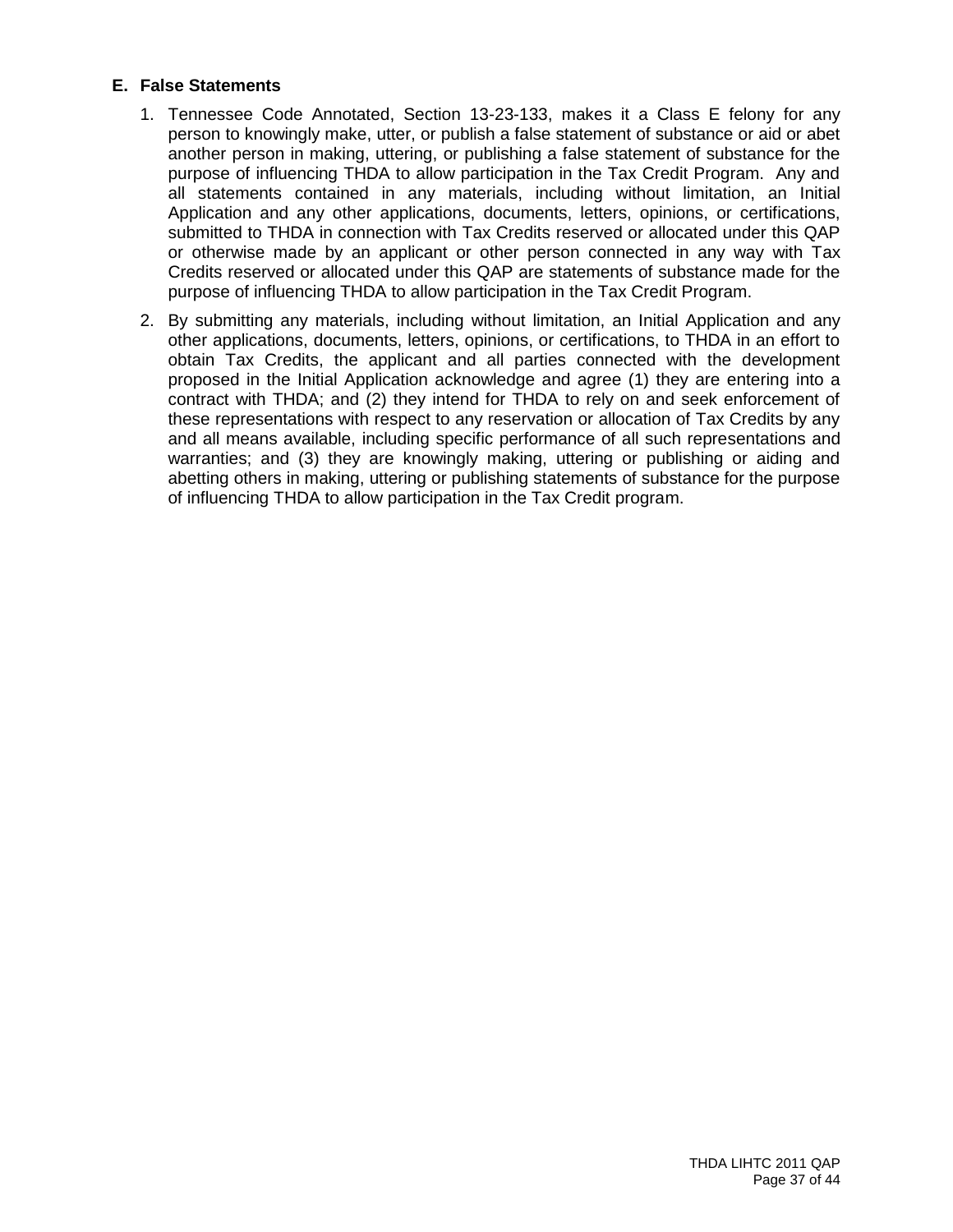# **Part XVII: Adoption and Approval by the Governor**

I, Phil Bredesen, the Governor of the State of Tennessee, do hereby designate Tennessee Housing Development Agency to be the housing credit agency for this State and do hereby signify my adoption and approval of this Qualified Allocation Plan as the Governor's plan for the distribution of Tax Credits in this State in 2011, in conformance with Section 42 of the Internal Revenue Code of 1986, as amended.

\_\_\_\_\_\_\_\_\_\_\_\_\_\_\_\_\_\_\_\_\_\_\_\_\_\_\_\_\_\_\_\_\_\_\_ \_\_\_\_\_\_\_\_\_\_\_\_\_\_\_\_\_\_\_\_

**Phil Bredesen, Governor Date**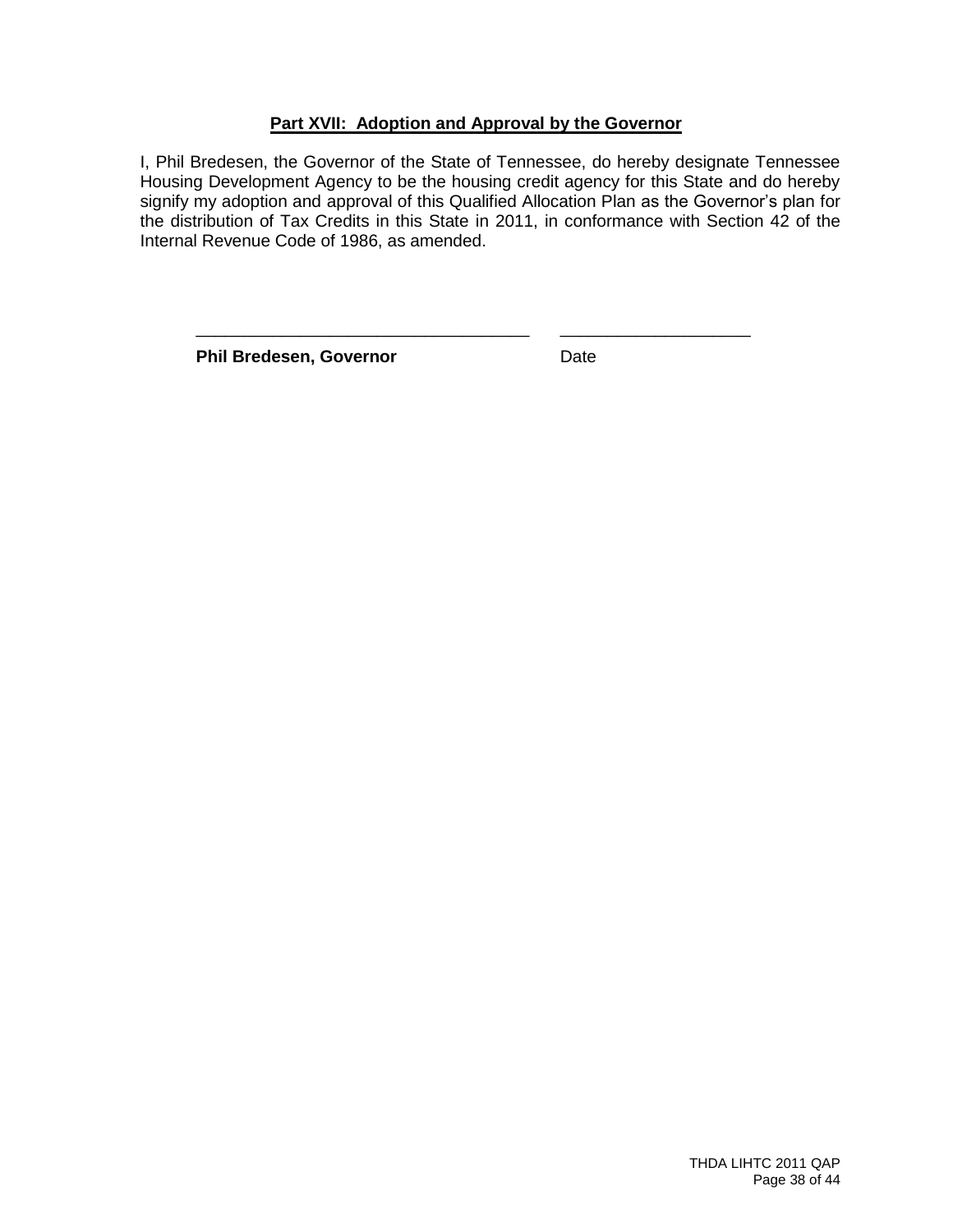# **Part XVIII: Amendment Regarding 2011 Program Year**

#### **A. Qualified Census Tract/Contributing to a Community Revitalization Plan Set-Aside**

- 1. Up to fifteen percent (15%) of the amount of Tax Credit available for allocation in 2011 shall be the amount of Tax Credit available for this Set-Aside.
- 2. Reservations made pursuant to this Part XVIII shall be made prior to December 31, 2011 from the Tax Credit anticipated to be available in 2012 and shall be subject to the actual availability of such Tax Credit in 2012.
- 3. Initial Applications eligible under this Part XVIII that do not receive a reservation of Tax Credit under this Part XVIII shall not be eligible for any additional allocation of Tax Credit except pursuant to Part XIX hereunder.

#### **B. Qualification for the Qualified Census Tract/Contributing to a Community Revitalization Plan Set-Aside**

- 1. The provisions of this Part XVIII shall apply to Initial Applications that satisfy the following requirements:
	- a. The Initial Application was submitted pursuant to the requirements of this QAP on or before the deadline reflected in Part VI-C of this QAP and was not otherwise withdrawn;
	- b. The Initial Application was deemed eligible to receive a reservation of Tax Credit pursuant to the requirements of Part VII-A and Part VIII-B and –C of this QAP;
	- c. The score for the Initial Application shall be the score established pursuant to the requirements of Part VII-B and Part VIII-B and –C;
	- d. The Initial Application was awarded 1 point under Part VII-B.1.b(i); and
	- e. The Initial Application did not previously receive a reservation of 2011 Tax Credit.

# **C. Developments Located within the Qualified Census Tract/Contributing to a Community Revitalization Plan Set-Aside**

- 1. Notwithstanding any other provisions of this QAP, for Initial Applications satisfying the requirements of Part XVIII-B of this QAP that qualify for the Qualified Census Tract/Contributing to a Community Revitalization Plan Set-Aside, THDA will list, in ranking order, such Initial Applications and will make reservations beginning with the highest ranking Initial Application and will proceed down the ranking until the point is reached when the last complete reservation has been made from the Set-Aside amount. **No partial reservations of Tax Credits will be made.**
- 2. The "By County", "By Development", "By Developer or Related Party", "Other Limits" and "For Financial Feasibility" limitations specified in Part IV shall apply.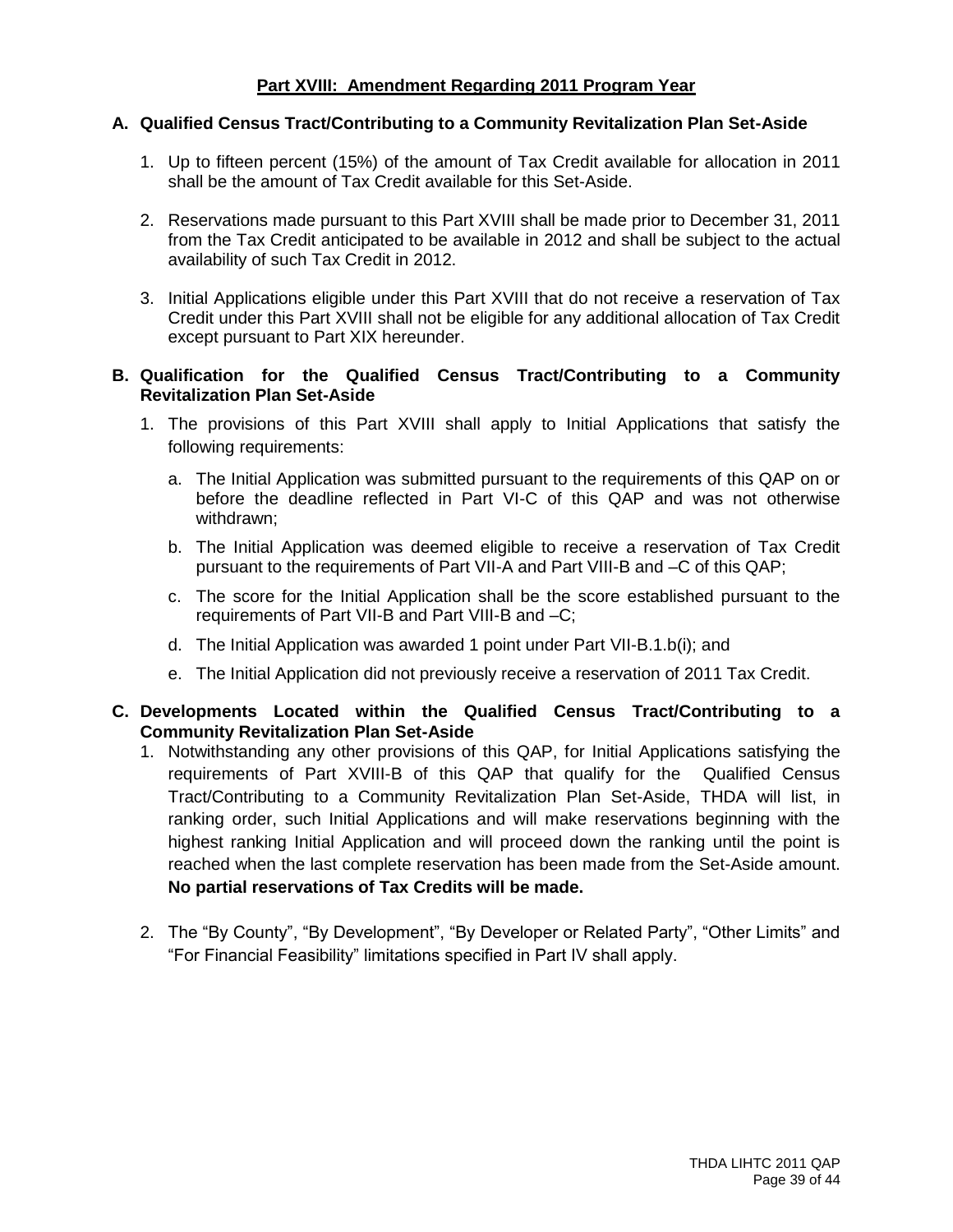# **Part XIX: Amendment Regarding 2012 Program Year**

# **A. Applicability**

- 1. The provisions of this Part XIX shall apply to Initial Applications that satisfy the following requirements:
	- a. The Initial Application was submitted pursuant to the requirements of this QAP on or before the deadline reflected in Part VI-C of this QAP and was not otherwise withdrawn;
	- b. The Initial Application was deemed eligible to receive a reservation of 2011 Tax Credit pursuant to the requirements of Part VII-A and Part VIII-B and –C of this QAP;
	- c. The score for the Initial Application shall be the score established pursuant to the requirements of Part VII-B and Part VIII-B and –C of this QAP; and
	- d. The Initial Application did not previously receive a reservation of 2011 Tax Credit or a forward commitment of 2012 Tax Credit under Part XVIII of this QAP.

# **B. Forward Commitment of Anticipated 2012 Tax Credit**

- 1. For purposes of making forward commitments of 2012 Tax Credit pursuant to this Part XIX, the limits specified in Part IV will be reset.
- 2. Notwithstanding any other provisions of this QAP, THDA will make forward commitments under this Part XIX prior to December 31, 2011, from Tax Credit anticipated to be available for allocation in 2012. All such forward commitments are subject to the availability of sufficient 2012 Tax Credit.
- 3. If the actual amount of Tax Credit available for allocation in 2012 is greater than the Tax Credit anticipated to be available for allocation in 2012, no additional commitments of 2012 Tax Credit will be made except under the 2012 QAP and forward commitments made pursuant to this Part XIX shall not be increased. If the actual amount of Tax Credit available for allocation in 2012 is less than the Tax Credit anticipated to be available for allocation in 2012, forward commitments may be decreased, beginning with the final forward commitment made based on ranking by set-aside, score, and tie-breaker.
- 4. Aggregate forward commitments made pursuant to this Part XIX shall be limited to an amount such that the remaining balance of Tax Credit anticipated to be available for allocation in 2012 shall be no less than one million five hundred thousand dollars (**\$1,500,000**).

# **C. Methods for Forward Committing Anticipated 2012 Tax Credit**

- 1. Non-Profit Set-Aside
	- a. The Set-Aside amount shall be at least ten percent (10%) of the amount of Tax Credit anticipated to be available for allocation in 2012.
	- b. For Initial Applications deemed to qualify for the Non-Profit Set-Aside under Part VII-A-2-a of this QAP, THDA will list, in ranking order, such Initial Applications and will make forward commitments beginning with the highest ranking Initial Application and will proceed down the ranking within the Non-Profit Set-Aside until the point is reached when the last complete forward commitment has been made from the Set-Aside amount. No partial forward commitments of Tax Credits will be made.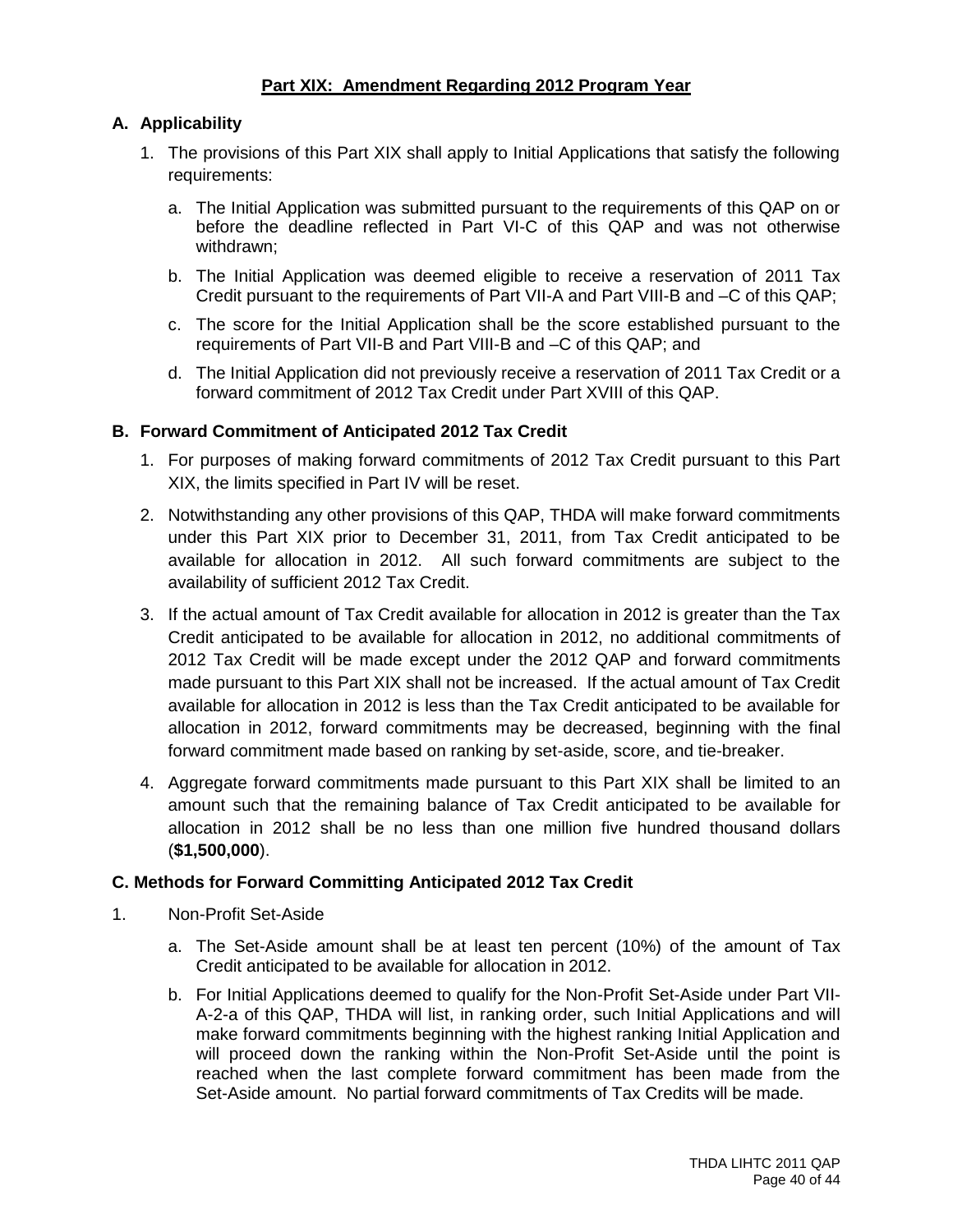- c. The "By County", "By Development", "By Developer or Related Party", "Other Limits" and "For Financial Feasibility" limitations specified in Part IV shall apply.
- d. If there are not enough Tax Credits remaining in the initial Non-Profit Set-Aside to forward commit the full amount requested for the next Non-Profit Initial Application in line, the difference between the balance remaining in the initial Non-Profit Set-Aside and the amount needed to make a full forward commitment will be added to the Non-Profit Set-Aside.
- e. After the initial Non-Profit Set-Aside is completely forward committed, other qualified Non-Profit applications that did not receive a forward commitment from the Non-Profit Set-Aside and are eligible for the Special Housing Needs Set-Aside will be included and considered in the Special Housing Needs Set-Aside.
- 2. Special Housing Needs Set-Aside
	- a. The Set-Aside amount shall be no more than ten percent (10%) of the amount of Tax Credit anticipated to be available for allocation in 2012.
	- b. For Initial Applications deemed to qualify for the Special Housing Needs Set-Aside under Part VII-A-2-b of this QAP, THDA will list, in ranking order, such Initial Applications and will make forward commitment beginning with the highest ranking Initial Application and will proceed down the ranking within the Special Housing Need Set-Aside until the point is reached when the last complete forward commitment has been made from the Set-Aside amount. No partial forward commitments of Tax Credits will be made.
	- c. Amounts remaining in the Set-Aside after the last complete forward commitment has been made shall become part of the General Pool as described below.
	- d. The "By County", "By Development", "By Developer or Related Party", "Other Limits" and "For Financial Feasibility" limitations specified in Part IV shall apply.
	- e. After the Special Housing Needs Set-Aside is completely forward committed, other qualified Special Housing Needs applications that did not receive a reservation from the Special Housing Needs Set-Aside and are eligible for the Qualified Census Tract/Contributing to a Community Revitalization Plan Set-Aside will be included and considered in the Qualified Census Tract/Contributing to a Community Revitalization Plan Set-Aside.
- 3. Qualified Census Tract/Contributing to a Community Revitalization Plan Set-Aside
	- a. The Set-Aside amount shall be no more than fifteen percent (15%) of the amount of Tax Credit anticipated to be available for allocation in 2012.
	- b. For Initial Applications deemed eligible for the Qualified Census Tract/Contributing to a Community Revitalization Plan Set-Aside, THDA will list, in ranking order, such Initial Applications and will make forward commitments beginning with the highest ranking Initial Application and will proceed down the ranking within the Qualified Census Tract/Contributing to a Community Revitalization Plan Set-Aside until the point is reached when the last complete forward commitment has been made from the Set-Aside amount. No partial forward commitments of Tax Credits will be made.
	- c. Amounts remaining in the Set-Aside after the last complete forward commitment has been made shall become part of the General Pool as described below.
	- d. The "By County", "By Development", "By Developer or Related Party", "Other Limits" and "For Financial Feasibility" limitations specified in Part IV shall apply.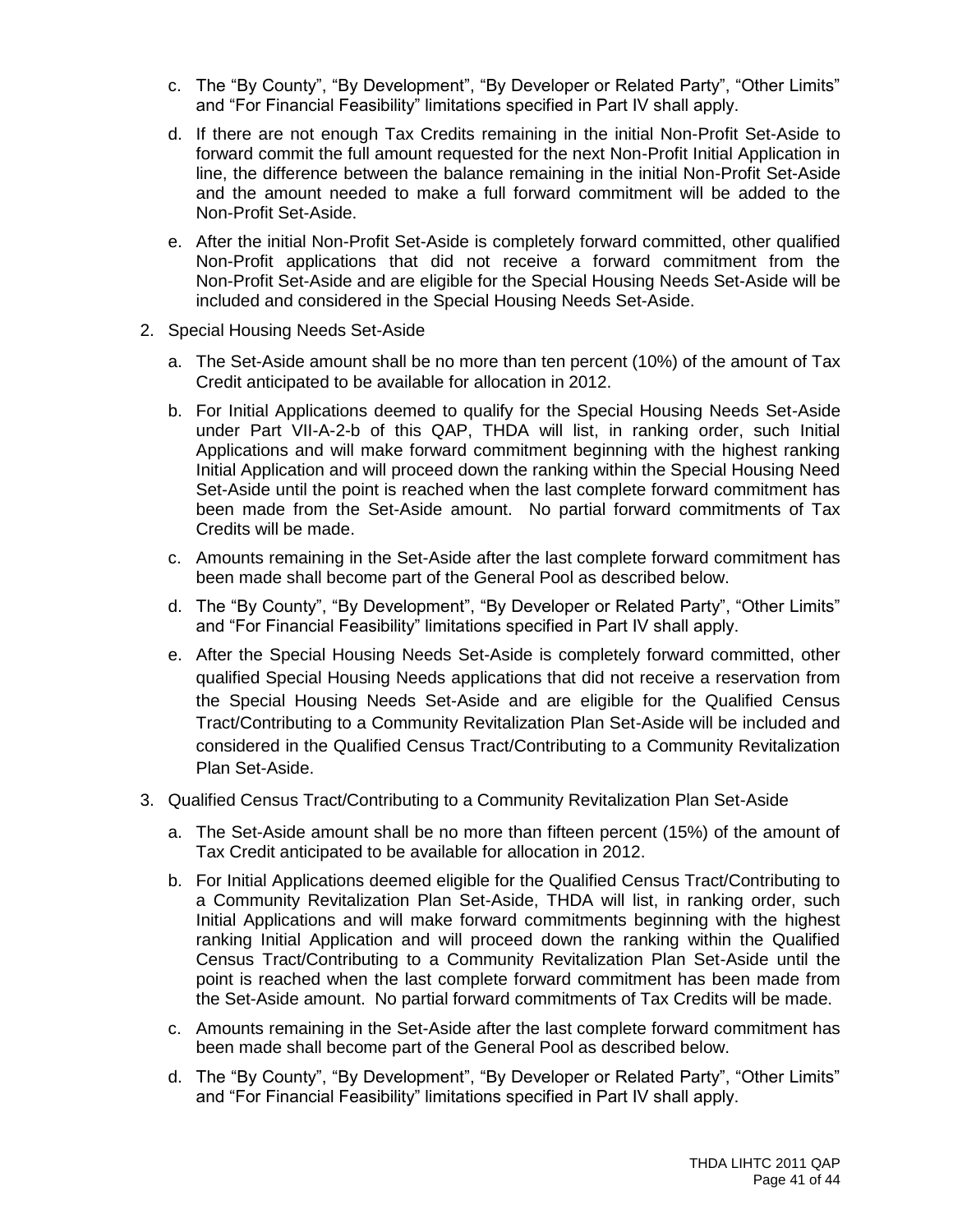- e. After the Qualified Census Tract/Contributing to a Community Revitalization Plan Set-Aside is completely forward committed, other qualified Qualified Census Tract/Contributing to a Community Revitalization Plan applications that did not receive a reservation from the Qualified Census Tract/Contributing to a Community Revitalization Plan Set-Aside will be included and considered in the General Pool.
- 4. General Pool
	- a. The General Pool amount shall be as follows:
		- (i) all amounts remaining from the Special Housing Needs Set-Aside after the last complete forward commitment is made from the Set-Aside,
		- (ii) all amounts remaining from the Qualified Census Tract/Contributing to a Community Revitalization Plan Set-Aside after the last complete forward commitment is made from the Set-Aside,
		- (iii) all remaining Tax Credit anticipated to be available for allocation in 2012 to the limit specified in Part XIX-B-4 or as specified in this Part XIX.
	- b. After the steps specified above are complete, all remaining qualified Initial Applications will then be listed in ranking order. **Throughout the remainder of the forward commitments, THDA will ensure that at least ten percent (10%) of the actual amount of 2012 Tax Credits have been reserved to Non-Profit Initial Applications, even if a lower ranking Non-Profit Initial Application must be reserved Tax Credits before a higher-ranking other Initial Application.** THDA will forward commit the remaining amount of Tax Credits anticipated to be available for allocation in 2012 as specified in part XIX-B-4 above to the remaining Initial Applications beginning with the highest ranking Initial Application, subject to the priority for Non-Profit Initial Applications, the Set-Asides described in this QAP, as amended, and the limits described in Part IV and continuing down the lists until the last complete forward commitment is made.
	- c. With regard to forward commitments made pursuant to this Part XIX-C-4, if the steps above leave THDA with insufficient Tax Credits to make a complete forward commitment to the next highest ranking Initial Application, a partial forward commitment may be offered to the next highest ranking Initial Application, pursuant to this section, until the Tax Credits are accepted. Acceptance of a partial forward commitment hereunder will not cause the development to be deemed an "existing" development in subsequent years, but any per development limitation on Tax Credits in subsequent years would be calculated by including the amount of any such partial forward commitment.
	- d. The "By County", "By Development", "By Developer or Related Party", "Other Limits" and "For Financial Feasibility" limitations specified in Part IV shall apply.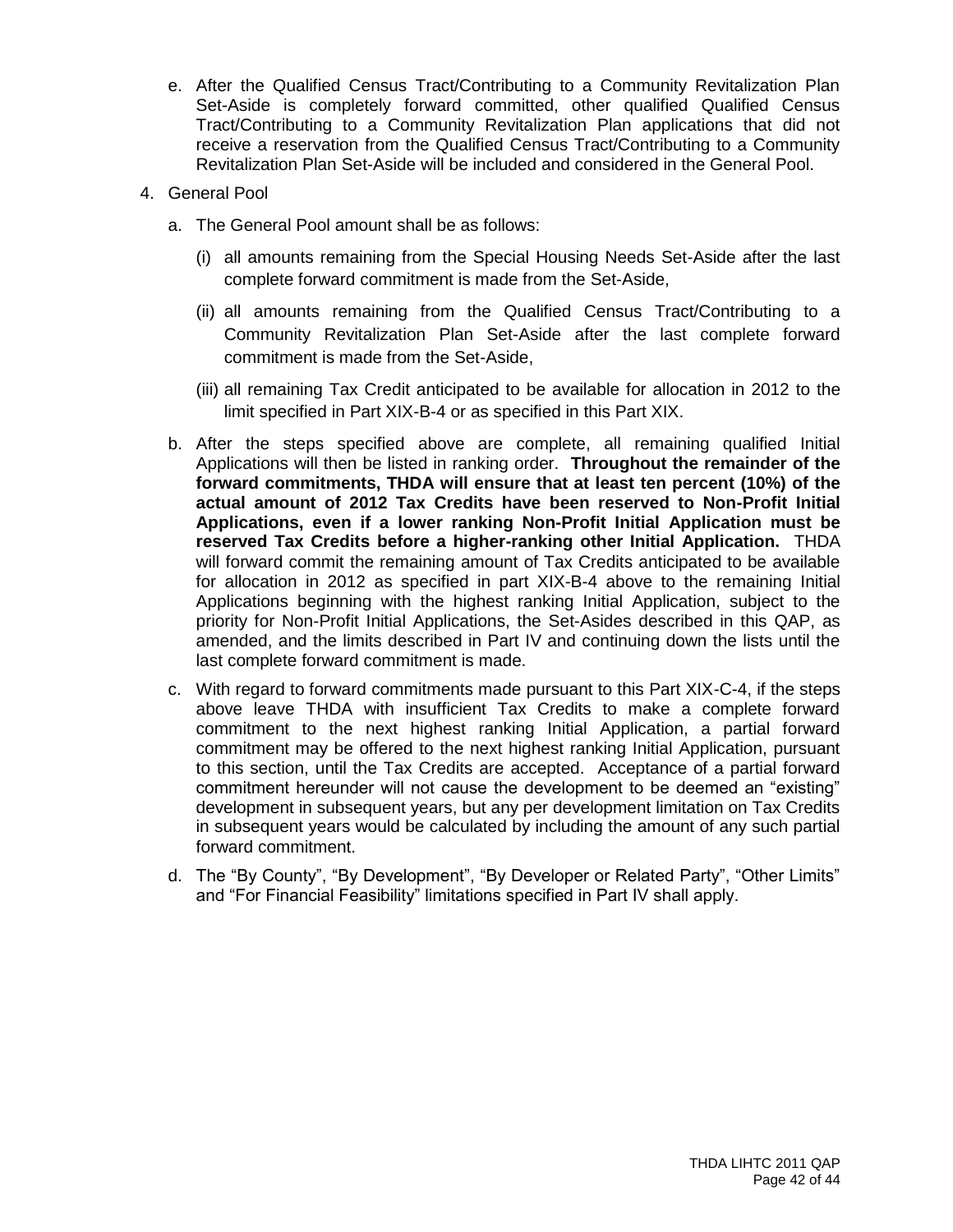# **Part XX: Return of 2009 Tax Credit and Commitment of 2011 Tax Credit**

# **A. Applicability**

- 1. The provisions of this Part XX shall apply to developments that satisfy the following requirements as determined by THDA, in its sole discretion:
	- a. The development received a valid 2007 Carryover Allocation Agreement pursuant to the provisions of the 2007 Low-Income Housing Tax Credit Qualified Allocation Plan (the "2007 QAP");
	- b. The development has a valid 2009 Carryover Allocation Agreement pursuant to the provisions of Part XVIII of the 2009 Low-Income Housing Tax Credit Qualified Allocation Plan (the "2009 QAP"); and
	- c. The development has received the express written approval of THDA, pursuant to the provisions of Part XIV-B of the 2009 QAP, for all pending modification requests; and
	- d. The development must not have submitted a Final Application for the development to THDA on or before December 1, 2011.
- 2. All developments receiving a Commitment for 2011 Tax Credits pursuant to this Part XX (a "Commitment for 2011 Tax Credits") must fully comply with all applicable deadlines. Any failure to fully comply with any applicable deadline, as determined by THDA in its sole discretion, including, without limitation, the deadline for completion of construction, shall immediately and without further action by THDA, invalidate any Commitment of 2011 Tax Credits effective as of the applicable deadline.
- 3. The provisions of Part X-E-3 of this QAP do not apply to Tax Credits returned pursuant to this Part XX.
- 4. A Commitment for 2011 Tax Credits shall not count against the limits specified in Part IV of this QAP.

# **B. Process**

- 1. The applicant with regard to a development that satisfies the requirements of Part XX-A must notify THDA, **no later than 1:00 PM Central Time on December 21, 2011**, of its intent to seek a Commitment for 2011 Tax Credits. This notification shall be in the form of a completely and correctly completed and executed Declaration of Intent to Exchange or Return Tax Credit (form furnished by THDA).
- 2. The amount of Tax Credits reflected in a Commitment for 2011 Tax Credits shall not exceed, and may be less than, the amount of Tax Credits reflected in the 2009 Carryover Allocation Agreement.

# **C. Deadline for Completion of Construction**

One hundred percent (100%) of the low-income units in a development receiving a Commitment for 2011 Tax Credits must be one hundred percent (100%) complete and ready for lease-up **no later than December 31, 2011**.